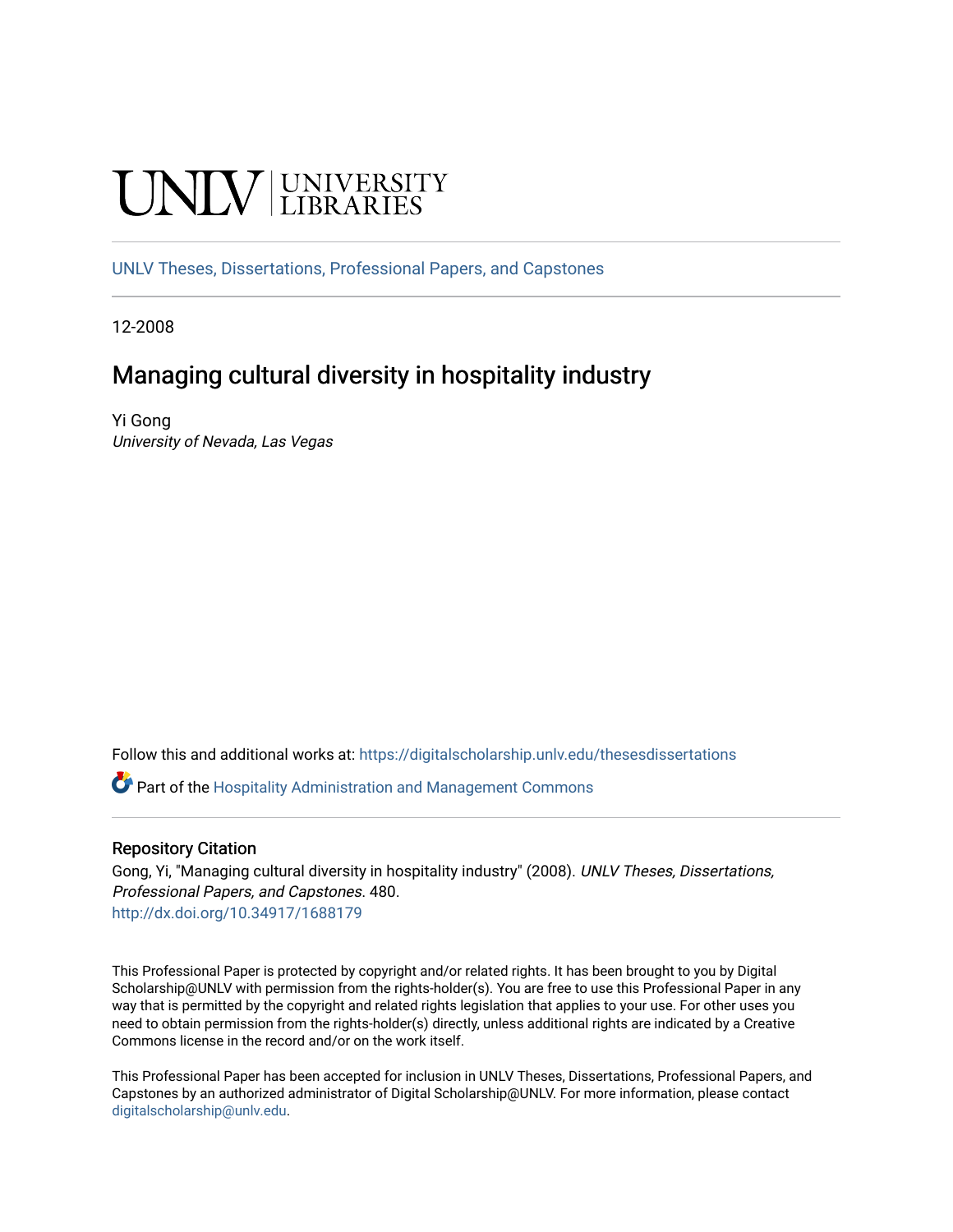## MANAGING CULTURAL DIVERSITY IN HOSPITALITY INDUSTRY

by

Yi Gong

Bachelor of Science China Chongqing University 1998

# A professional paper submitted in partial fulfillment of the requirements for the

# **Master of Science in Hotel Administration William F. Harrah College of Hotel Administration**

# **Graduate College University of Nevada, Las Vegas December 2008**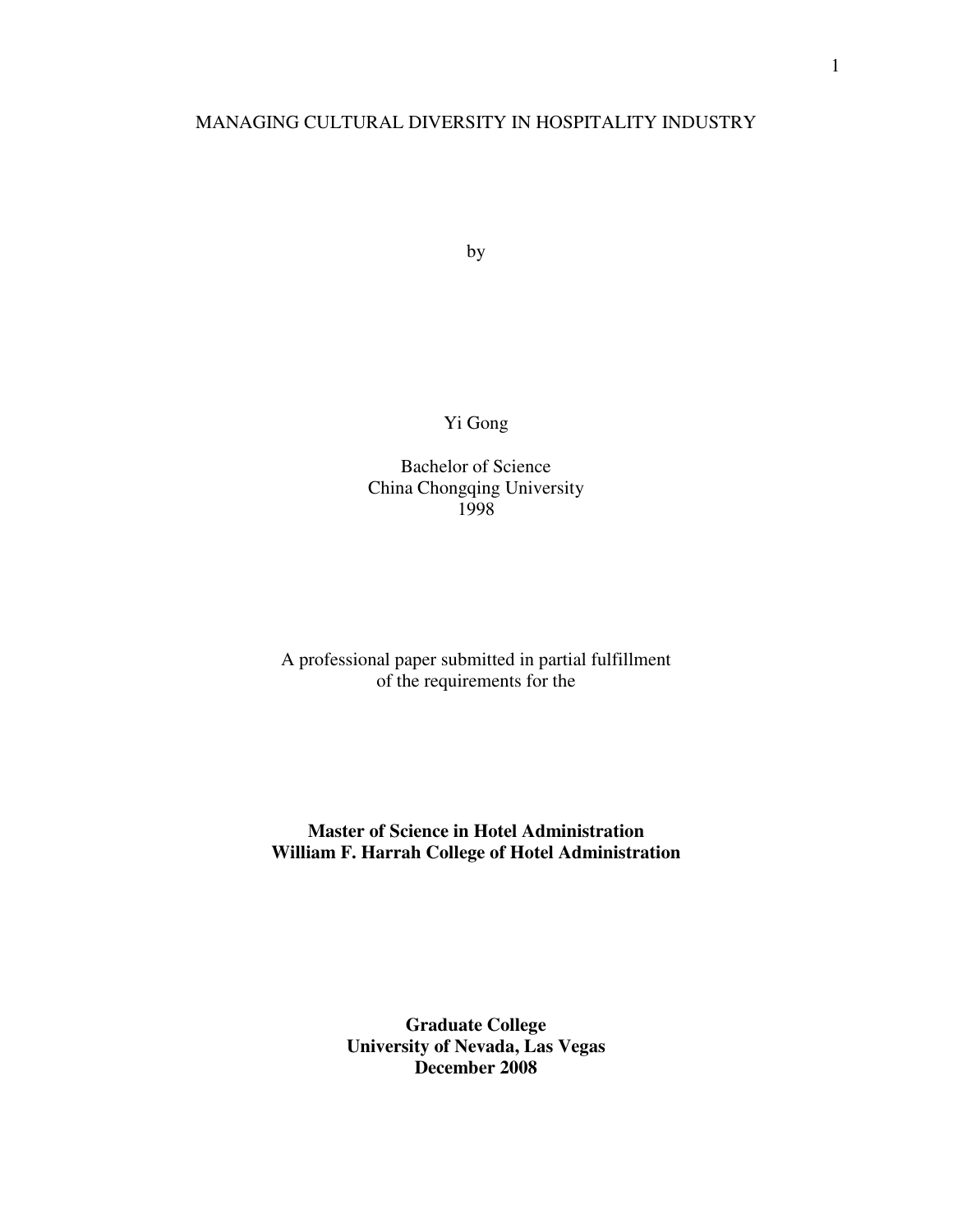#### **ABSTRACT**

# **Managing Cultural Diversity in Hospitality Industry**  By

Yi Gong

Gail Sammons, Committee Chair Professor of Hotel Management University of Nevada, Las Vegas

Cultural diversity has become a major issue in the hospitality industry of the United States. This paper focuses on analyzing the change faces and current status of the cultural diversity in the hospitality workplaces, discussing the opportunities, benefits and challenges from the culturally diverse workforce, and providing practical recommendations that might help human resource managers to successfully dear with cultural diversity issues. Based on the analysis of cultural diversity, this paper creates a cultural diversity training module for a graduate human resource course or a hospitality company training program that aims at facilitating trainees to increase cultural diversity awareness and sensitivity, learn knowledge of cultural differences, and develop skills of managing cultural diversity issues.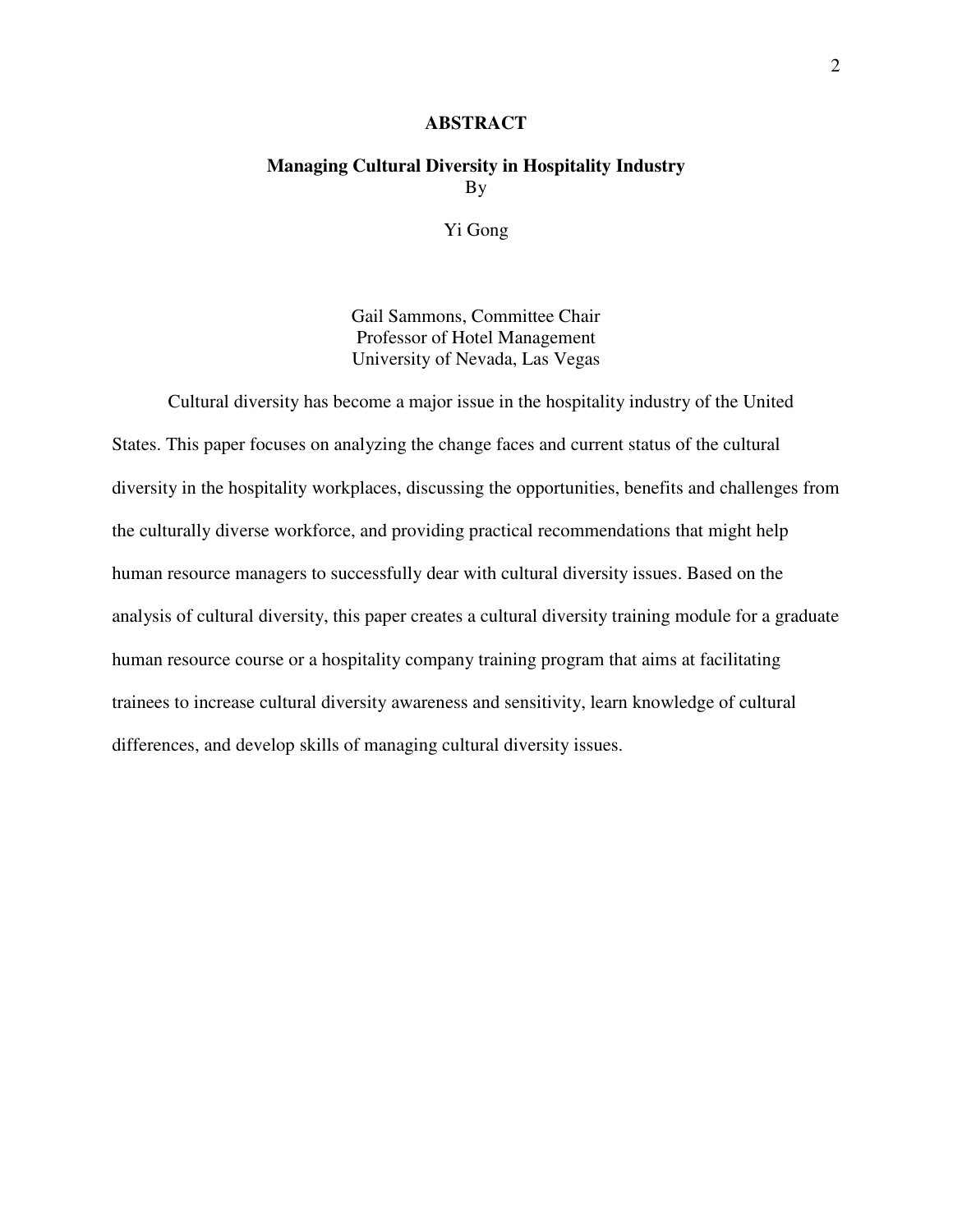| Current Status of the Cultural Diversity in the Workplace in Hospitality Industry 9 |  |
|-------------------------------------------------------------------------------------|--|
|                                                                                     |  |
|                                                                                     |  |
|                                                                                     |  |
|                                                                                     |  |
|                                                                                     |  |
|                                                                                     |  |
|                                                                                     |  |
|                                                                                     |  |
|                                                                                     |  |
|                                                                                     |  |
|                                                                                     |  |
|                                                                                     |  |
|                                                                                     |  |
|                                                                                     |  |
|                                                                                     |  |
|                                                                                     |  |
|                                                                                     |  |
|                                                                                     |  |
|                                                                                     |  |
|                                                                                     |  |
|                                                                                     |  |
|                                                                                     |  |
|                                                                                     |  |
|                                                                                     |  |
|                                                                                     |  |
|                                                                                     |  |
|                                                                                     |  |
|                                                                                     |  |
|                                                                                     |  |
|                                                                                     |  |

# **TABLE OF CONTENTS**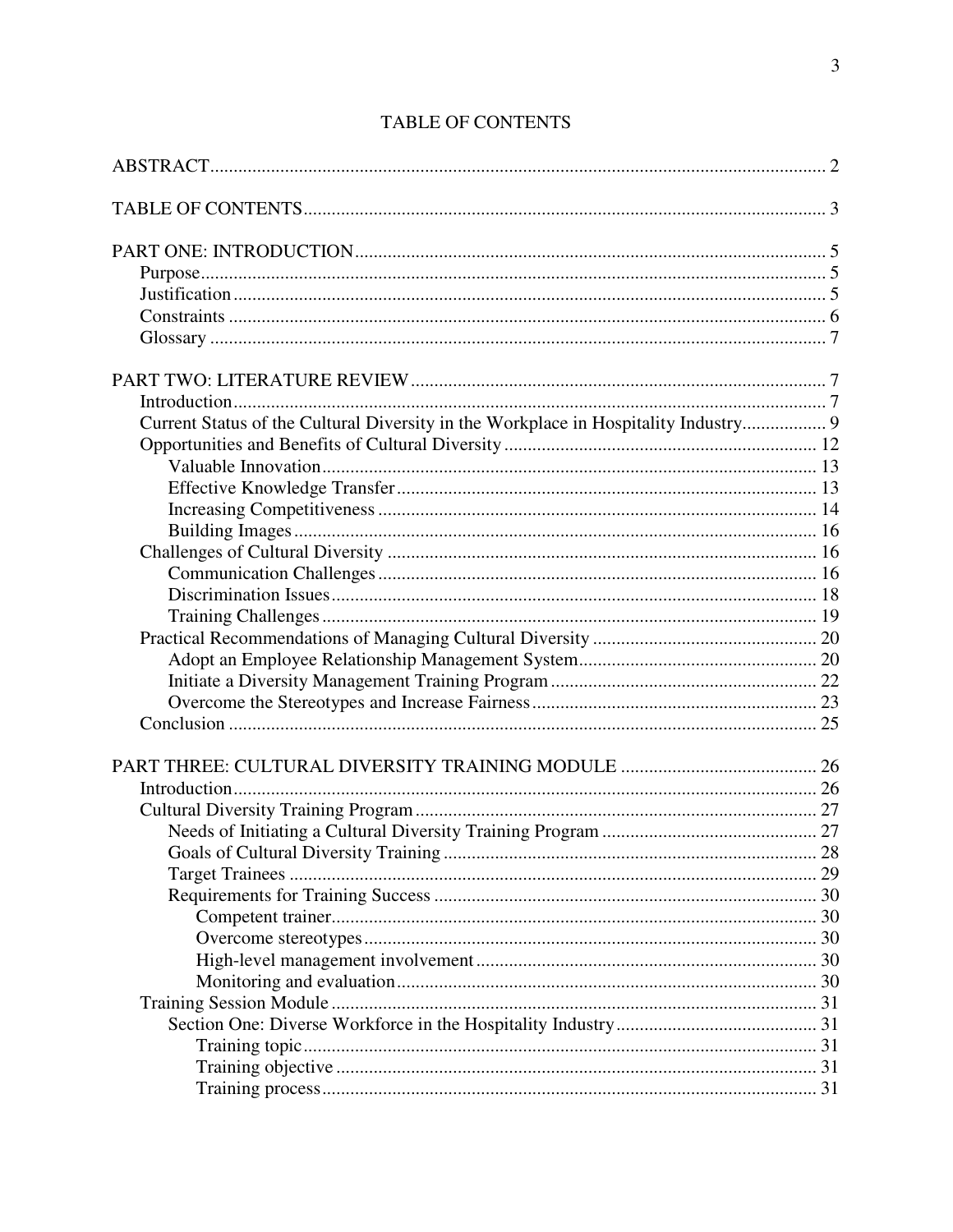| Sample Lecture of Section One: Diverse Workforce in the Hospitality Industry  38 |  |
|----------------------------------------------------------------------------------|--|
|                                                                                  |  |
|                                                                                  |  |
|                                                                                  |  |
|                                                                                  |  |
|                                                                                  |  |
|                                                                                  |  |
|                                                                                  |  |
|                                                                                  |  |
|                                                                                  |  |
|                                                                                  |  |
|                                                                                  |  |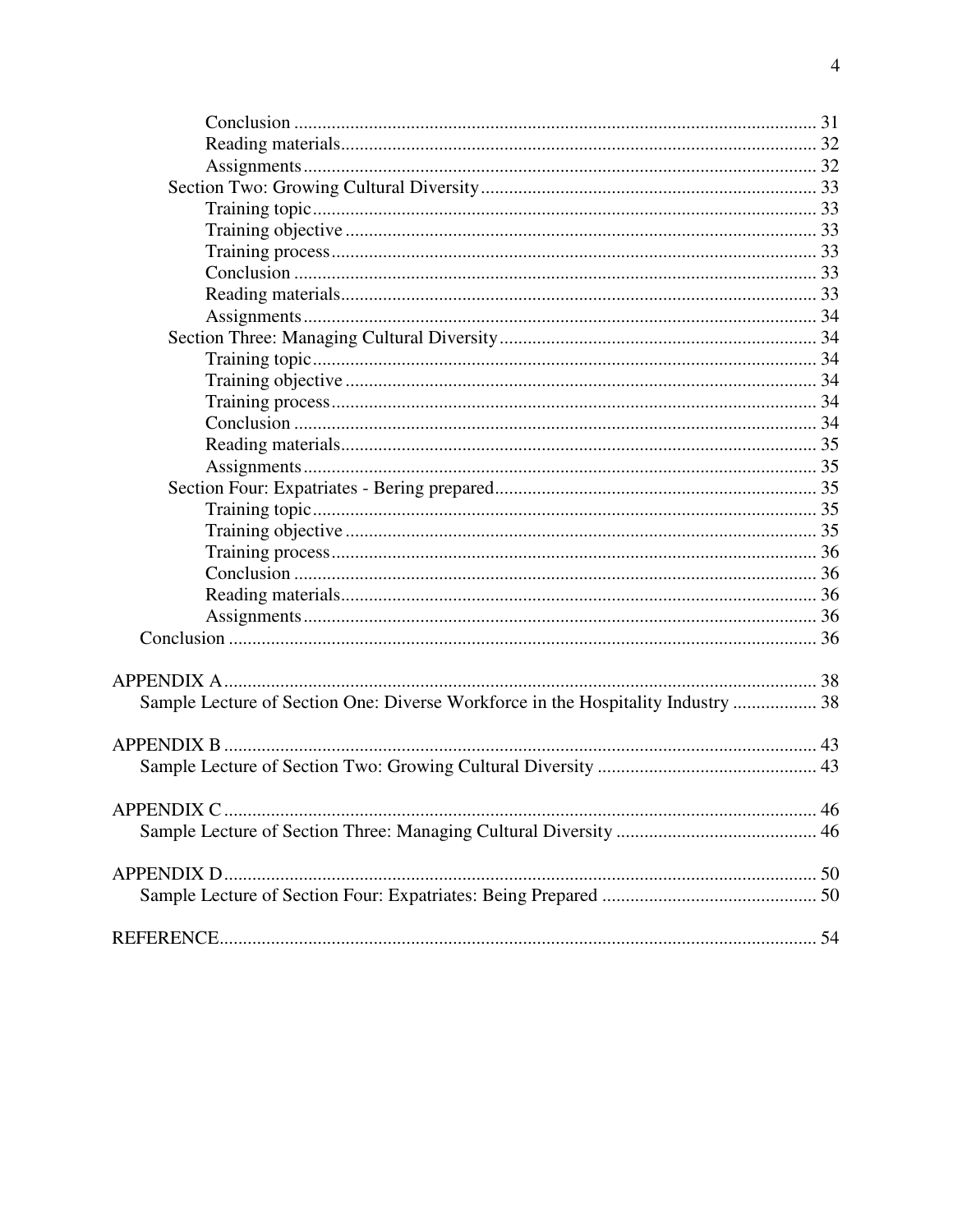#### Managing Cultural Diversity in Hospitality Industry

#### Part One: Introduction

People always talk about workforce diversity, such as age, religion, gender, etc. However, inadequate attention has been paid to the cultural diversity issues, especially those that come from labor migration (Baum, Devine & Hearns, 2007). As more and more minority groups enter the hospitality industry of the United States, managing cultural diversity is becoming a challenging issue in this industry, especially to HR managers (Holaday, 2007).

#### *Purpose*

The purpose of this paper is to create a cultural-diversity training module for a graduate college human resource course or a hospitality company training program that will investigate the history and current status of the cultural diversity, analyze the opportunities and problems, and explore solutions feasible in managing cultural-diversity issues.

#### *Justification*

Workforce diversity has long been an important issue to which the hospitality industry has paid much attention. A lot of research has been conducted to help employers to manage diversity issues in areas such as age, religion, gender, etc. However, limited attention has been paid to the cultural diversity issues, especially those that come from labor migration (Baum et al, 2007). In fact, a cultural diversity workforce has long been an important reliance for hospitality industry (Christensen-Hughes, 1992). As more and more minority groups enter the hospitality industry of the United States, such as the group generations of African American, Hispanic Origin, and Asian, managing cultural diversity is becoming a challenging issue in this industry, especially to HR managers (Holaday, 2007). It is important to carry out research in this area to help managers to realize the current problems and stereotype in managing cultural diversity and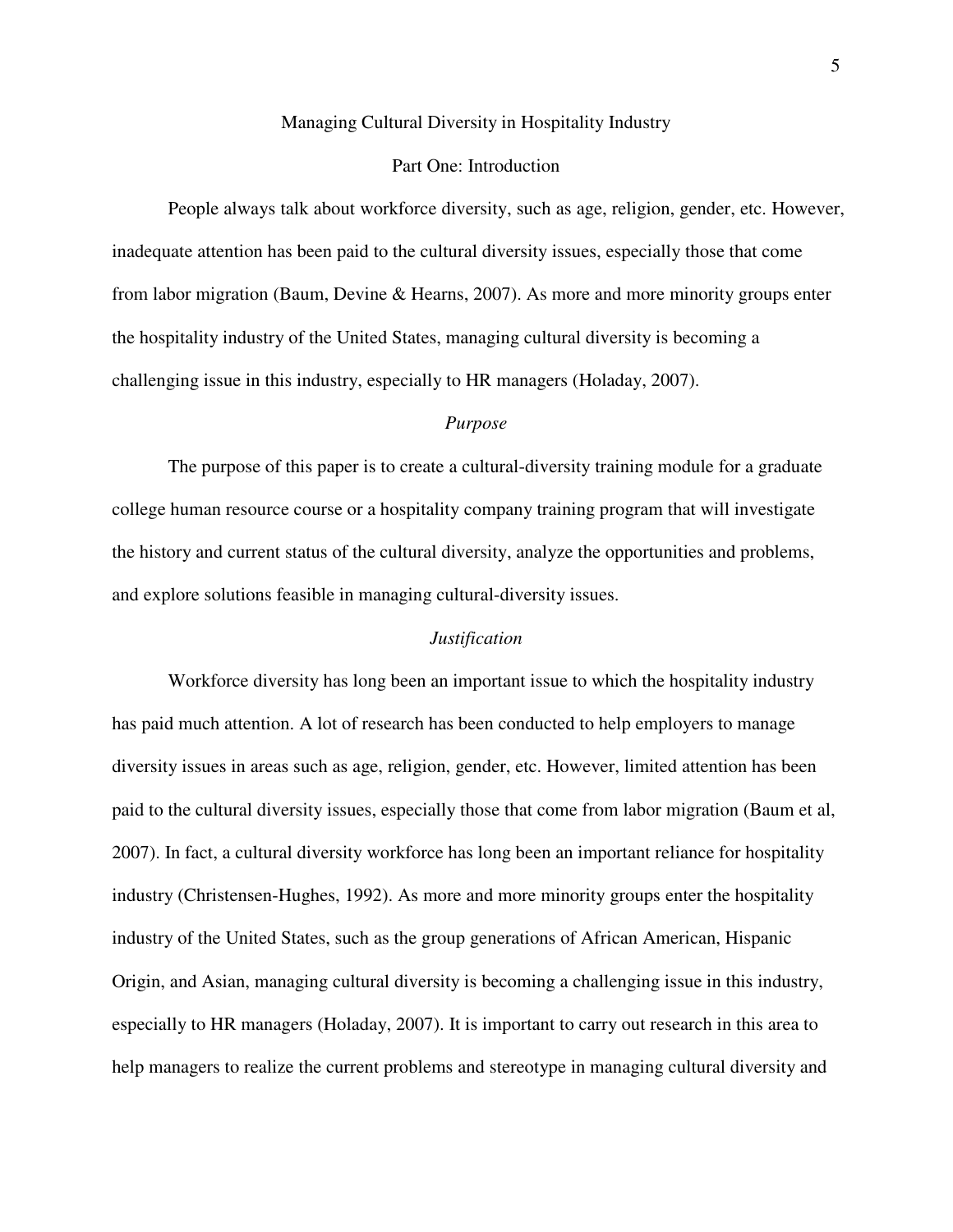to explore solutions feasible in dealing with these problems. Meanwhile, related study needs to be conducted to facilitate the industry to understand the opportunities and advantages of successfully managing cultural diversity. It is also anticipated that the study can inspire more indepth research and analysis in this field.

This paper will first begin with a literature review about the cultural diversity issues. In the literature review the paper will analyze the current status of the cultural diversity in the workplace in hospitality industry, discuss the opportunities, benefits and challenges coming from cultural diversity, and provide practical recommendations to help HR managers to successfully deal with cultural diversity issues. Then this paper will provide a cultural-diversity training module, which is designed for a human resource course to help prospective HR managers to understand the history and current status of cultural diversity, analyze the opportunities and problems, and explore solutions feasible in managing cultural diversity issues. Related reading materials or podcasts will be introduced in this part.

#### *Constraints*

In this paper, the articles for the literature review are based on previous or current existing study and research in the area of managing cultural diversity. Many data cited in this paper is of all the workforce of the U.S, which results in a lack of statistic data specifically related to the hospitality industry. Besides, since the training module is created by the author and has not received any testing in the real world, there might be biases and bugs in the designing. These limitations can be gradually reduced by regular reevaluation and revision. In addition, recommended reading materials and videos may be dated over time and therefore needs to be replaced when trainers apply the module for real training program. Another constraint of the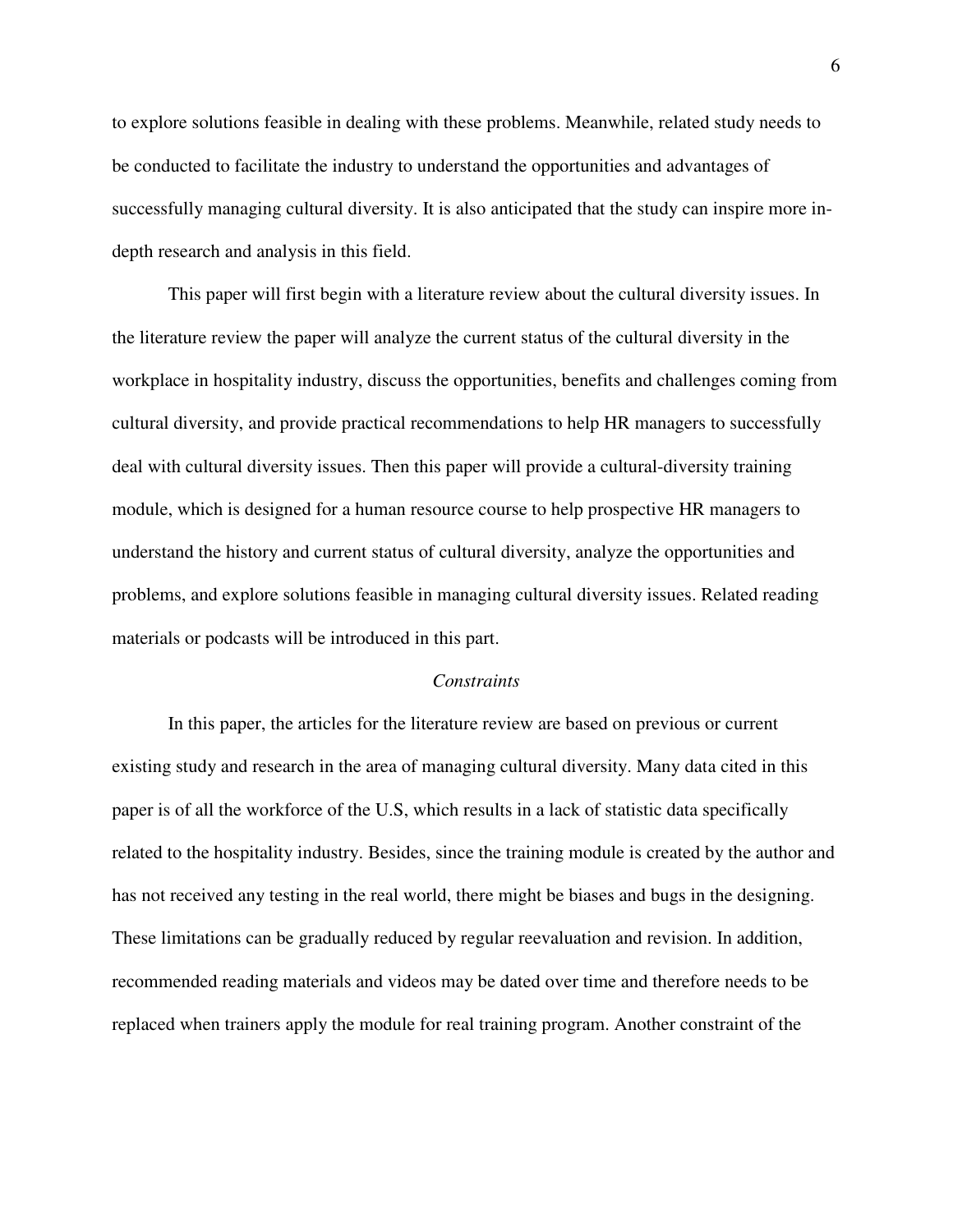paper is that the copyright issue limits adequate access to more professional training visual materials such as videos or podcasts that can be applied to improve the training module.

#### *Glossary*

Cultural diversity: The term cultural diversity generally refers to the cultural differences between people. The existing differences include language, dress, traditions, morality and religion, societies organization, and the way they interact with the environment (United Nations Educational, Scientific and Cultural Organisation, 2001).

Multicultural: Be of, relating to, reflecting, or adapted to diverse cultures that encompass racial, cultural and ethnic diversity within the demographics of a specified place such as a school, business, neighborhood, city or nation (Wikipedia, 2008).

Cross-cultural adjustment: The period of adapting to changes when expatriates on placement abroad change their home base form one cultural to another (Branston, Ineson & Lyons, 2006).

Cultural shock: An unanticipated, negative response to a new experience with different culture (Branston et al, 2006).

#### Part Two: Literature Review

#### *Introduction*

Diversity is defined as the differences among people. The primary dimensions of diversity include issues such as gender, race, and age (Lim & Noriega, 2007). The workforce diversity that people always talk about is mainly related to these core issues. However, inadequate attention has been paid to the secondary dimensions of diversity, which include issues such as communication style, religious beliefs, ethnic customs, relationship status, and general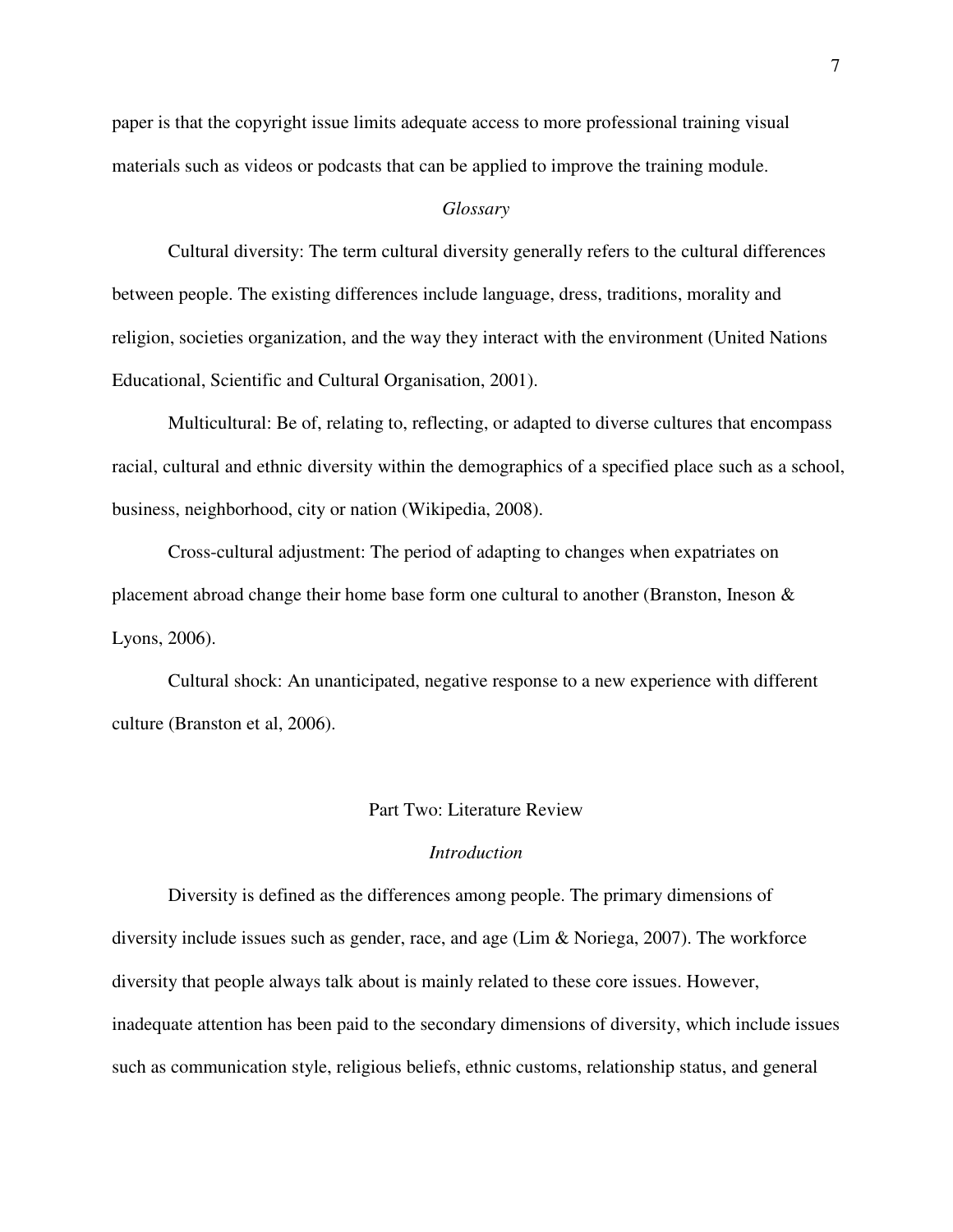appearance. These differences can generally be described as cultural diversity (Reece & Brandt, 1996).

A cultural diverse workforce has long been an important reliance for hospitality industry (Christensen-Hughes, 1992). As globalization has become a driving force behind corporate strategic planning of most international hospitality companies (Hudson, 2008), and as more and more migrant labors and minority employees enter the hospitality industry of the United States, today's hospitality industry is facing a multicultural challenge. Both management and employees have various national and cultural backgrounds. With this situation, companies have encountered some serious questions. 1. How to increase fairness for all employees regardless of their different cultural backgrounds? 2. How to maximize the contribution of every member in a diverse team? 3. How to make the diverse workforce to harmoniously work together to achieve common goals?

 To answer these problems, companies must make efficient efforts to address the diversity issue no matter whether the multicultural character comes up from the mobile workforce in the international locations in various countries or from the mixed backgrounds of a workforce in a single location in the United States (Day, 2007). Therefore, successfully managing cultural diversity is becoming a challenging issue in the hospitality industry (Holaday, 2007). Line managers who supervise multicultural background workers directly face this challenge. Expatriate managers also need to deal with cross-cultural adjustment problems. Moreover, HR professionals who manage the whole workforce must realize the importance of managing cultural diversity and design effective programs to help the company to rise to the challenge.

The following literature review focuses on analyzing the current status of the cultural diversity in the workplace in hospitality industry; exploring the opportunities and benefits of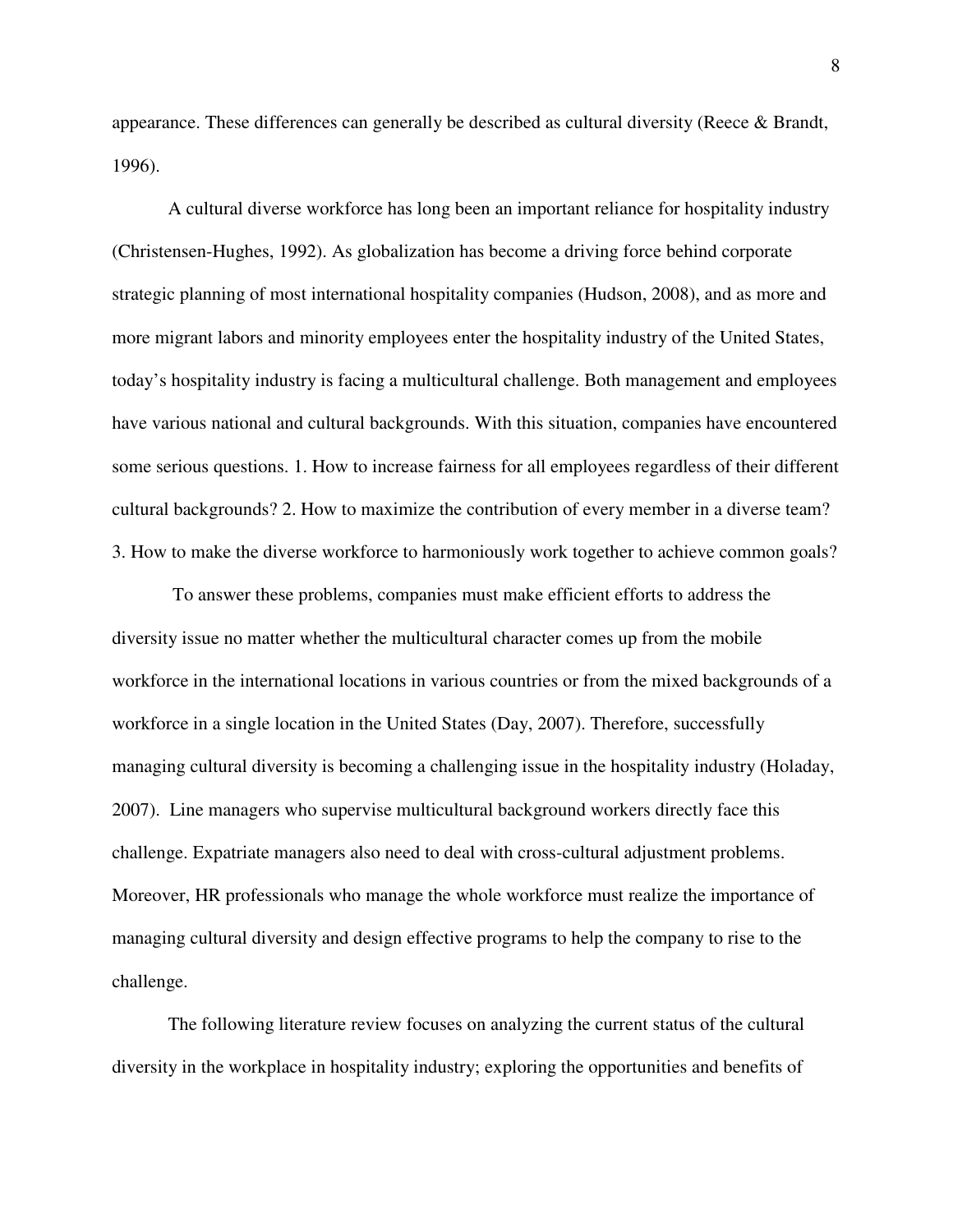cultural diversity such as knowledge transfer, innovation and competitiveness; discussing the challenges from cultural diversity like communication problems and training difficulties; and providing practical recommendations that might help managers to successfully deal with cultural diversity issues in both global and domestic markets.

#### *Current Status of the Cultural Diversity in the Workplace in Hospitality Industry*

With the growth of globalization, more and more corporations have realized that they are not merely competing for domestic market but also for the global market. Today, more than half of the world's assets are controlled by multinational corporations (Lim & Noriega, 2007). Globalization is as well a trend in the hospitality industry. The expansion of international hospitality companies has never been stopped (Lim & Noriega, 2007). For instance, with the rapid economic development, the Asia-pacific area has become one of the dynamic markets for hospitality and tourism industry. Macao, Hong Kong, Mainland China, etc. have turned out to be ideal places to open new properties for brand international companies like Hilton and Marriott. It is reported that in order to chase Marriott and cash in on the boom in business and leisure travel in India and China, Hilton Hotels Corp. has decided to add 300 hotels to the 47 it already operates in Asia over the next decade (Stanley, 2008). Due to the coming 2008 Beijing Olympic Games, almost every brand international hotel company has opened new property in Mainland China. In addition, many brand casinos famous in Las Vegas have rushed into Macao to open properties to compete rivals and increase their market share in the gaming market there. What these companies have to compete for now are the best talents in the hospitality market, especially those competent and eligible global managers who can successfully cooperate with people from different cultures (Doherty, Klenert & Manfredi, 2007). Thus, it is important and necessary for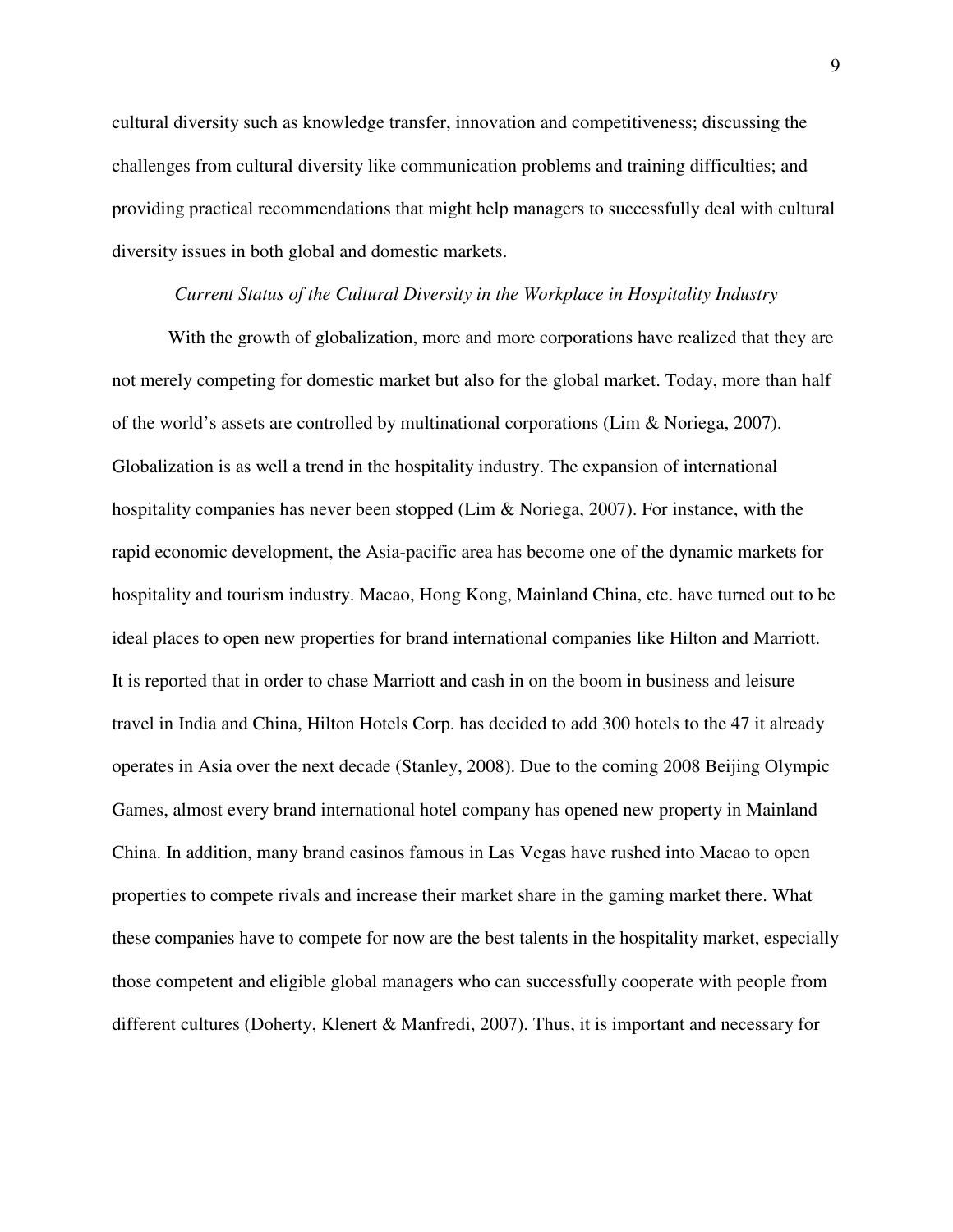the international hospitality companies to efficiently manage multiculturalism and help expatriates to overcome cultural barriers.

Along with the continued globalization of hospitality industry, in the domestic market of the United States, more immigrant labors and minority employees get into the workforce. The percentage of minorities in the U.S. labor force is expected to increase to 29% in the first decade of the new millennium (Elmuti, 2001). According to the Department of Labor's Bureau of Labor Statistics, Asian and other labor force increase most rapidly, and the Hispanic labor force is projected to be larger than the black labor force by 2010. In race and ethnic groups, the number of Asian and other employees (Pacific Islanders, American Indians, and Alaskan Natives are included) will increase 44.1% by 2010 in the U.S. workforce, while Hispanic employees will increase 36.3% and African American 20.7%. By 2010, women will make up 48% of the workforce and the growth rate of women in the labor force will still increase at a faster rate than that of men. (Fullerton & Toossi, 2001). In addition, minority groups are projected to comprise almost half of the nation's population by 2050 (Frabotta, 2001). Currently, the structure of four group generations in labor's ranks is as: Caucasian, African American, Hispanic Origin, and Asian and Pacific Islanders (Frabotta, 2001). The U.S. Census Bureau has estimated that Hispanics will soon expand over African Americans as the nation's largest minority group, with a percentage increase of Hispanic origin in the workforce from 10.9% in 2000 to 13.3% by 2010 and a percentage decrease of African America from 11.8% to 12.7% (Fullerton & Toossi, 2001). With the percentage increase of minority employees and the structure change of labor's ranks, the work environment becomes full of cultural and social challenges (Frabotta, 2001). In order to meet the needs of growing minority, ethnic and other segments of society, important shifts in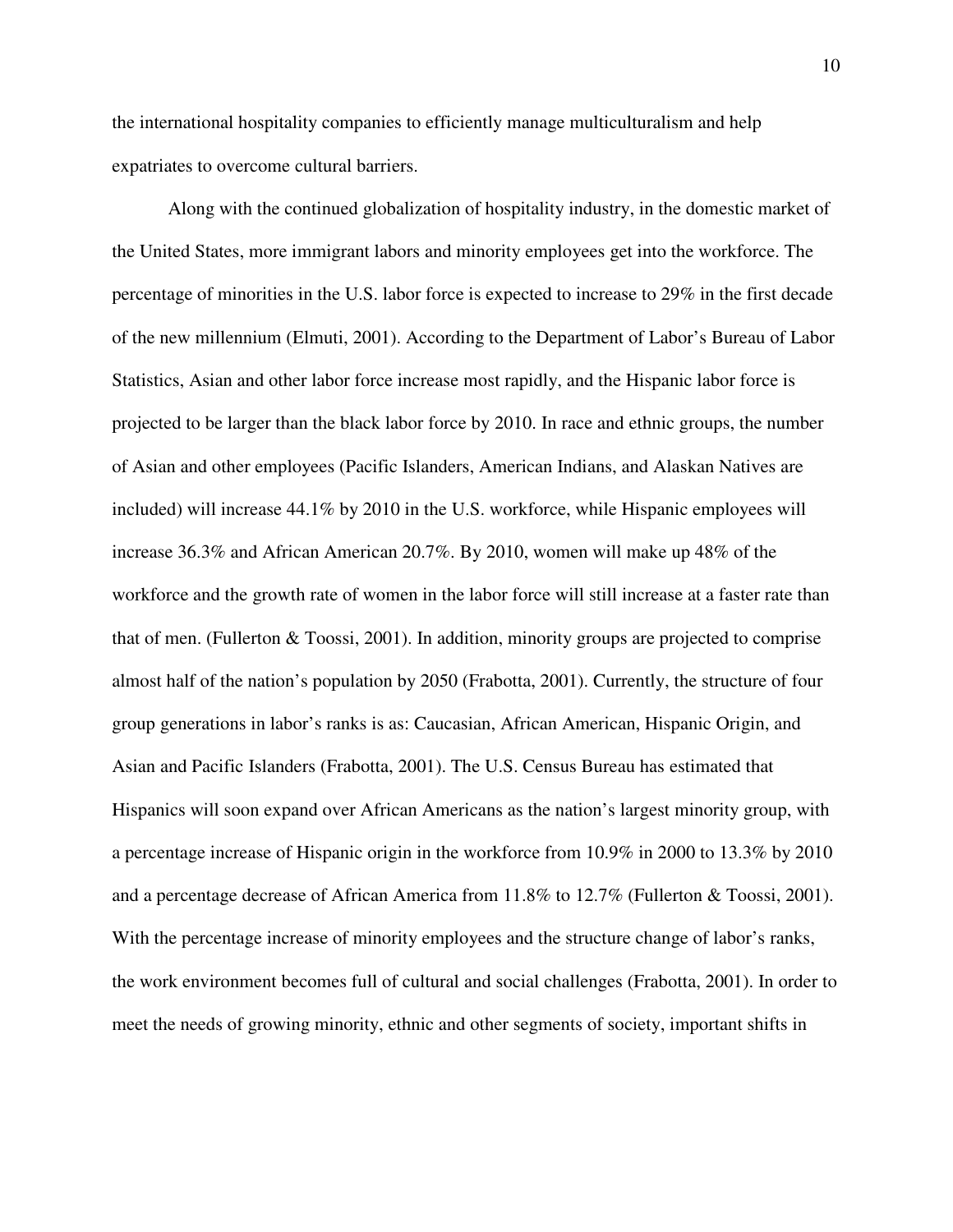marketing and product development activities in the U.S. industry will also be expected (Elmuti, 2001).

Due to the rapid growth rate of globalization and the labor structure change in the workforce of domestic organizations, it is obvious that managing cultural diversity is becoming a big issue to most of the twenty-first century employers of the United States. Undoubtedly, the hospitality industry must take actions to follow the trends and cope with the challenge. As a result of multicultural workforces, companies will have to become more sophisticated in managing cultural differences, such as providing language training to overcome communication barriers (Elmuti, 2001). Many companies in the hospitality industry have applied specific strategies to adapt to the trend of workforce diversity. For instance, since MGM Mirage adopted a corporate diversity program in 2001, it has increased its percentage of minority employees from 50.48% in 2001 to 54.38% in 2005, with a 4% increase in minority vendors and contractor pool (Holtmann, 2005). Hilton launched a recruiting and training program named as Elevator General Manager Program in 1998 to develop a group of talented, internationally mobile people to General Management positions in its international market. Candidates must be bilingual, and better have various cultural backgrounds. And this program is continued and improved now (Hilton Elevator, 2008).

However, many companies in the hospitality industry still encounter difficulties of effectively managing cultural differences. Discrimination and stereotypes coming from insufficient assumption of other culture still exist in the workplace, even among some management level mangers. For example, regardless of the increased portion of minority employment, most of the minority employees are still at the entry or low-skilled level of the workforce. It is reported that in the restaurant industry, "minorities account for 30 percent to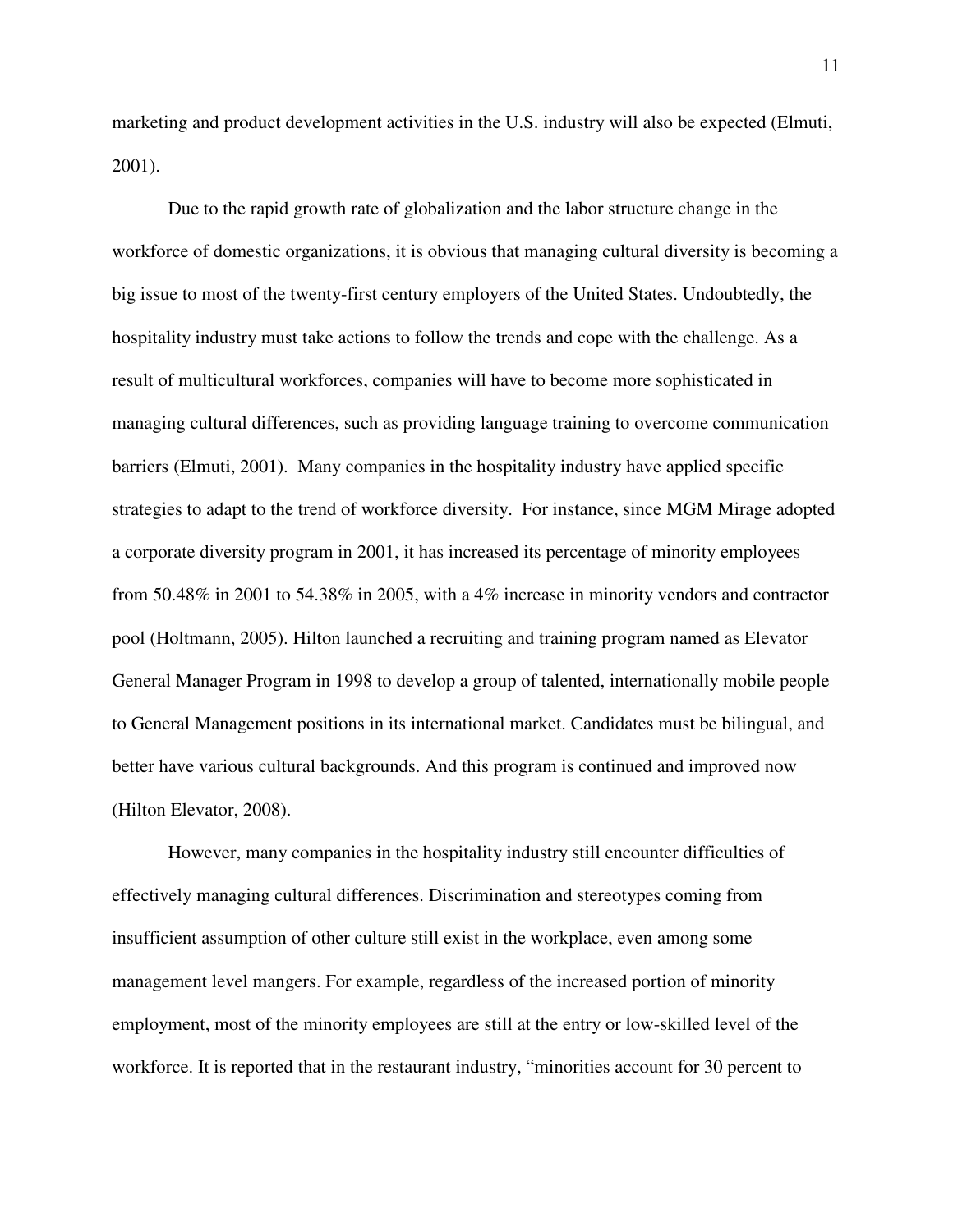almost half of all foodservice employees at the hourly level, but minorities' percentages decline at the management level (Berta, 2006, pg. 49)". Many employers in this industry continue thinking that the minority workers were low skilled and tend to offer positions mainly in backof-house in departments such as the kitchen and housekeeping. Many migrant workers may therefore be under-used in the labor market (Baum et al, 2007). In addition, merely providing language training can no longer meet the requirements of dealing with diverse workforce, especially for international companies in the global market. The majority of all expatriate failures happen only because of cultural difference problems (Caudron, 1991). Evidently, in order to increase employees' awareness and sensitivities of cultural differences and effectively manage cultural diversity to maximize corporation productivity, specific cultural diversity management training needs to be carefully designed and seriously conducted in the hospitality companies.

#### *Opportunities and Benefits of Cultural Diversity*

Cultural differences can have both positive and negative impacts on organizations. However, undoubtedly, these differences would not be considered as hazards but rather opportunities and benefits if they can be managed well (Day, 2007). The opportunities and benefits include, but not only include, innovation, competitiveness and knowledge transfer; increased attraction to minority customers (Baum et al, 2007); better talent recruitment and retention; and labor cost reduction. Successfully managing cultural diversity can also help companies to diversify supply base by developing business partnership with minority-owned vendors to drive quality up and cut cost down (Ruggless, 2003), and help companies to enhance corporate images in neighbor communities as well (Fernandez, 2006). Take the Hispanics for instance. Since it is estimated that Hispanics will soon exceed African American as the nation's major minority group (Fullerton & Toossi, 2001), managers should concentrate on hiring and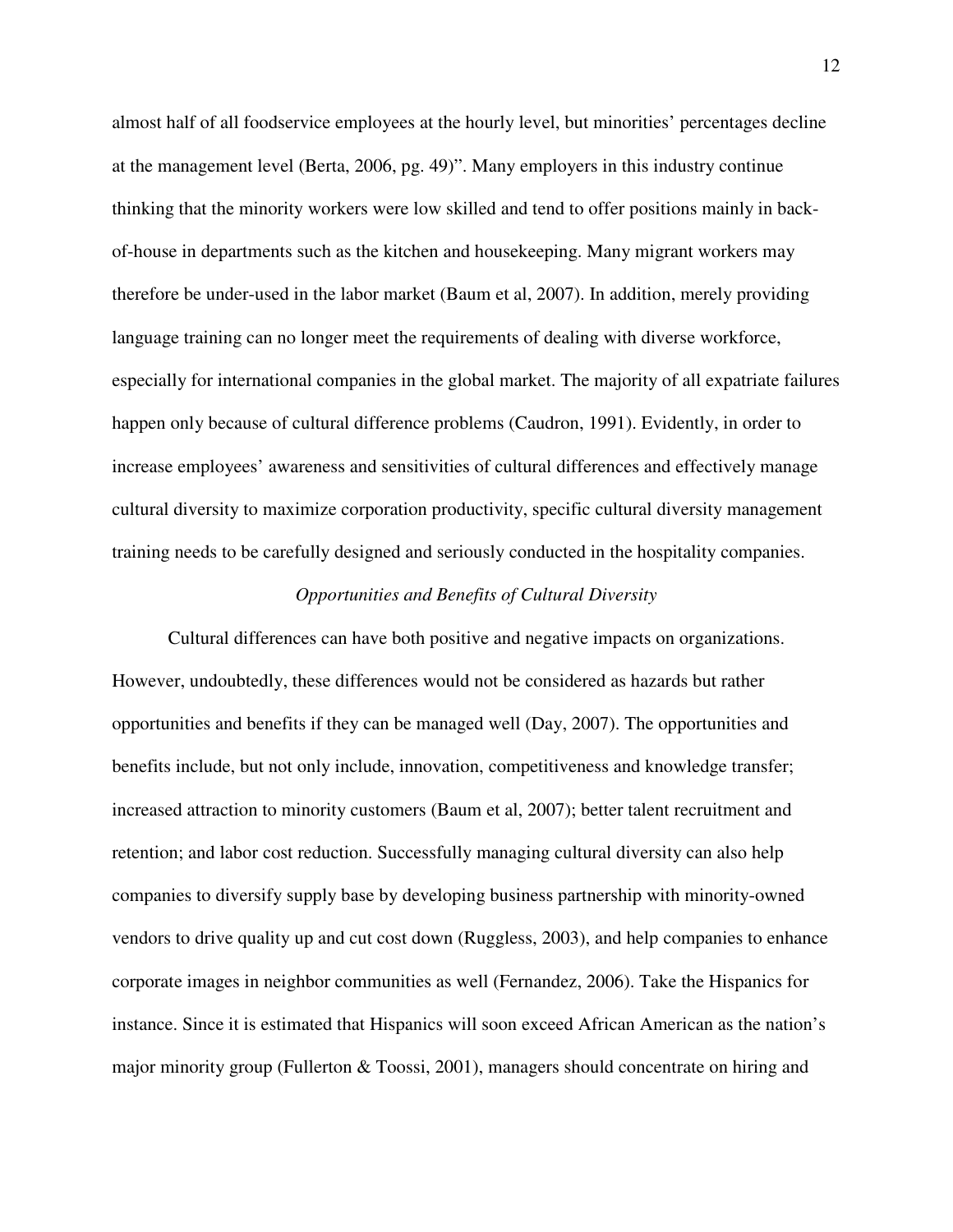educating Hispanics to use their input and ideas, which will help the companies to develop marketing and product strategies to target this increasing demographic in the United States. The benefits of targeting this growing Hispanic culture within the U.S. can aid the companies to increase market share and profitability (Elmuti, 2001).

Generally, among the benefits of cultural diversity, four are frequently mentioned in the literatures as the main reasons why companies in the hospitality industry endeavor to be diverse. The benefits include valuable innovation, effective knowledge transfer, increasing competitiveness and building image.

#### *Valuable Innovation*

First of all, diversity often stimulates new business innovations (Johansson, 2007). Employees with multicultural backgrounds and experience can bring in the industry more improved innovation by providing new ideas from their different viewpoints. If employers can understand and appreciate their different kinds of values and different ways of viewing the world, the companies can greatly take advantage of the benefits that differences bring in. Many surveys reveal that if a team or a general workforce includes individuals with different cultures backgrounds, more effective resolutions can be presented for the business problems. When compared to homogeneous employee groups, diversified employee groups show outstanding performance in the long run and efficiently take responsibility to their duties. This difference is partially caused by the increased creativity and novelty in multicultural teams that come from the diverse perspectives, views and experiences of their team members (Seymen, 2006).

#### *Effective Knowledge Transfer*

Cultural diversity can be helpful in knowledge transfer. Although human beings come in different colors, shapes and forms, they do not seek to be different from others. Rather, people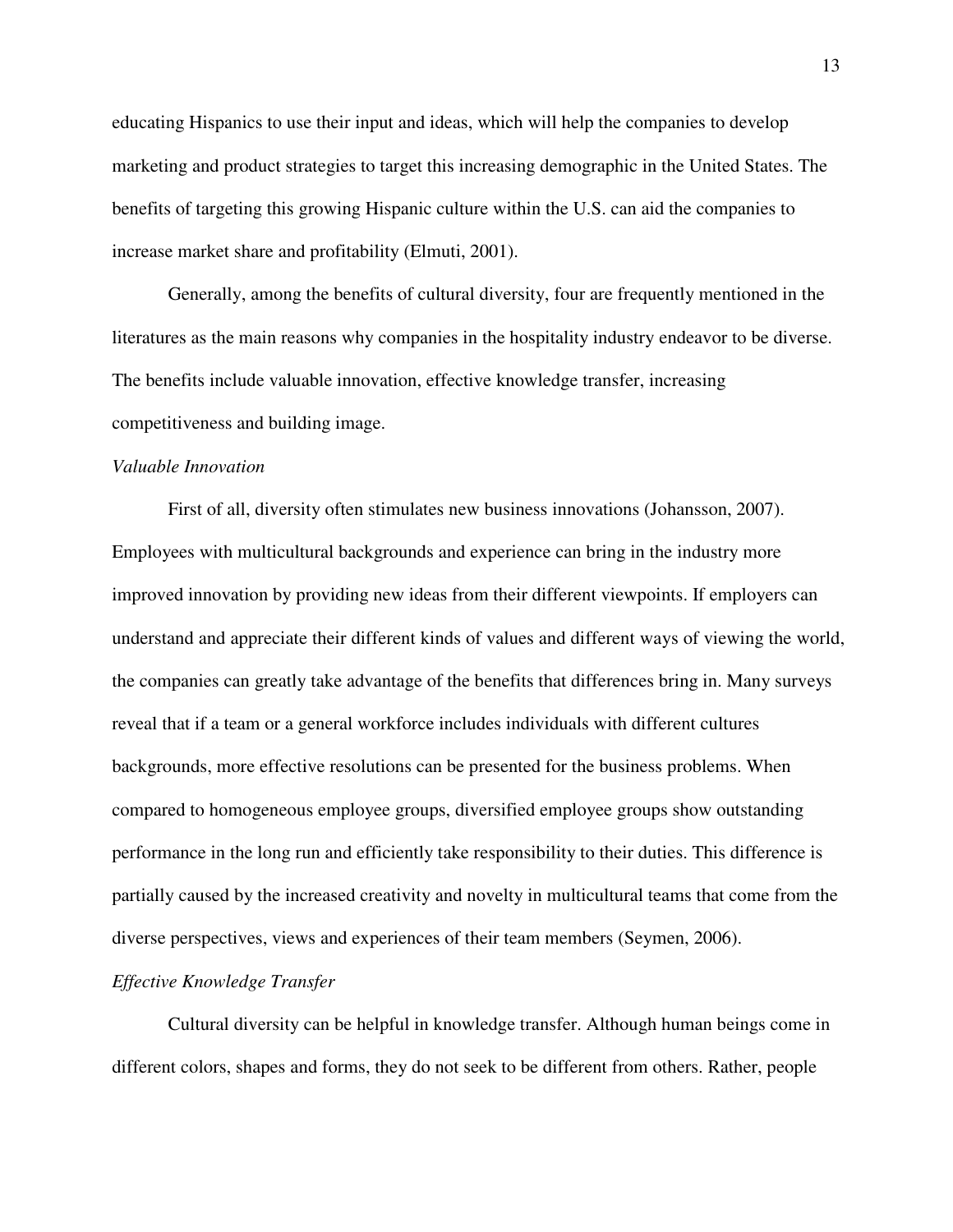prefer to be with their own kind (Denton, 1997). Most people agree with that when two strangers come together, it is much easier for them to break ice if the two have some common backgrounds or experience. In the workplaces, obviously, it is much easier to communicate and transfer information and knowledge if some of the employees speak the same language, have the same cultural background, and think or behave in similar ways. Efficiency increases simply because that misunderstanding can be greatly reduced by eliminating communication barriers from cultural differences. For example, it would be more efficient for a training manager with Hispanic cultural background to give training courses to employees with Hispanic origin. This easier knowledge transfer greatly enhances the working efficiency and productivity.

## *Increasing Competitiveness*

Effectively managing cultural diversity increases companies' competitiveness. The hospitality industry is an extremely competitive one. To survive in the competition, companies in this industry will have to control labor costs and increase customer count. In order to achieve these goals, companies must learn how to motivate employees, decrease turnover, and attract more customers. Successful diversity management will definitely do help (Belfry & Schmidt, 1989).

In today's dynamic markets, companies have to serve various customer groups with different characteristics. Hence, cultural diversity in the workforce can help companies to develop their capability of understanding customers' needs and keeping long-term business relations with them. Take Maybelline as an example. By employing African American, Spanish and Asian workers, Maybelline has improved strategies for products and marketing towards a new line of ethnic cosmetic market. This change brings Maybelline 41% market share of the ethnic cosmetic market (Seymen, 2006). Clearly, diversity creates net-added value to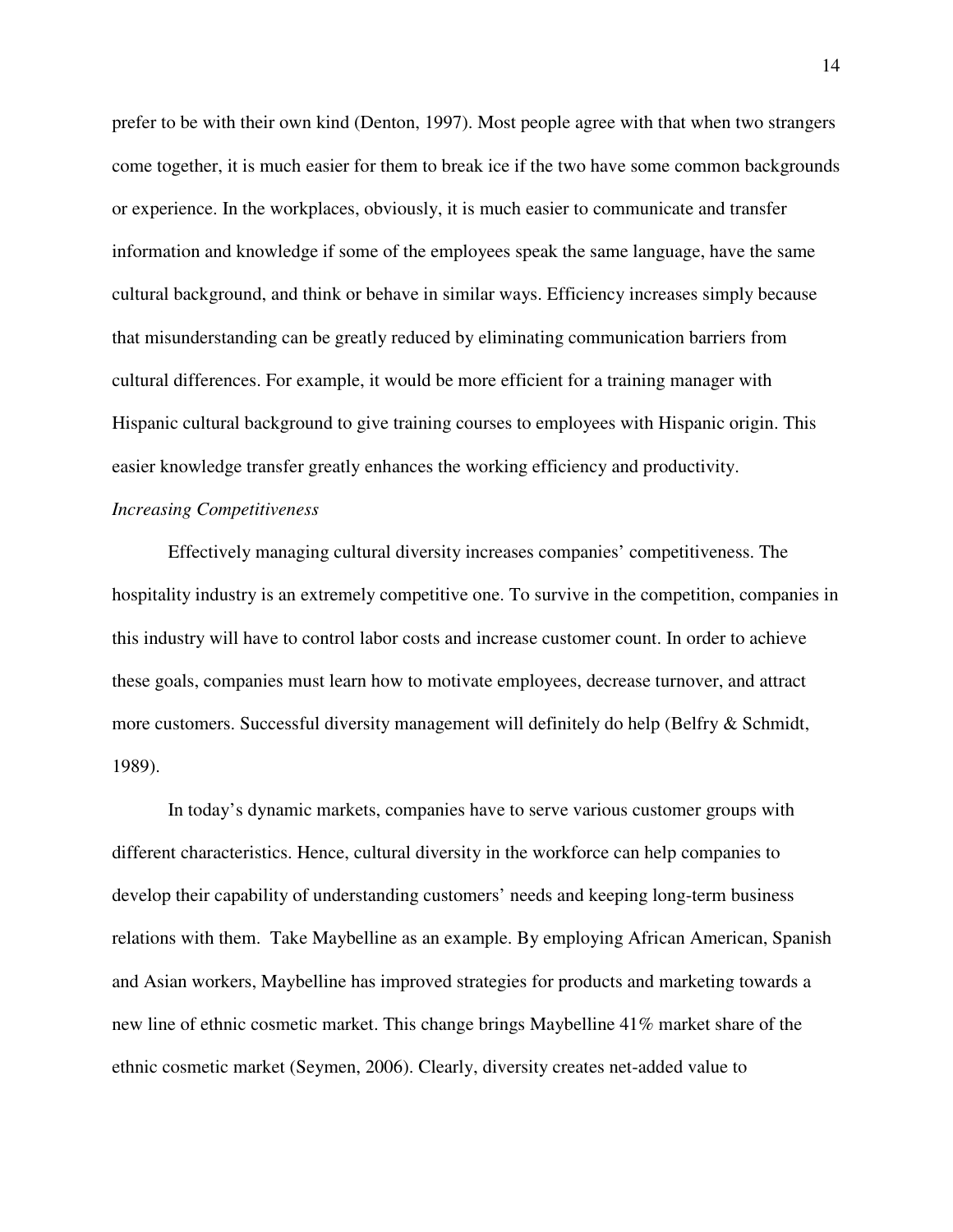organization process (Cox and Blake, 1991). As some catering providers in the service industry whose success highly depends on customers' satisfaction, companies of hospitality industry can greatly benefit from managing cultural diversity to increase customer service quality and therefore attract more customers. Related research shows that a cultural diversified environment with reasonable portion of minority employees can attract more minority customers (Baum et al, 2007), especially for companies in the foodservices industry (Berta, 2006), which therefore helps the companies to increase the market share and customer loyalty.

Meanwhile, companies with fair standards in hiring can gain an advantage over their competitors with better talent recruitment and retention, given the gradually tightening labor pool (Berta, 2006). Moreover, companies in hospitality industry can even enhance competitiveness by diversifying supply base, for example, by developing business partnership with minority-owned vendors to drive quality up and cut cost down (Ruggless, 2003).

In global businesses, the most important reasons why managers need to increase awareness of cultural diversity and to manage it effectively can be reflected in the following statement by O. A. Symen (2006):

Providing for richness, perspective and a spectrum of alternative ways of thinking, creativity and innovation; settling organizational flexibility; enriching the potential of human resource; recognizing the needs of different markets better; stimulating job satisfaction; stimulating learning through doing; providing the basis for specialization which is imperative in today's complex business scenarios and diminishing costs by reducing workforce turnover rate (p. 302).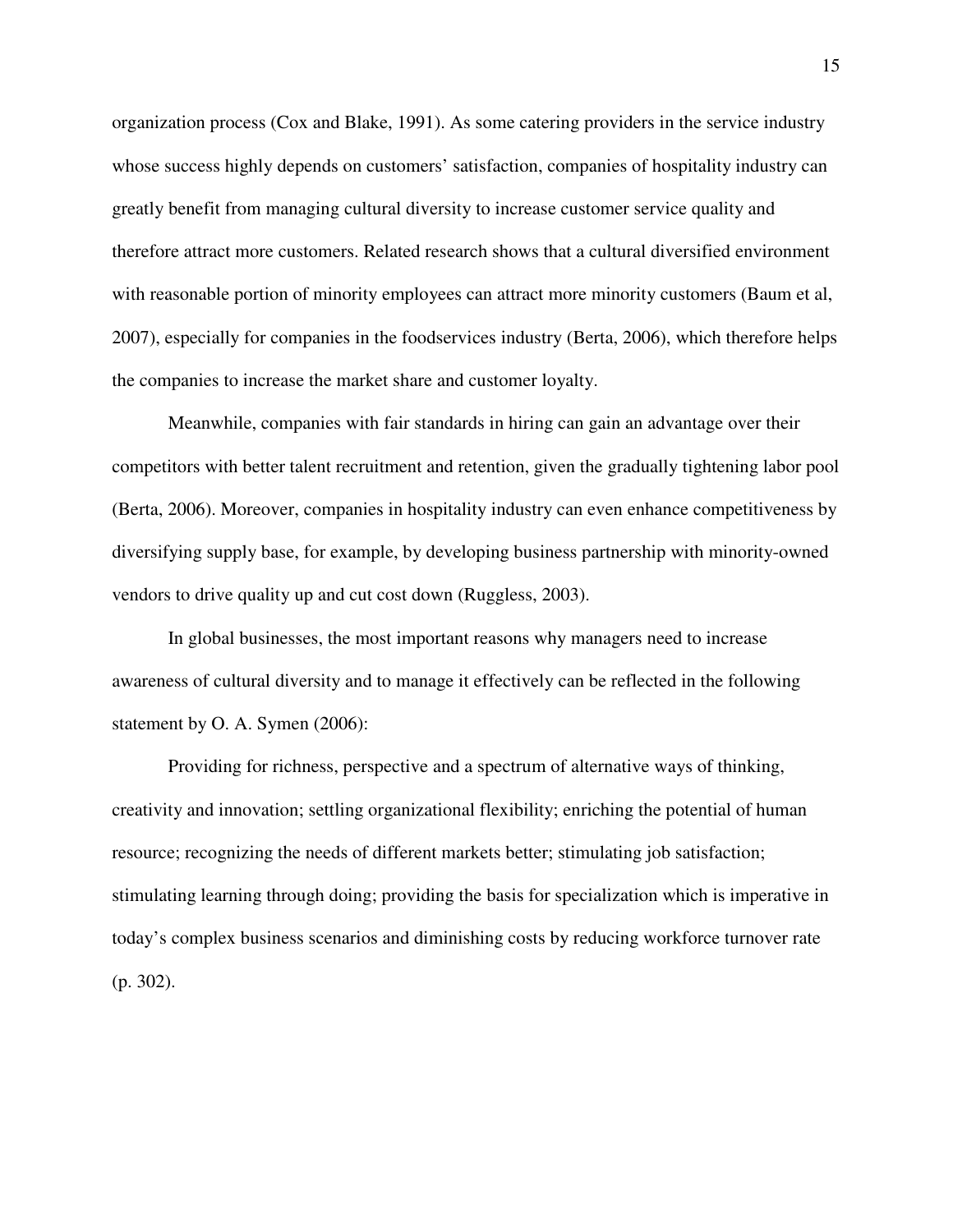Undoubtedly, just as stated by Belfry and Schmidt, having a company environment that is sensitive to individual differences and their diverse cultural backgrounds can provide the company competitive advantage (1989).

#### *Building Images*

Cultural diversity can help to enhance corporation images. The hospitality industry has been somewhat passive about building a positive industry image for the public (Fernandez, 2006). It should take some actions to build an image that this industry is willing to recruit more valuable minority employees from diverse cultures. This kind of message can attract more young people to take hospitality as a possible career option. In addition, diverse cultural workforce can make a company look and feel more like the neighbor communities that it serves. This kind of images can help the companies in the hospitality industry to be better recognized and accepted by diverse communities.

#### *Challenges of Cultural Diversity*

Aside from the benefits, hospitality industry still faces challenges of cultural diversity (Baum el al, 2007).

#### *Communication Challenges*

Different languages and various cultural backgrounds increase the difficulty of communication between employees in the workplaces. Language is always viewed as a crucial one among all the cultural features that make up cultural identity (Ganen, 1999). As Geert Hofstede, the famous writer of Culture's Consequence, an influential book published since 1980, said in an interview, "I would say that understanding of other languages is almost a necessary, albeit insufficient, condition for the understanding of the phenomenon of culture (Powell, 2006, p.13)". Language differences often result in miscommunication.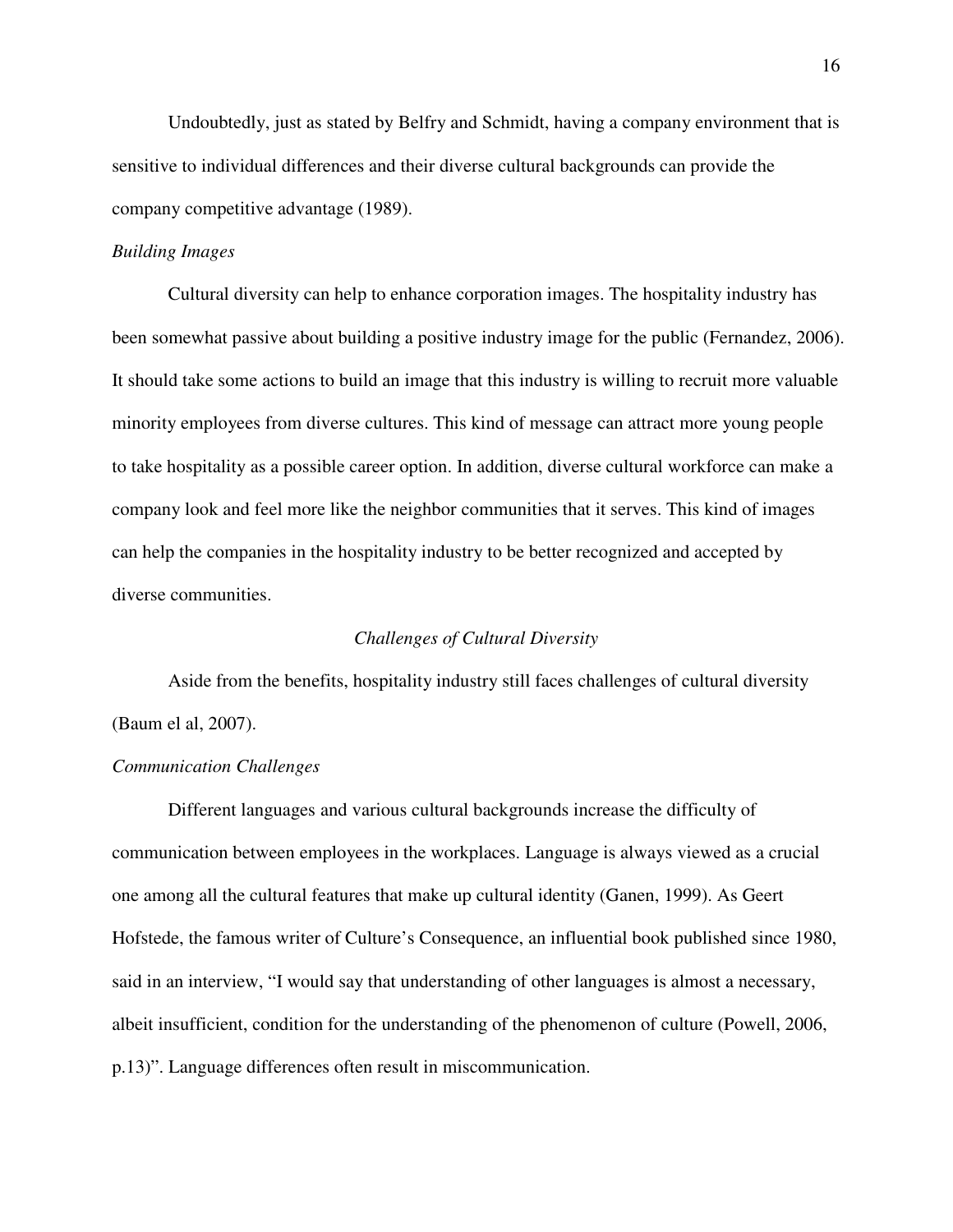The second factor that causes communication gap is the cultural background differences. Rather than coming naturally, communication competence is a learned process like some other skills, which therefore increases the difficulty employees with different backgrounds to understand each other quickly and correctly. In addition, an intercultural communication may encounter more specific problems than a communication with one culture does. With different knowledge or experience, people in an intercultural communication have more difficulty to interpret others' behavior, which increases their uncertainty of how other persons will respond to the communication (Baum et al, 2007). Employees of a company with diversity environment are therefore often poorly prepared to manage the high uncertainty experienced in intercultural communication. For example, an immigrant worker from Asia might be lack of knowledge or experience in dealing with a local American employee who was born and brought up in the United States. Different cultural backgrounds often engender misunderstanding when communication becomes unsuccessful or inefficient (Baum el al, 2007). Not only the workers, to effectively manage team members with diverse cultural backgrounds, line managers also need to be sensitive to the cultural differences that may affect the working relationship of employees. The ability to work effectively with people who have diverse backgrounds is one of the essential skills that hospitality managers require but may often lack (Baum, et al), which increases the possibility of miscommunication in the workplaces.

Particularly, when individuals fail to conduct an effective cultural communication, they may feel themselves excluded. At the same time, some feelings may be provoked such as suspicion, lack of confidence, and even hostility. In many oversea properties of the international hospitality companies, problems causes by communication difficulty seem more prominent. Take the expatriate mangers for instance, communication difficulties can negatively influent their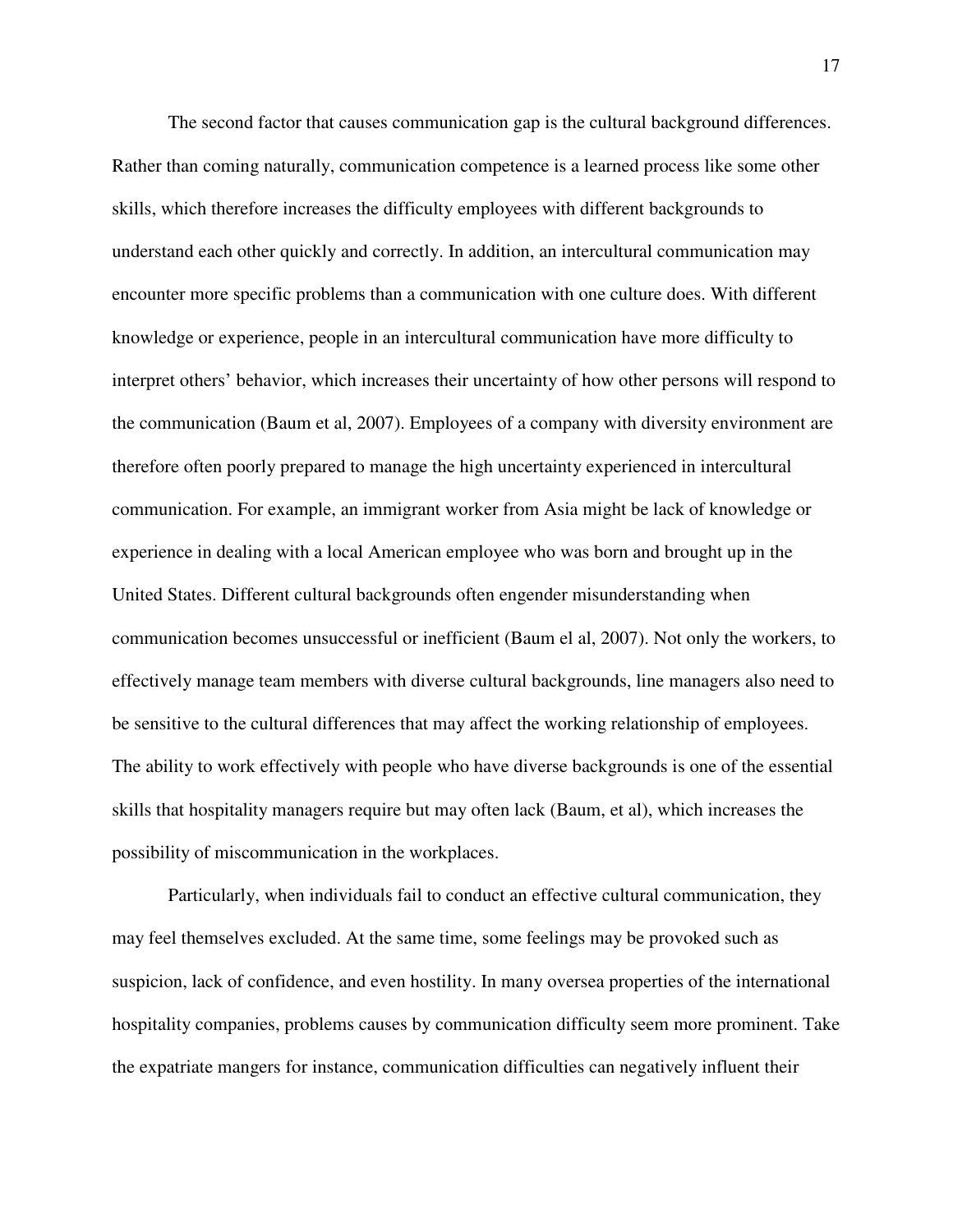everyday life, which makes them unhappy with their current situation and prevents them from successfully adjusting to the host country and its culture. Obviously, proper cross-cultural training can help employees to cope with intercultural communication obstacle. For expartiate managers, effective communication helps them to become more efficient in the workplace, reduce their emotional stress, and ultimately aid them to complete the cultural adjustment successfully (Seymen, 2006).

#### *Discrimination Issues*

As a visually oriented species, people tend to notice differences and seek to be with their own kind. In the history of human beings, most of the bloody battles have been between social or cultural groups. It seems that people are inclined to choose enemies based on cultural differences. One of the reasons is that culture, once developed, refuses changes. It helps people to identify and strengthen their sense of community. China, with its culture, may be the best historical example. As a cultural identity, China has existed for over 2,500 years. But the Chinese cultural identity was almost intact after such a long time no matter the countless invasions and changes in different ages. Just because people with different cultural backgrounds always tend to protect their own culture, sometime conflicts easily occurs in multicultural workplaces (Denton, 1997). Today, it cannot be ignored that cultural differences increase the possibility of discrimination issues among workers. Direct and indirect discrimination among workers have continually reported in companies with cultural diversity workforce (Baum et al, 2007). In fact, discrimination does not only happen among employees. Sometime employers can also easily involve in discrimination issue. For example, there are indications that some employers only focus on recruiting minority but do not provide career progression for them (Baum el al, 2007). Due to some stereotypes, minority employees get jobs in lower-skill level and might encounter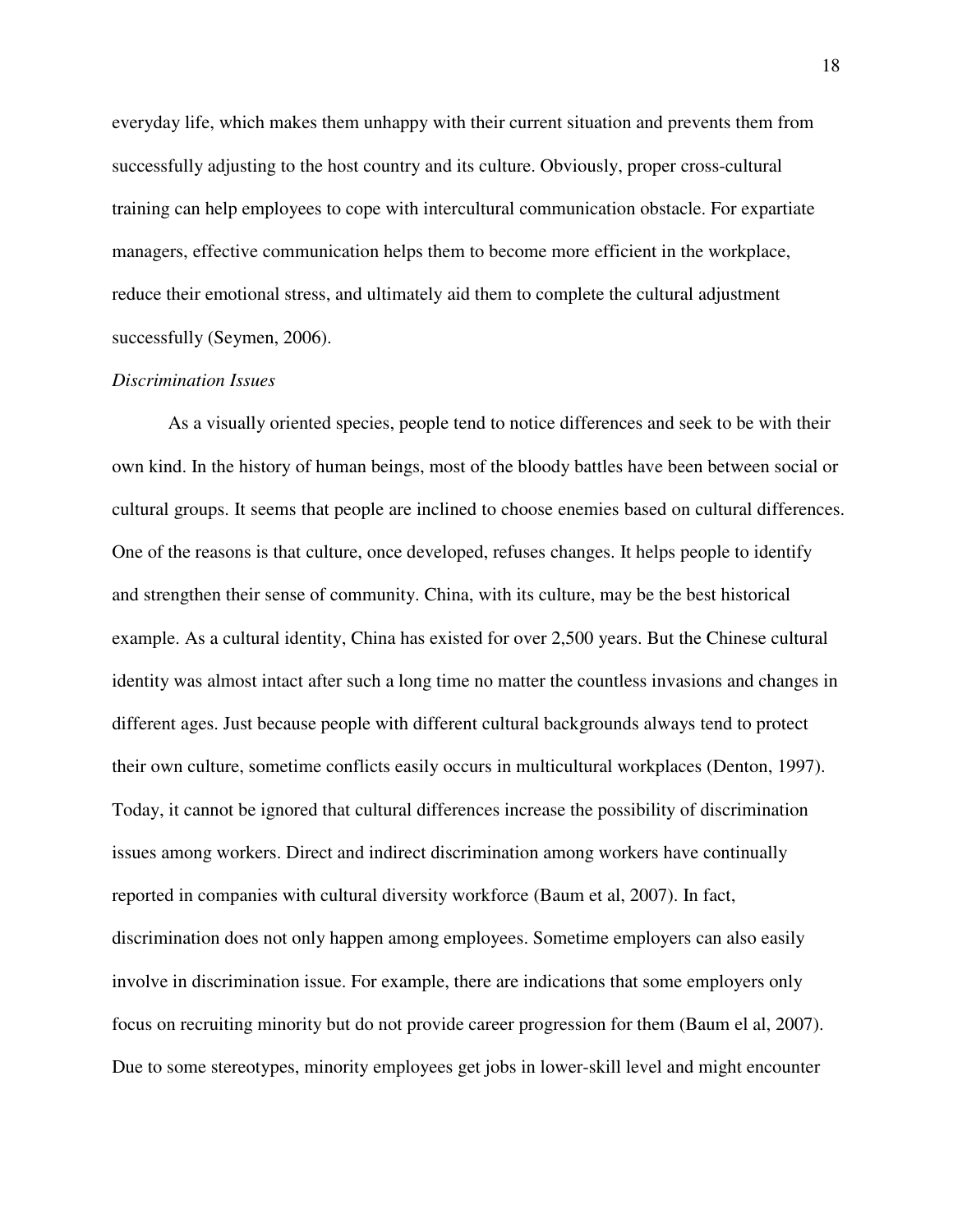difficulty to be promoted to management level. Cultural differences cause communication difficulties, and communication difficulties continually cause misunderstanding, which stimulates more cases of discrimination. Discrimination issues result in the increase of lawsuit and claims, and these discrimination-related lawsuits and claims would directly increase the company's costs and lower the retention rate as well. Working productivity may also be influenced negatively. One of the new human resource tasks is that managers must realize the changing faces in the workforce of the hospitality industry and recognize it as a newly multicultural one. Most importantly, companies will not benefit from diversity if they do not have related policy with respect to equal opportunities and devoted to diminish discrimination. Programs of action to increase general awareness of cultural diversity should be created to support the company policy (Baum et al, 2007).

#### *Training Challenges*

Diversity training aims at building up respect and increasing sensitivity for all of the differences among employees and customers. In order to develop a diverse workforce, it is essential to reduce cultural ethnocentrism and shortsightedness in employees (Lim & Noriega, 2007). Multicultural training will play a key role to increase the awareness of cultural diversity in employees and build up a culturally enriched environment in a company (Baum et al, 2007).

Training needs to be conducted to employees to help them to understand the requirements and benefits of the cultural diversity. They should also be given training to increase their knowledge and skills of dealing with people having different cultural backgrounds (Baum el al, 2007). Language training and cross-culture-gap training are necessary and helpful to minority employees, especially to immigrant employees and expatriate managers. However, no single course can sufficiently prepare trainees for interaction with every culture in the world. Besides,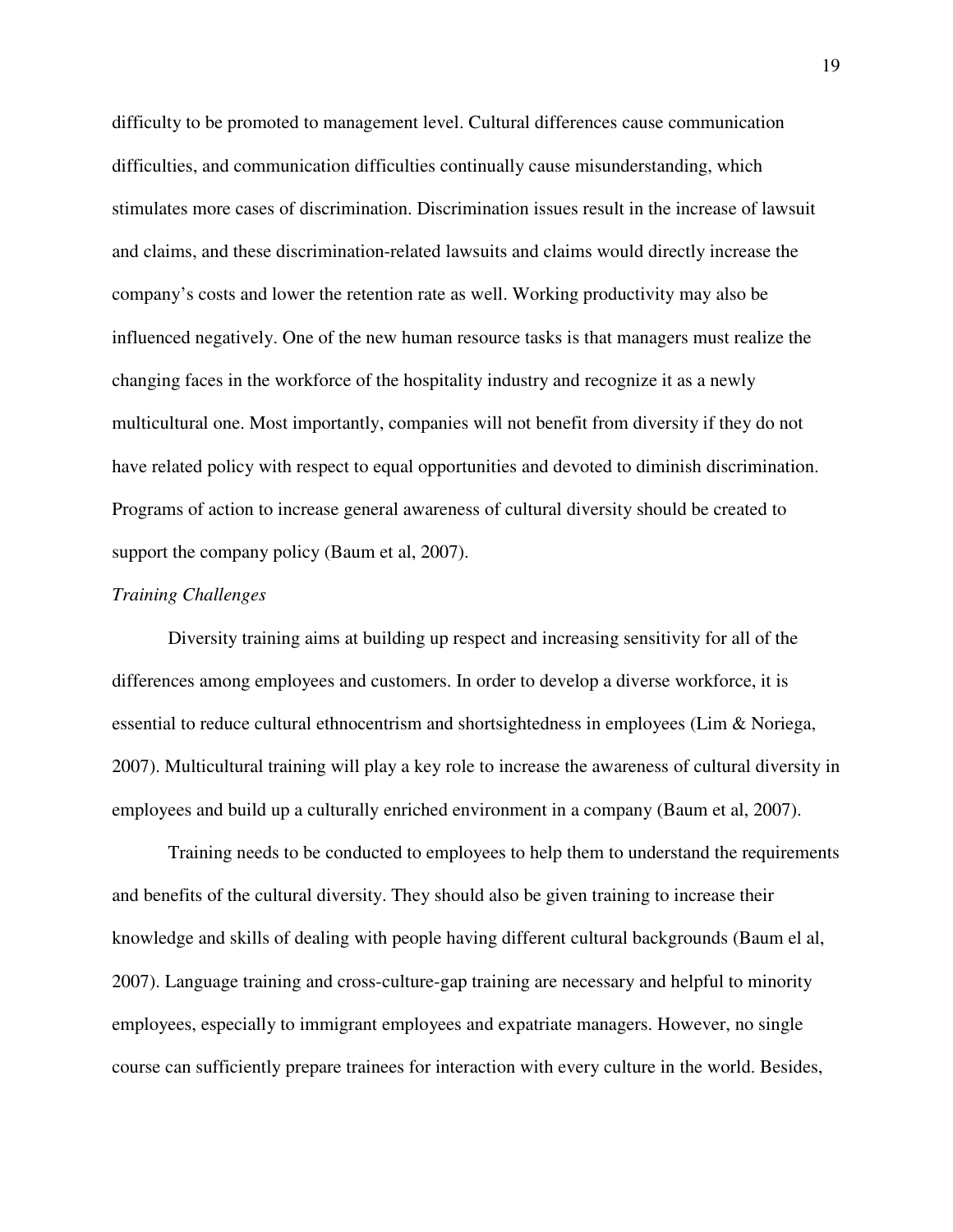how to conduct the training and meantime control the training costs are also challenges to the current hospitality companies who devote to develop cultural diversity.

Moreover, survey shows that although some companies do have diversity-training programs in place, most of these programs simply have a goal to increase employees' awareness of diversity and no high-level managers in charge of diversity efforts. The only way that diversity-training programs will be able to be successful in the hospitality industry is with the support of upper-level management (Lim & Noriega, 2007).

#### *Practical Recommendations of Managing Cultural Diversity*

Although challenges exist, some approaches can effectively help contemporary hospitality companies to manage cultural diversity.

#### *Adopt an Employee Relationship Management System*

In the  $21<sup>st</sup>$  century, leadership styles may differ from those in the past (Clarke, 2007). It is vital for managers to be sensitive to cultural differences so they can review their own perceptions and behaviors and manage the diverse employees more accurately, otherwise these cultural barriers may cause discomfort and stress for the judged individual (Baum et al, 2007). Although it is well known that multicultural workforce in a companies is very helpful to performance and profitability, the culturally diversified workforce can be difficult to effectively manage. To successfully manage the multicultural workforce, managers should first realize that majority and minority cultures do not always share experiences. The following strategies can also help managers to break cultural barriers and reap advantages from cultural diversity. The strategies includes such as creating programs that increase awareness of cultural diversity, improving positive attitudes toward differences among diverse groups, realizing the same view points and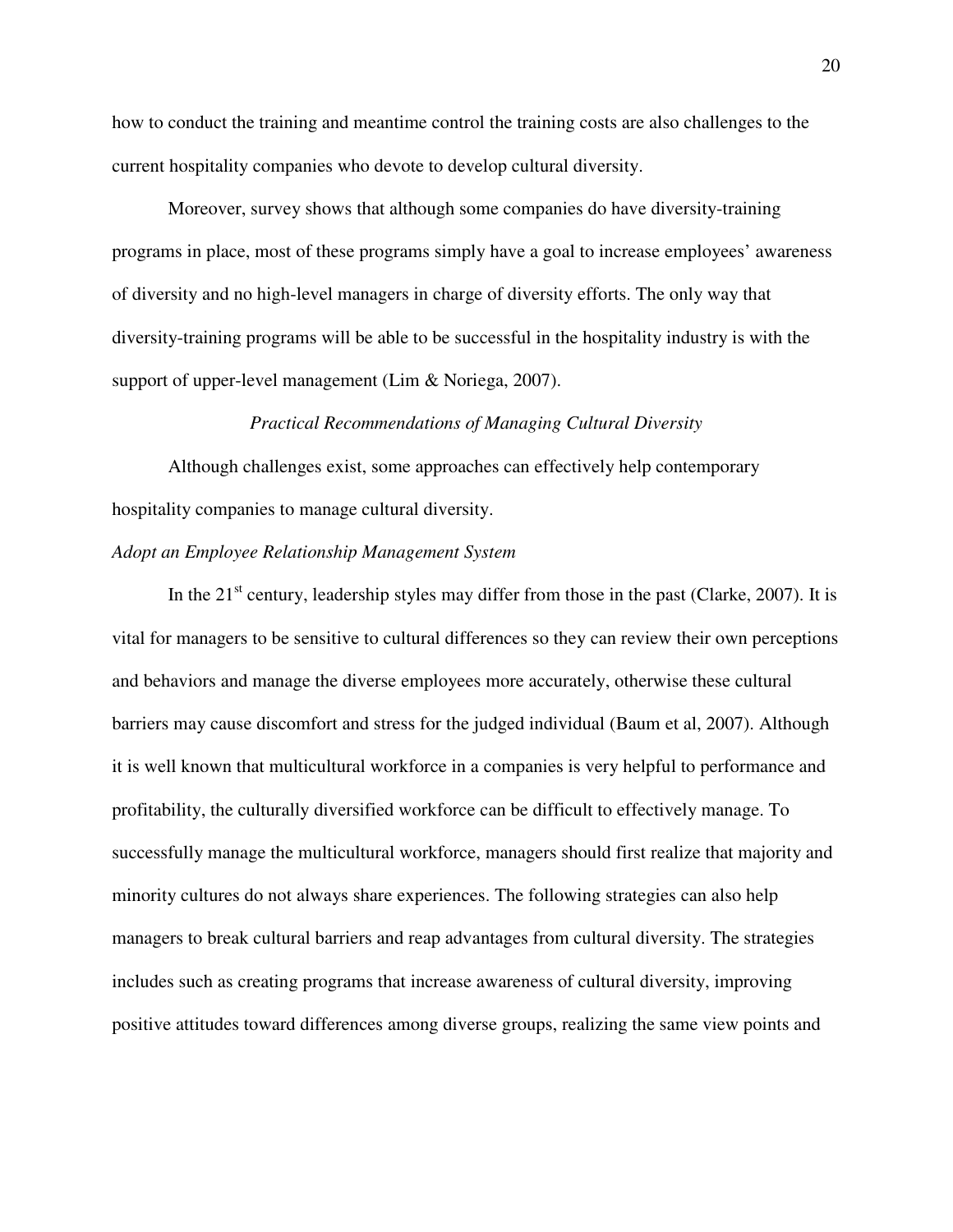relations among different ethnic groups, being flexible in communication, and expressing personal concerns and confusions when facing cultural obstacles (Elmuti, 2001).

In addition to these strategies, another important and effective approach to mange cultural diversity in the workforce is to adopt an employee relationship management system. To integrate minority workers into the workplaces, managers should accept the cultural differences by all the employees and create good relationship with them. Some programs can help to build up the relationship, which include: teaching other language to local employees, celebrating different religious or traditional holidays of minority employees in the workplace, involving minority employees' families into some company activities, and emphasizing the importance of minority workers to the companies (Baum et al, 2007). It has been proved that creating such a family atmosphere can successfully help keeping retention (Frabotta, 2001). Unfortunately, many managers tried to create such an atmosphere through some programs but finally failed. It is mostly because that they had not tried to know the personalities and backgrounds of their people.

Managers should make an effort to build one-on-one relationship with employees, understanding where they came from by having conversations with them during the down time or some social events. Most of minority employees of the hospitality industry are young and independent. They prefer being listened to and respected. And many of them traversed oceans to the United States without any support network. Therefore, increasing communication with those minority employees and providing environment of understanding and appreciating these employees can effectively obtain their trust and loyalty. Once they become self-motivated, their productivity would also be enhanced accordingly (Frabotta, 2001).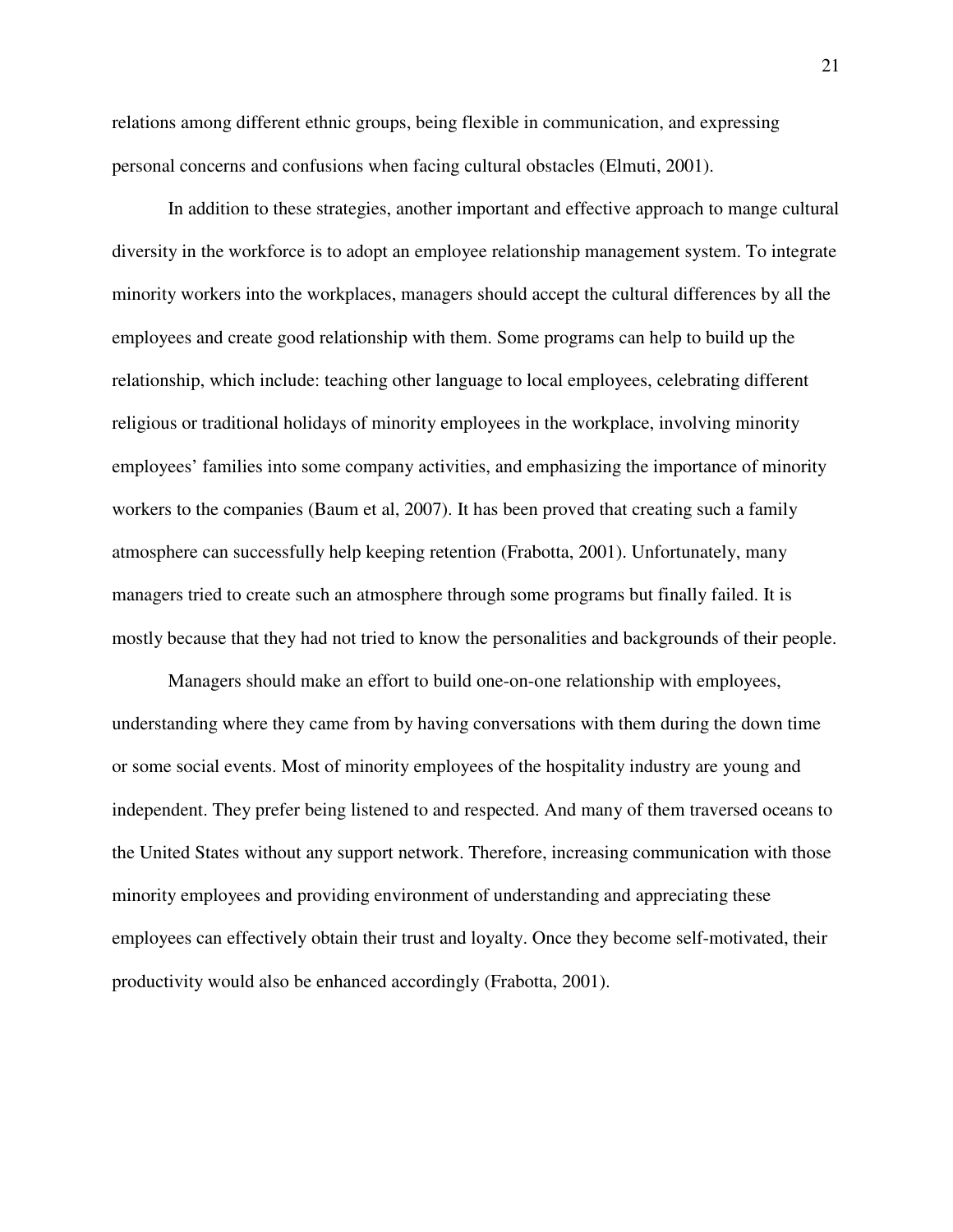#### *Initiate a Diversity Management Training Program*

Another factor ensuring effective management of cultural diversity is training program. To meet the cultural diversity challenges, companies in the hospitality industry must have sensitivity to differences (Clarke, 2007). Diversity training and education are necessary and essential to help companies in the industry to become competitive and successful (Christensen, 1993). The increased globalization of hospitality industry has made it necessary for international companies in the industry to work effectively in foreign environments. Diversity management training program such as cross-cultural training can help oversea mangers to learn knowledge about different cultures and help them to develop skills of managing cultural diversity issues, which can therefore significantly reduce the potential costly failure caused by cultural difference problems (Caudron, 1991). For international hospitality companies, preparing current managers and future expatriate mangers with cross-cultural sensibilities is important. To diminish cultural barriers that managers of international hospitality companies may encounter in foreign countries, they will have to aware their own ethnocentric viewpoints and have the willingness to go beyond them and learn about a different cultural environment (Canen, 1999). The cross-cultural training section should be added into the training program to direct and help the trainees to understand the cultural expectations and their additional nonverbal behavioral manifestations.

Diversity management training and multicultural education teach employees about various cultures. These training programs help to diminish stereotypes and allow trainees to see the cultural differences and the truth about other cultures. By the training, employees will show more respect to other people with different cultural backgrounds, and achieve more understanding of others' beliefs and their traditions (Fernandez, Kleiner & Sturz, 2005). Many companies in the lodging industry have initiated diversity management training program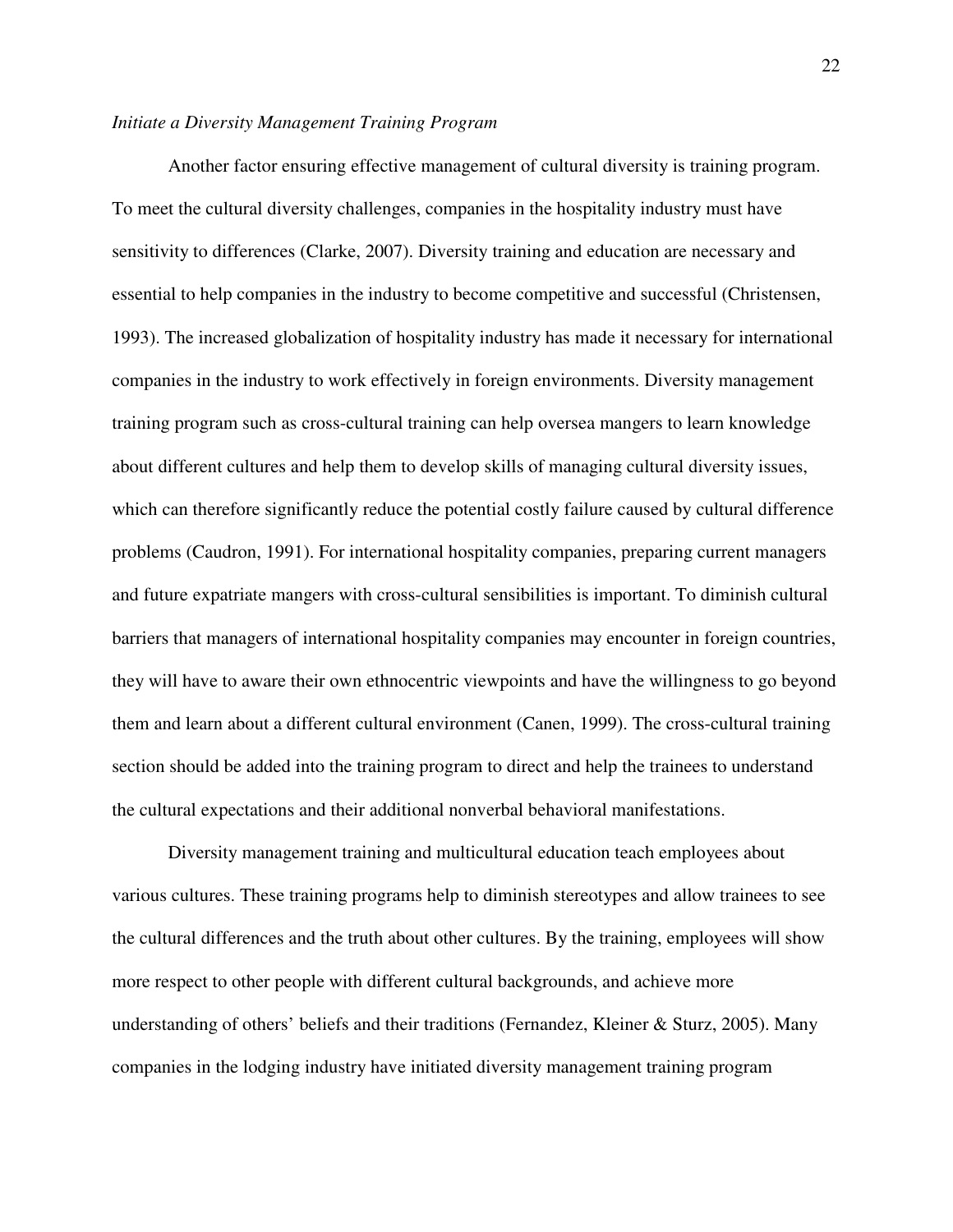(DMTIs). Study of those lodging companies who initiated the DMTIs as practices shows that employees' perception of the importance of the training program increases once they become involved in. The training program emphasizes communication and educational training, which has positive impact to both minority and non-minority employees (Weaver & Wilborn, 2002).

Since multicultural workforce includes every job position from the top management down to low-level employees (Elmuti, 2001), diversity management training should be conducted in all levels in the hospitality industry but not only in the entry-level or low-skilled level (Weaver & Wilborn, 2002). Say, specific training programs aiming at managing cultural diversity should be carefully designed, continually enforced, and gradually improved. Moreover, it cannot be ignored that for any training program that has the chance of long-term success, upper level management must be involved to ensure the implementation of diversity practices (Ahmed, 2006).

#### *Overcome the Stereotypes and Increase Fairness*

How much culture of others should be allowed to express has been the topic of many heated debates in political fields. The Civil Rights movement has answered this kind of questions. Now culture becomes hot in industry and business too. But as people agree with that it is all behind them, cases of ethnocentrism, discrimination and cultural stereotyping can still be seen nowadays. This kind of issues even happen on persons who have been acculturated into the American culture. "Stereotypes are defined as a conventional, formulaic, and oversimplified conception, opinion, or image (Fernandez, et al., 2005, p. 58)". For example, Asian employees may be thought as good learners with academic gifts, while many Middle Eastern employees might be labeled as terrorists because of stereotypes of their culture. Stereotypes can easily result in discrimination to minority employees with cultural differences. And the discrimination may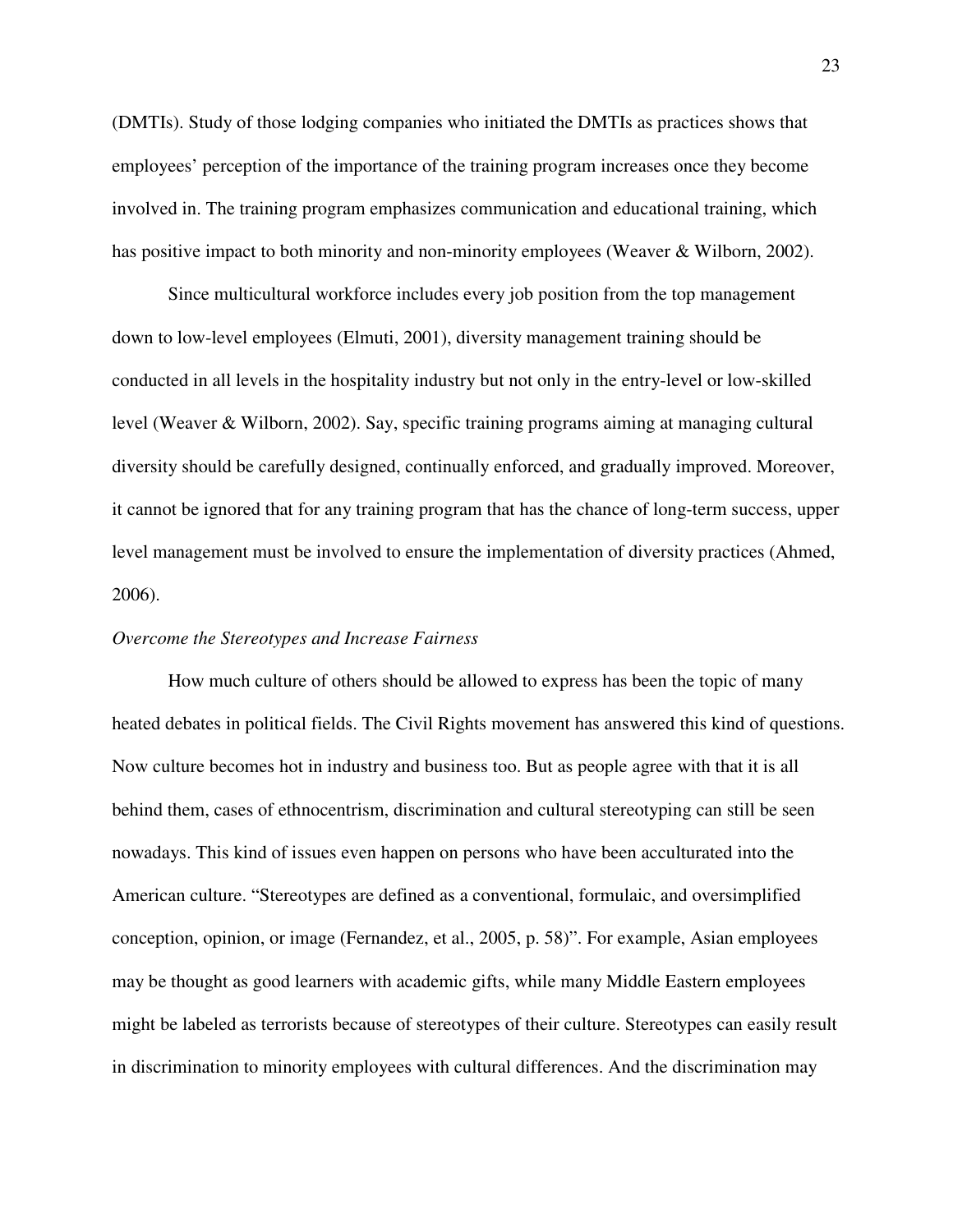cause minority employees to feel ashamed of their culture and therefore lack the willingness to cooperate with others (Fernandez, et al., 2005). Ethnocentrism is the belief that one's culture is superior over others'. Stereotype, ethnocentrism or discrimination can take place in parts of the employees, or even among some managers. This negatively affects the whole company, which might result in further isolation of minorities (Fernandez, et al., 2005). Companies devote to diversity must first be aware of the stereotypes, ethnocentrism, and prejudice, and then create and adopt effective strategies to overcome biases.

 In the hospitality industry, improving fairness and equal employment opportunities are also very important. "In today's labor market, managers might need to be more of a talent scout than a resume screener (Frabotta, 2001, pg. 46)". Employers should recognize the talents of minority workers, developing management opportunities to those qualified minority candidates (Ruggless, 2003). They should first overcome negative stereotypes such as the assumption that minority workers only tend to be capable of foodservice work like washing dishes. It is necessary to use some success stories to attract more minority talents into this industry, which could help more minority talent workers to view the hospitality industry as a viable career option (Fernandez, 2006). In addition, hospitality industry needs to improve fairness in pre-employment hiring screening. Job descriptions need to be more rational. New standards like structured interviews or culturally sensitive tests should be added into the screening system (Berta, 2006). HR departments must regularly review and reevaluate their current measures and mechanism for hiring and evaluation to ensure that these systems are fair to applicants or employees with different cultural backgrounds. Make sure that the screening tools are culturally sensitive and the testing is cultural unbiased (Berta, 2006).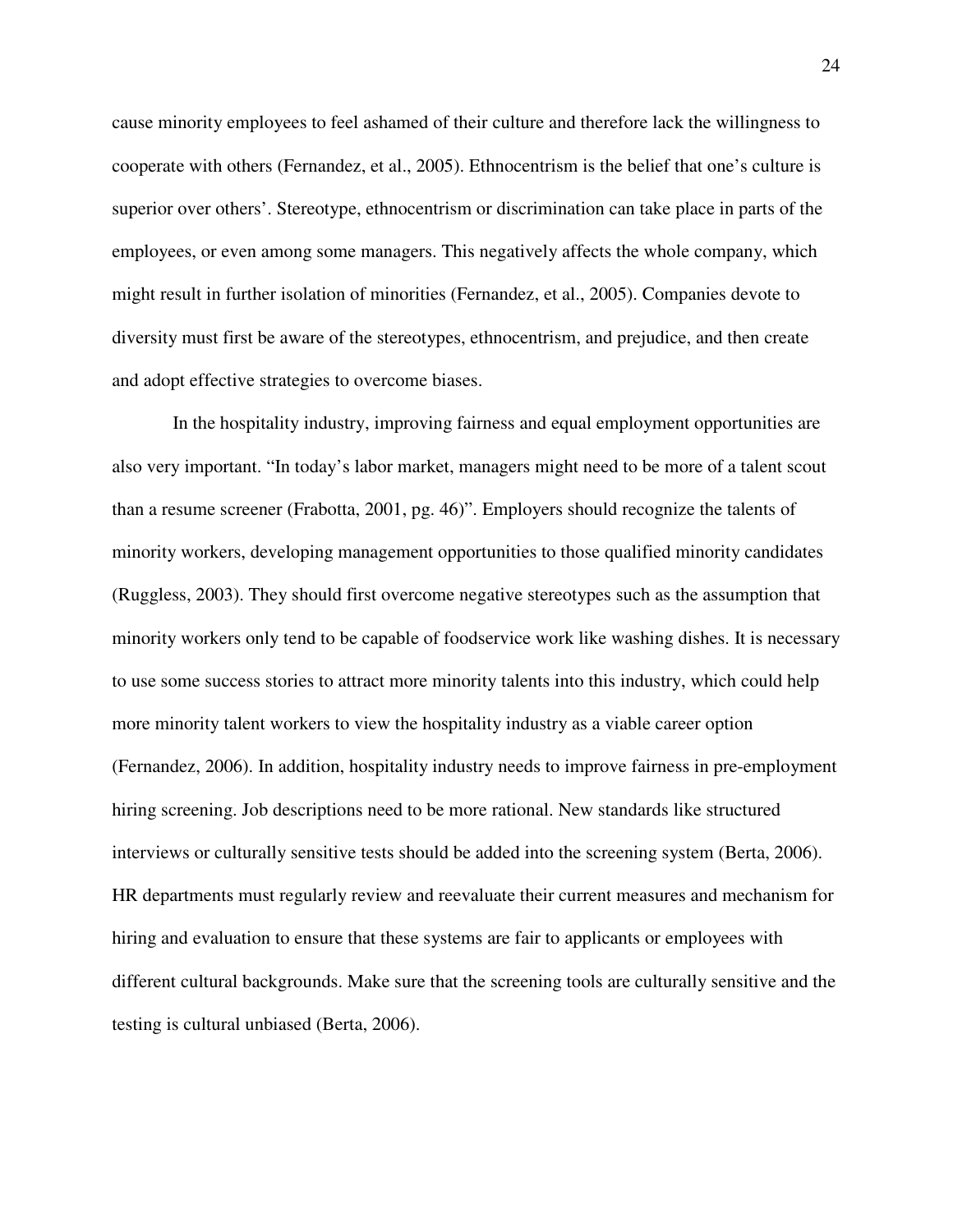Fair treatment is completely essential, but for a company who wants to meet the multicultural challenge it is not enough. Completely evaluating diversity means treating people as individuals. Do not see other people as cultures or as "pieces in some kind of multi-racial mosaic (Day, 2007, p. 216)". In an efficient diversity management system, companies should pay attention to the contributions that the diverse workforce and unique individuals can make to the companies. When dealing with cultural differences, a developmental method will help to increase fairness, diminish stereotypes, and make the diversity a reality (Day, 2007).

#### *Conclusion*

The increasingly competitive world economy, gradual globalization of international companies, and rapid changes in demographic trends and labor structure are posing great challenges to management in the hospitality industry. Understanding and managing diversity has thus become important to the contemporary hospitality industry.

Cultural diversity brings great opportunities and benefits to the companies in the hospitality industry. But at the same time, these companies are still facing a big challenge as how to effectively managing the multicultural workplaces. Many cultural barriers such as communication obstacle, discrimination and stereotypes still need to be overcome. To increase the awareness and sensitivities of cultural diversity management, related training program should be designed and conducted in the industry.

Although the hospitality industry's interest in the outcome of cultural diversity is increasing, it seems that in the academic field few educators have been concerned with the implications of adding cultural diversity management into hospitality curriculum. Much of the burden of multicultural education as a result has been on industry training (Lim & Noriega, 2007). As the future managers who will enter the workplace and deal with the cultural diversity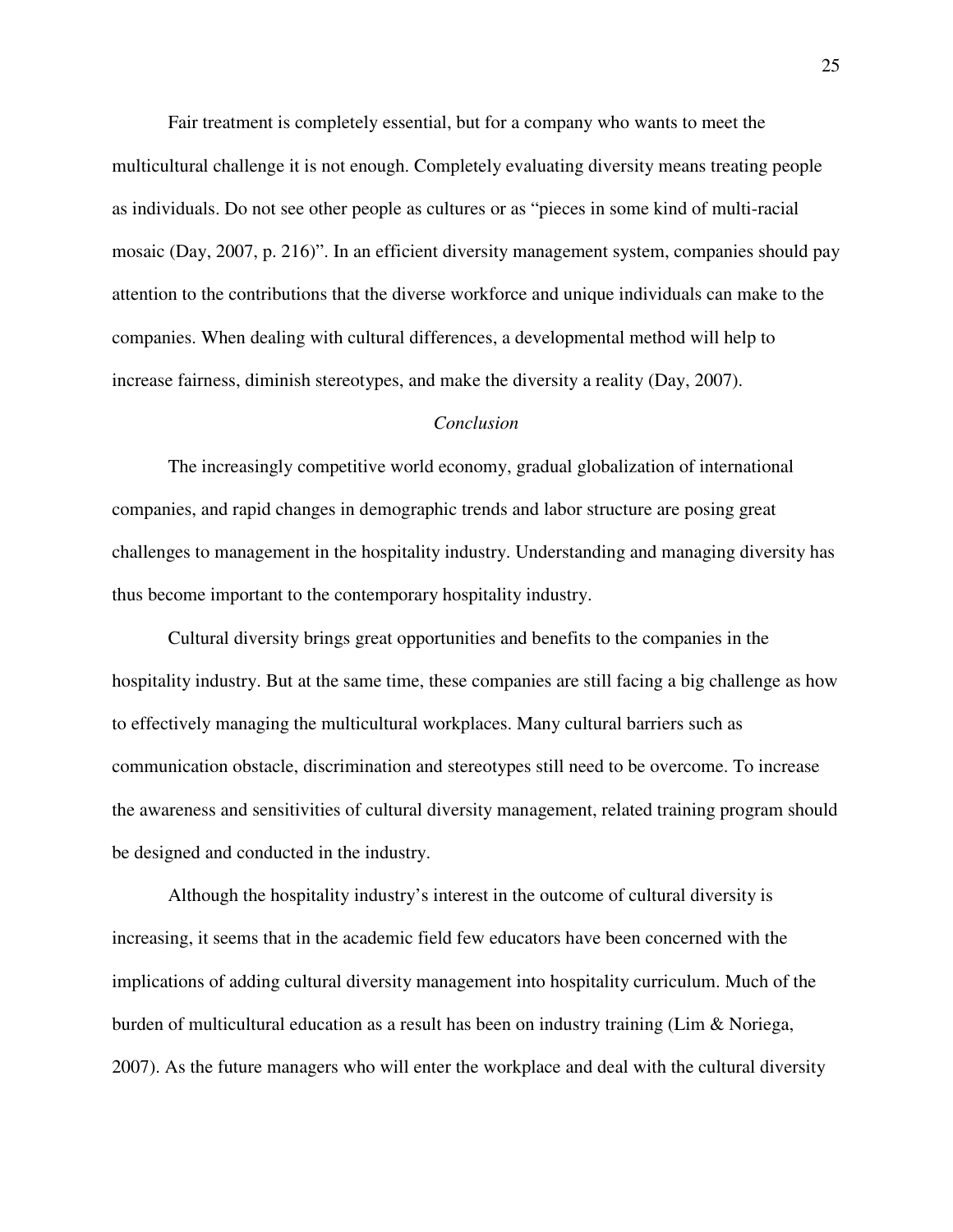issues directly, hospitality graduate students need to be educated with multicultural management knowledge and skills. There is necessity that cultural diversity management training is incorporated into college curriculums, such as in a human resource course. Companies of the hospitality industry, especially the HR departments of these companies, should also create and conduct effective training programs for employees, providing diversity management training to employees to increase their awareness and sensitivities to cultural diversity. Current managers and future mangers should be given additional multicultural management training to polish their management skills in dealing with cultural diversity issues. Cross-cultural training should be given to those individuals that will be entering the global marketplace of hospitality management field (Lim & Noriega, 2007). Hence, designing some training programs is necessary for the hospitality industry. In the following fart of this paper, a cultural diversity management training module will be presented as a practical example for the hospitality industry.

#### Part Three: Cultural Diversity Training Module

#### *Introduction*

The literature review in part two of this paper implies that diversity training, especially cultural diversity training, should be incorporated into graduate curriculum to educate hospitality students that will enter the marketplace of hospitality management; and should be implemented in hospitality companies to help employees to increase awareness and sensitivities of different kind of diversities, which ensures the companies to be competitive and successful in the industry. Hence, it is necessary and essential to create an effective module to guide this kind of training. As the last part of the paper, the training module first defines the needs, goals and requirements of the cultural diversity training program; and then creates some practical training sessions as a model that can be applied in the graduate human resource course or used by HR managers of the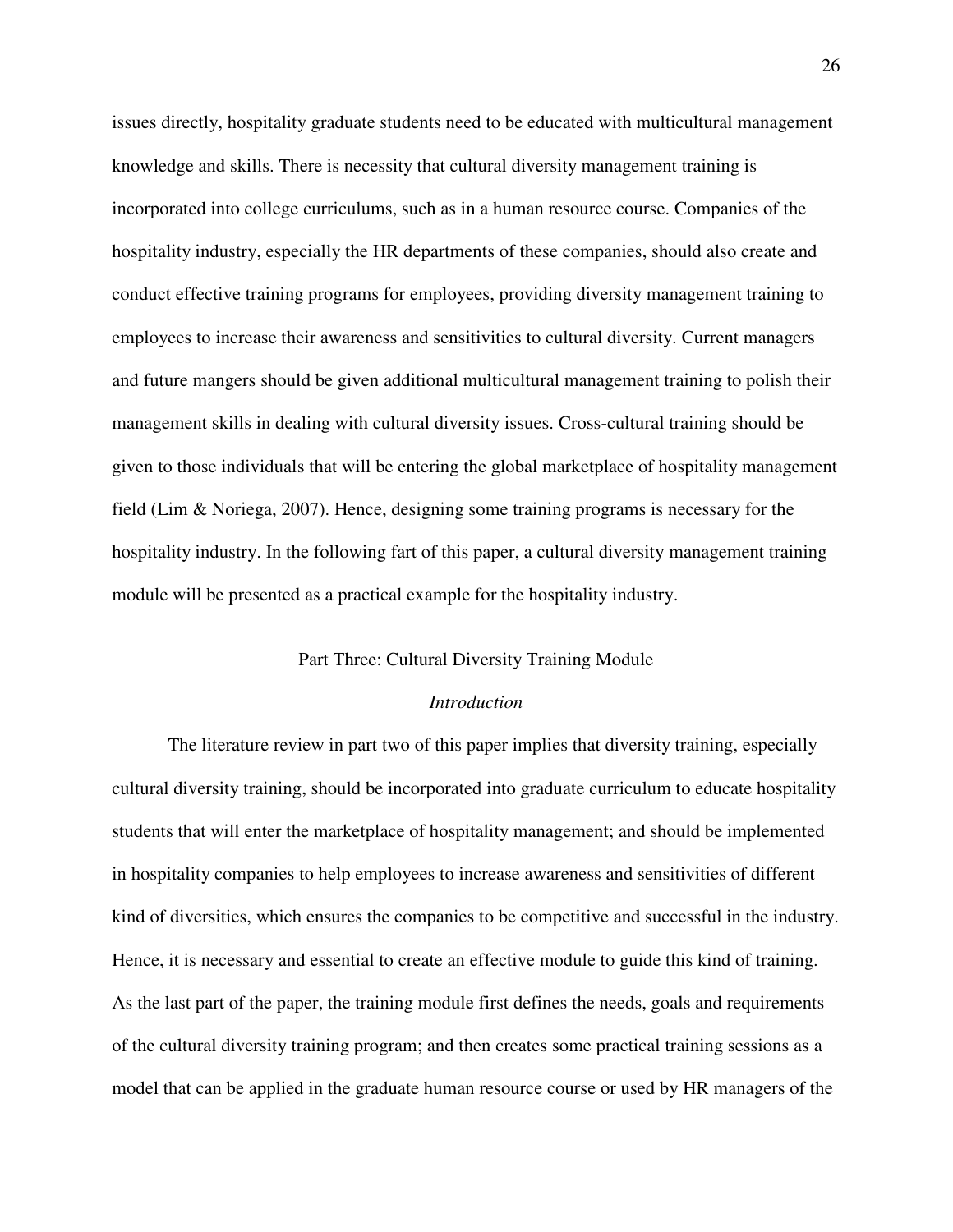hospitality industry. In each training session, a formal training project is designed that includes the contents of training topic, training objective, and training process. PowerPoint document for each session is created and shown as appendix. Related reading materials and videos are introduced for each section as well. Future research can focus on the assessment of the effectiveness of cultural diversity training or exploring the challenges that trainers may face in implementing the cultural diversity training.

#### *Cultural Diversity Training Program*

#### *Needs of Initiating a Cultural Diversity Training Program*

Along with the continued internationalization and the increasing diversity of the workforce, a lack of skills of managing diversity has been viewed as a main contributor to high turnover and lower productivity in hospitality industry. As the workplace is full of people with different cultural backgrounds, the standards of good leadership have accordingly changed over time. Having multilingual employees is no longer enough to handle increasing diversity issues for hospitality companies. To remain competitive in the marketplace, managers in these companies must have greater awareness and sensitivity of cultural differences in their employees, stakeholders, and customers.

Since these leadership skills do not come naturally, to meet the needs of the industry, cultural diversity training program should be designed in hospitality companies to educate individuals who are managing and supervising, or will manage or supervise, a diverse workforce within the global market (Lim and Noriega, 2007). Educational institutions also need to incorporate the training program into curriculum to educate graduate students who prepare themselves for upper management or senior administrative positions.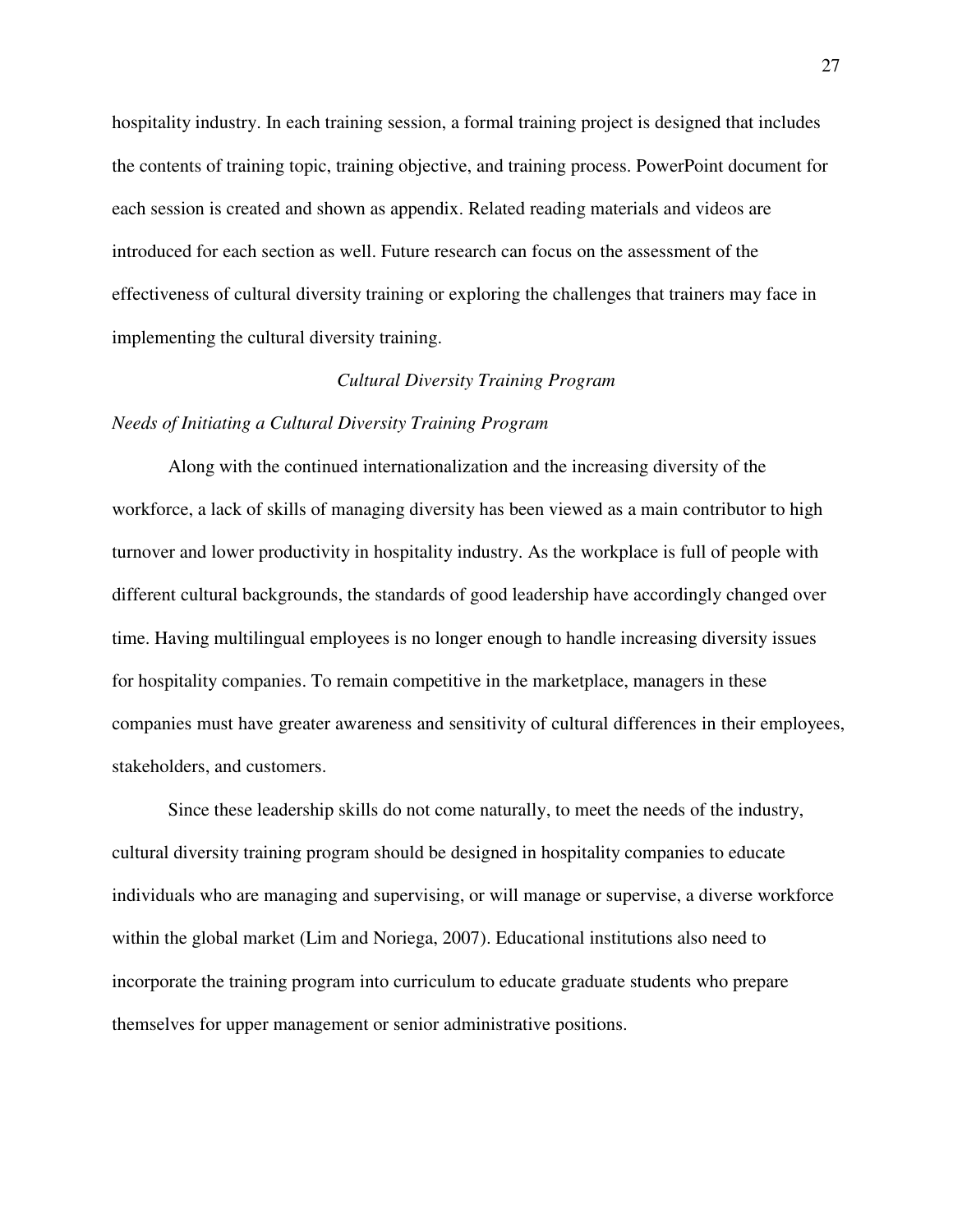Diversity training is defined as "a means of establishing respect and developing a sensitivity for all of the differences among employees and customers (Lim and Noriega, 2007, p.67)". Cultural diversity training can provide trainees a forum for discussion. A greater willingness to talk directly about differences helps employees to build trust, make effective decision and even open a door of compromise. This kind of training has seemed more necessary when skills of dealing with difficult situations and communicating effectively in multicultural workplace are required (Day, 2007).

#### *Goals of Cultural Diversity Training*

Generally, there are three goals of implementing cultural diversity training. The first training goal is to help trainees who learn to handle cultural differences to increase awareness of cultural diversity. People learn from each other. By learning in a multicultural workshop, trainees can build an awareness of how people are culturally different and how others view them from the point of view of impressions, perceptions, and stereotypes. It is the starting point for proper cross-cultural sensitivity (Day, 2007).

Besides of increasing trainees' awareness of diversity, the cultural diversity training program has a goal to help trainees to obtain knowledge of possible differences between cultures. By participating the training, trainees get to know where these differences come from and what forms they might take. For example, how relationships are established in other cultures, what expectations an employee with different cultural background might have; or how the communication styles are different in various cultures. Recognizing and understanding these differences can help people build trust, communicate more efficiently, avoid misunderstanding, and enhance harmony in the workplace.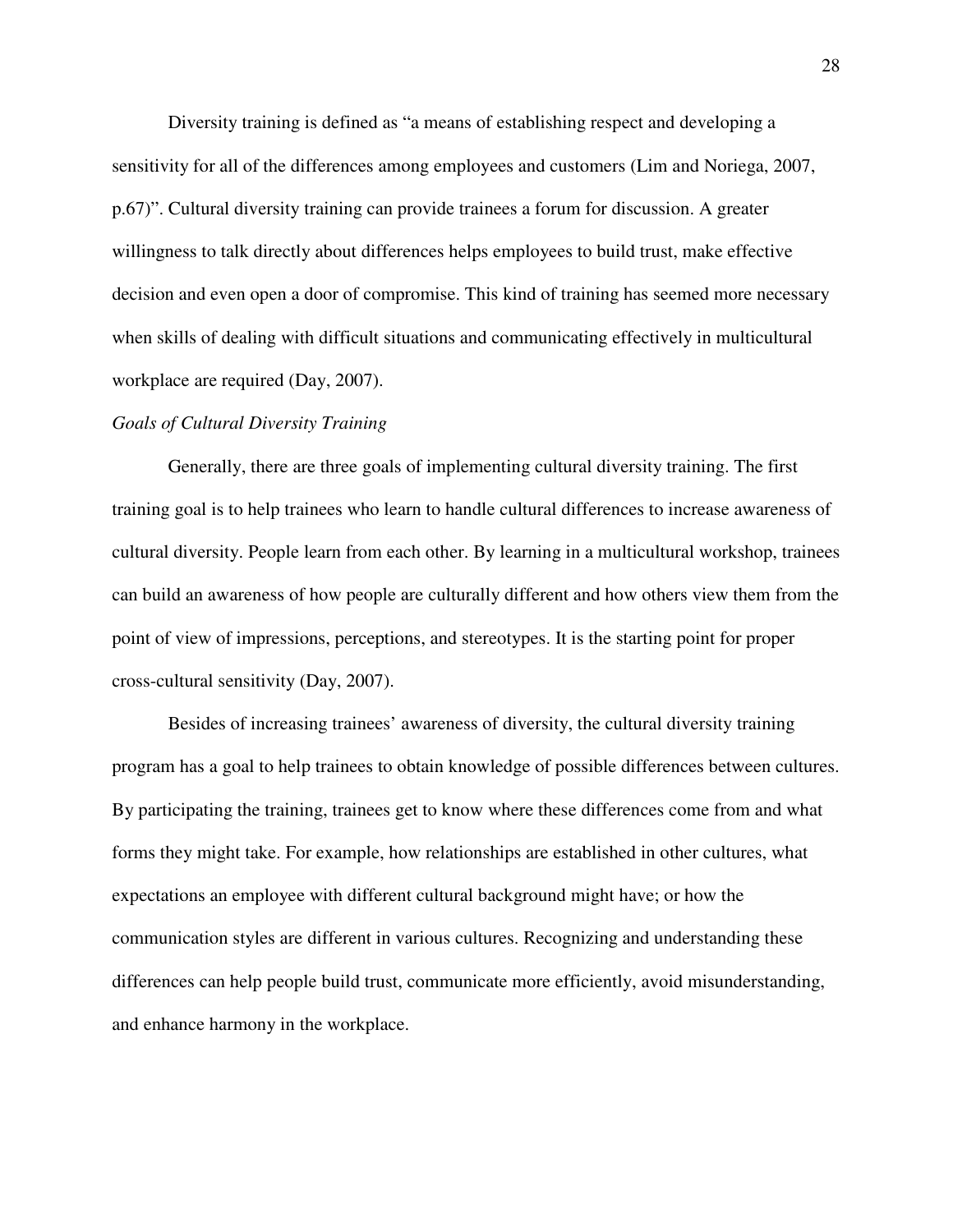The training program of handling cultural differences includes a third goal: to develop skills of managing cultural diversity. With the increased awareness and knowledge of cultural differences, trainees need to develop more skills to manage, communicate, or negotiate in a cultural diverse environment (Day, 2007). The diversity training program can prepare trainees these know-how skills.

In a sentence, the goal of the cultural diversity training can be simply described as to prepare individuals to become competent intercultural communicators with cultural awareness and sensitivity (Baum et al., 2007).

#### *Target Trainees*

Cultural diversity can create barriers in the hospitality industry. Employees must be prepared to deal with business in the increasingly diverse marketplace, or prepared for wider international responsibilities. Eligible trainees of the training grogram normally have three characters such as (1) being willing to recognize that cultural differences do exist across cultures, (2) trying to understand such differences, and (3) desiring to value the differences of others (Tung, 1993). In hospitality companies, the training mainly target at team leaders, supervisors and mangers, especially expatriate managers. The diversity training session that aims at increasing awareness should be given to all employees to help them to interact with customers and each other more successfully. In academic area, cultural diversity training can be given to graduate students in human resource courses. As future managers of the industy, hospitality graduate students should have sensitivities about cultural diversity. They need guidance to develop skills of dealing with cultural diverse situations, improve intercultural communication skills, and overcome discrimination and stereotyping.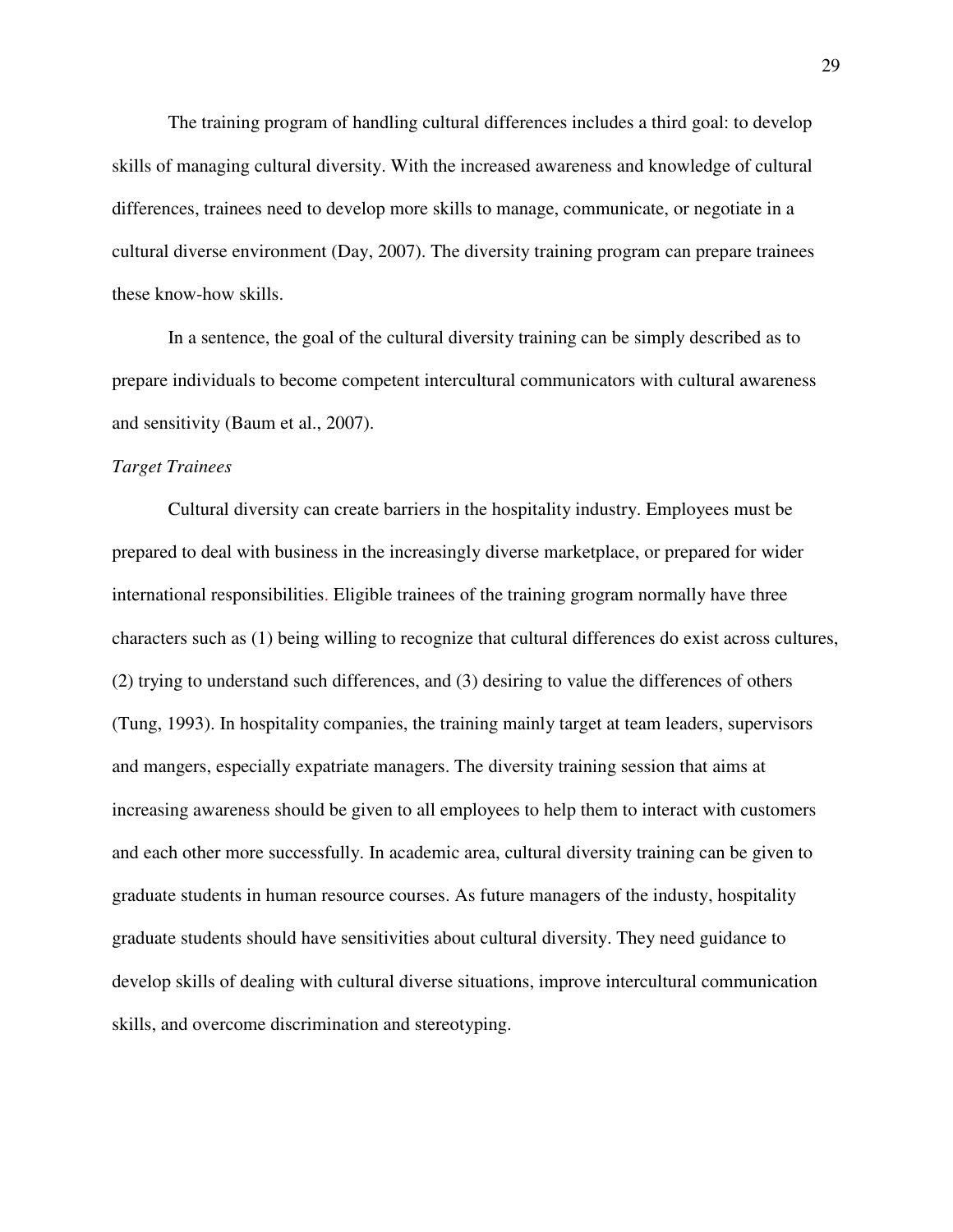#### *Requirements for Training Success*

*Competent trainer.* Trainers who prepare students or trainees for management positions must foresee the future needs of the industry. Before giving training, trainers themselves must receive educational training in cultural diversity management. They need to identify what activities of diversity are presently the most important, and therefore incorporate the important diversities into the training. Trainers should better have cultural diversity backgrounds or experience, and should be given access to required resources to develop research and deliver such training (Baum et al, 2007).

*Overcome stereotypes.* For the training program to be successful, stereotyping and other biases that trainees bring to the classroom or workshop must be discussed. The training sessions must be designed to first increase trainees' awareness of differences. Trainees have to understand that there are differences across cultures and it is necessary to develop skills through training to manage these differences. Trainees must be educated that with the influence of cultural diversity certain behaviors may not work in all situations (Lim & Noriega, 2007).

*High-level management involvement.* Without the support of upper management, the diversity training program may face great difficulty to be successful in the hospitality industry. Top management must be involved to ensure the training to have chance of achieving long-term success (Ahmed, 2006). High-level management involvement is helpful in creating a corporation environment that appreciates innovation, creativity, different opinions and diverse talents. Without such an environment, cultural diversity training may not be conducted continuously or not have any developing future in that company (Lim & Noriega, 2007).

*Monitoring and evaluation.*Like any other training program, the cultural diversity training should be continuously monitored and evaluated. It has to be reinforced to guarantee that there is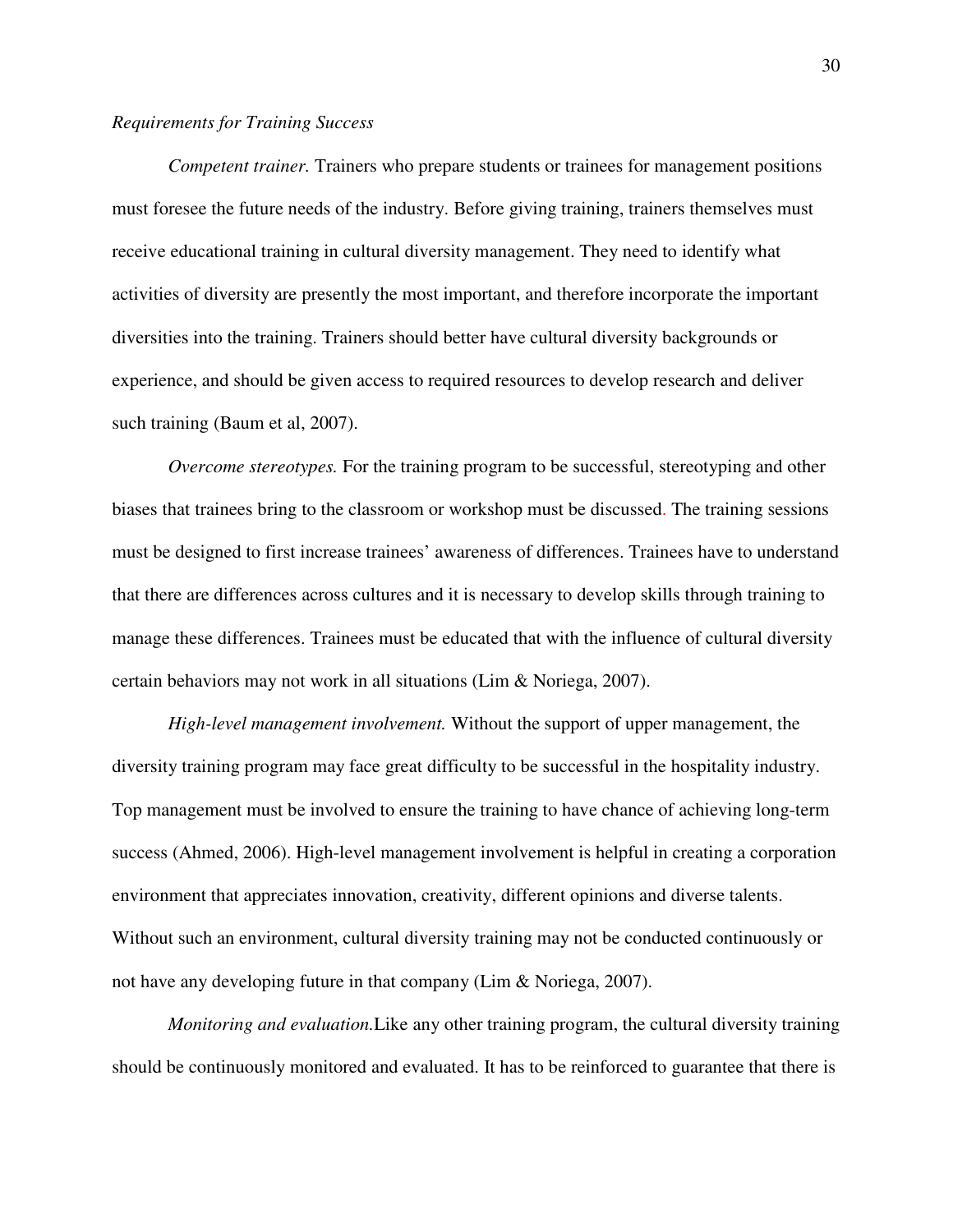a positive attitude toward the program. Feedbacks of the program need to be evaluated for future improvement (Lim and Noriega, 2007).

#### *Training Session Module*

The following training session module is designed as a model sample that colleges and hospitality companies can apply in their cultural diversity training program. Each section is designed as a one-hour session. And the number of trainees is assumed to be around twenty. *Section One: Diverse Workforce in the Hospitality Industry* 

 *Training topic.* The first section of the training module is about the diverse workforce in the hospitality industry. In this section, trainers can start the training by introducing the definition of diversity and the current status of diverse workforce. Two categories of dimensions of diversity will be explained. The primary dimensions include the core issues such as race and gender, and the secondary dimensions can also been seen as cultural differences. As the core issues of the primary dimensions, race, gender, age and disabilities will be discussed in details respectively, each about ten minutes in the training section.

*Training objective.* This training session aims at giving trainees a background introduction of the diversity in the hospitality industry. By introducing the basic information, the training session tries to increase trainees' awareness and sensitivities of diversity in the industry, and help them to overcome discrimination and stereotyping.

*Training process.* A practicable training process sample is designed for reference. See Appendix A: Sample Lecture of Section One.

*Conclusion.* After taking this training session, trainees should realize that (1) there are differences between people; (2) diverse workforce benefits the companies; and (3) they need to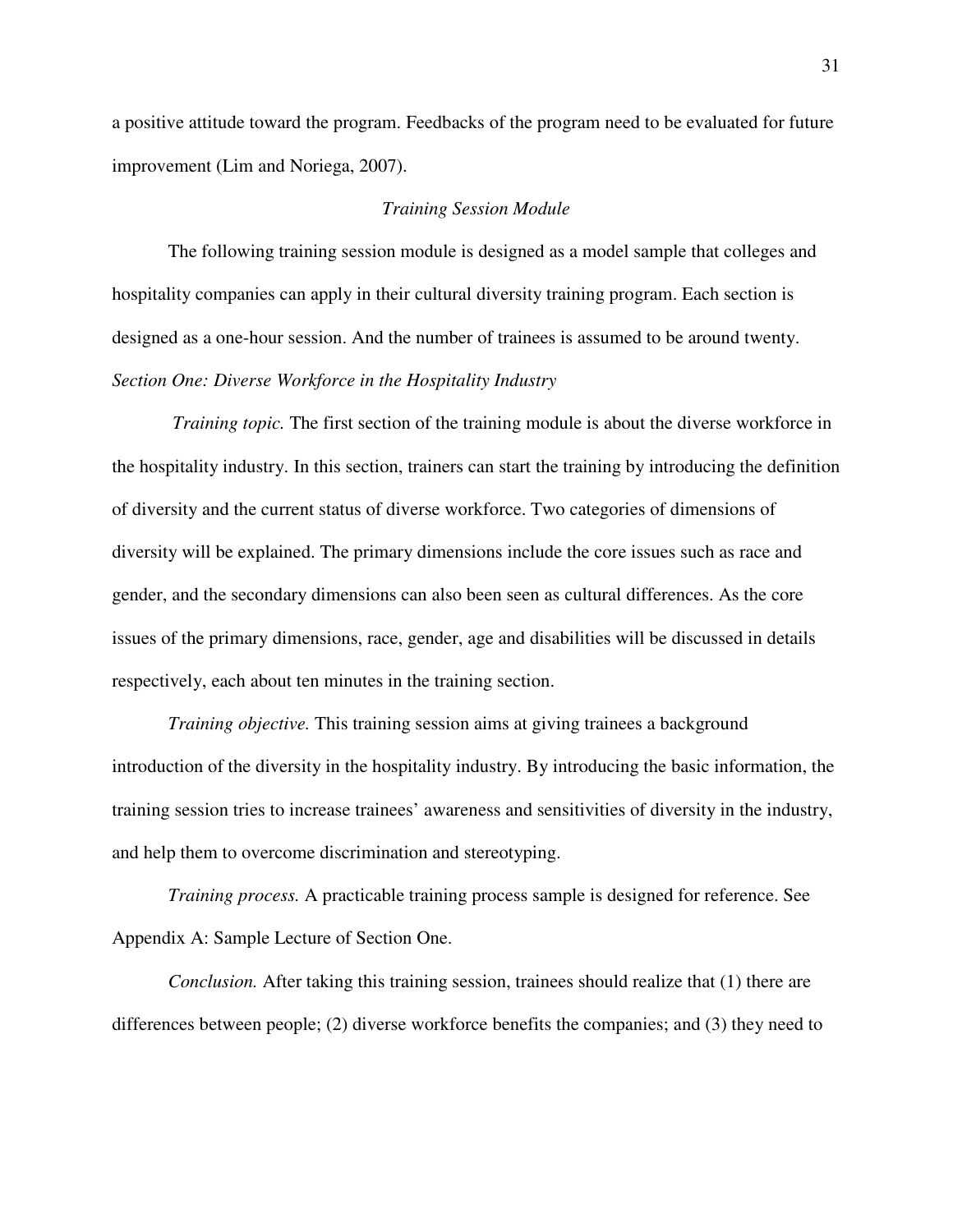respect others' differences. At the end of the training session, trainers need to emphasize these expectations to trainees.

*Reading materials.* Some reading articles are suggested in this section to help trainees to get more information about the diversity in the hospitality industry. Reading article 1: Just do it: The time to improve gender, race diversity is now. This article is about the topic of the lack of black women holding executive positions in the U.S. foodservice industry, which is discussed at the 2007 Women's Foodservice Forum in Orlando, Florida (Kizart-Hampton, 2007). It is an article that helps trainees to insight into the diversity issues about both race and gender. Reading article 2: Don't waste this pool of experience. This article is about the issue of age, claiming that older employees with experience are important to the hospitality industry (Coburn, 2007). Reading article 3: Parkert: People with disabilities an overlooked resource. This is an interview with Joanne Packert, in which the supported employment manager at Chesapeake Service Systems presented her thoughts that operators should consider hiring people with disabilities to affect their bottom line (Berta, 2007)

*Assignments.* Some assignments are designed to help trainees to digest what they have learned in this training section and ensure that trainees are prepared for the next training session. Assignment 1: Read the assigned reading materials to get an in-depth understanding of the diversity workforce in the hospitality industry. Assignment 2: To prepare for the discussion in training section two, trainers are required to prepare a one or two minutes example or story that they experienced in person or they have thought as cultural differences. Trainees are encouraged to use the Internet to find more interesting information about cultural diversity.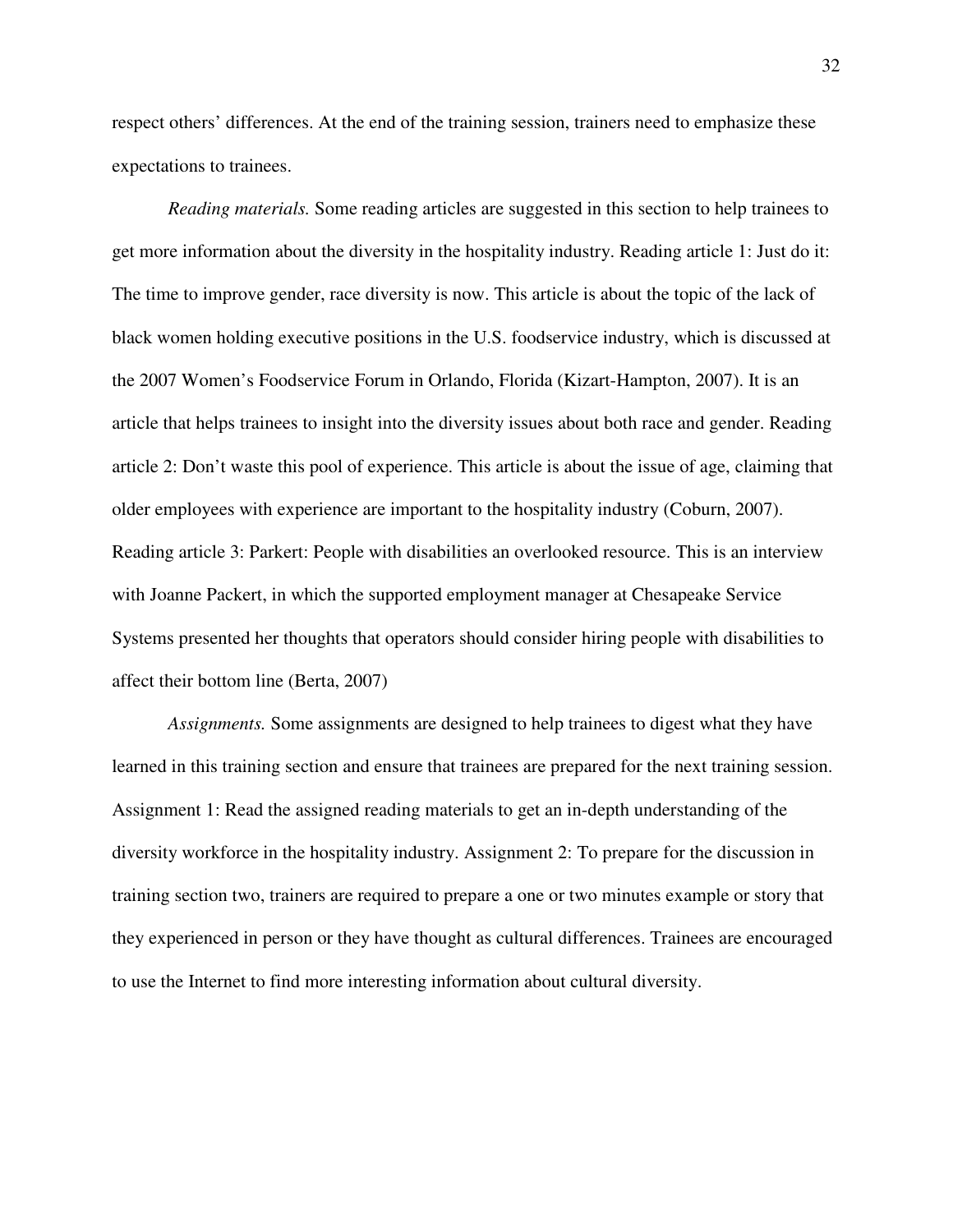#### *Section Two: Growing Cultural Diversity*

*Training topic.* After introducing the big picture of the diversity in the workforce, the training can be narrowed down to the secondary dimensions of diversity, say, the cultural diversity. The training session can cover the contents such as the definitions of cultural and cultural diversity, the theory behind the cultural diversity, the current status, and the benefits and challenges of cultural diversity.

*Training objective.* This training session is designed to orient and familiarize students and trainees with the status quo of growing cultural diversity in the hospitality industry. It tries to increase trainees' consciousness and awareness of differences in values, attitudes, patterns of behavior and communication styles that may exist across cultures (Baum et al, 2007)

*Training process.* A practicable training process sample is designed for reference. See Appendix B: Sample Lecture of Section Two.

*Conclusion.* After the training, trainees should have the awareness of understanding and respecting others' cultural differences, recognize the benefits from cultural diversity and learn to deal with cultural differences in some situations. With this training, the trainees, most of whom might be current or future managers, should realize the fact that people with different cultural backgrounds, because of their upbringing, may support different values or assumptions that can influent the way they collaborate, communicate, compete, organize and make decision (Baum et al, 2007).

*Reading materials.* Reading article: Operators outline programs, initiatives to guarantee diversity among workforce. This article highlights the meeting of the Multicultural Foodservice and Hospitality Alliance's conference in Dallas, Texas. Many cultural diversity topics discussed at the meeting are reported in this article (Ruggless, 2003).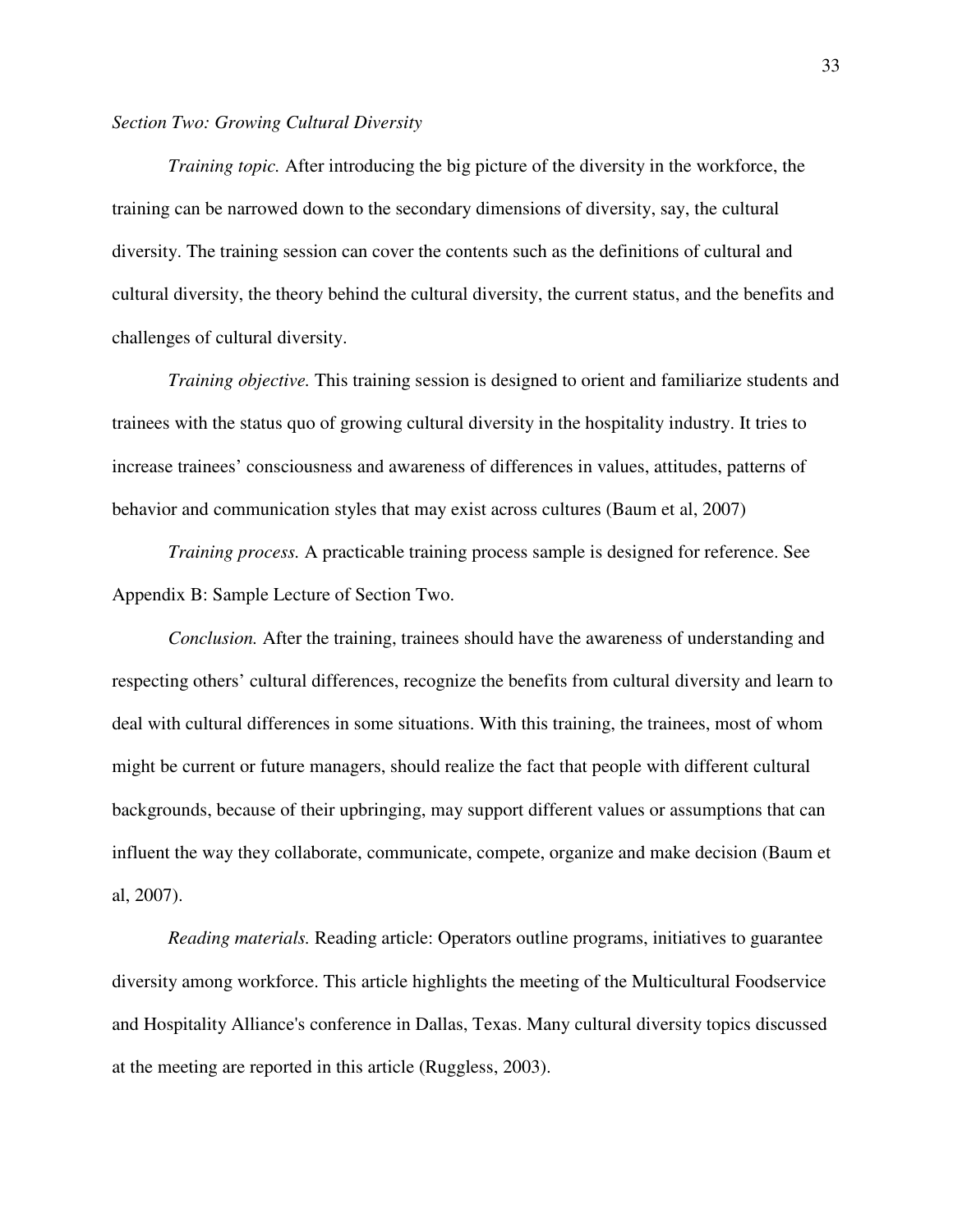*Assignments.* Assignment 1: Trainees are required to read the assigned article to get indepth understanding of the growing cultural diversity in the hospitality industry. Assignments 2: Trainees are required to prepare a scenario for discussion in next training session based on their previous experience that how a manger failed to manage cultural diversity, why they think so, and if there are any alternative solutions. Students in college can be required to complete this as a writing paper.

#### *Section Three: Managing Cultural Diversity*

*Training topic.* This training session will lead trainees to discuss the topic of stereotyping and discrimination to cultural differences in hospitality industry, and encourage trainees to explore efficient solutions of managing cultural diversity. This training session is more like a workshop that trainers and trainees participate together.

*Training objective.* The objective of this training session is to help students or trainees to overcome their stereotyping and discrimination to cultural differences, and to facilitate them to develop leadership and efficient cultural diversity management skills in the multicultural workplace.

*Training process.* A practicable training process sample is designed for reference. See Appendix C: Sample Lecture of Section Three.

*Conclusion.* After the training, students or trainees should have managed the skills of how to successfully create an efficient and friendly manager-employee relationship in the multicultural workplace. Management skills do not come naturally. People learn from each other. A dynamic workshop can encourage trainees to participate the discussion. And it is well known that for adult learner, more participation can increase the efficiency and success of the training.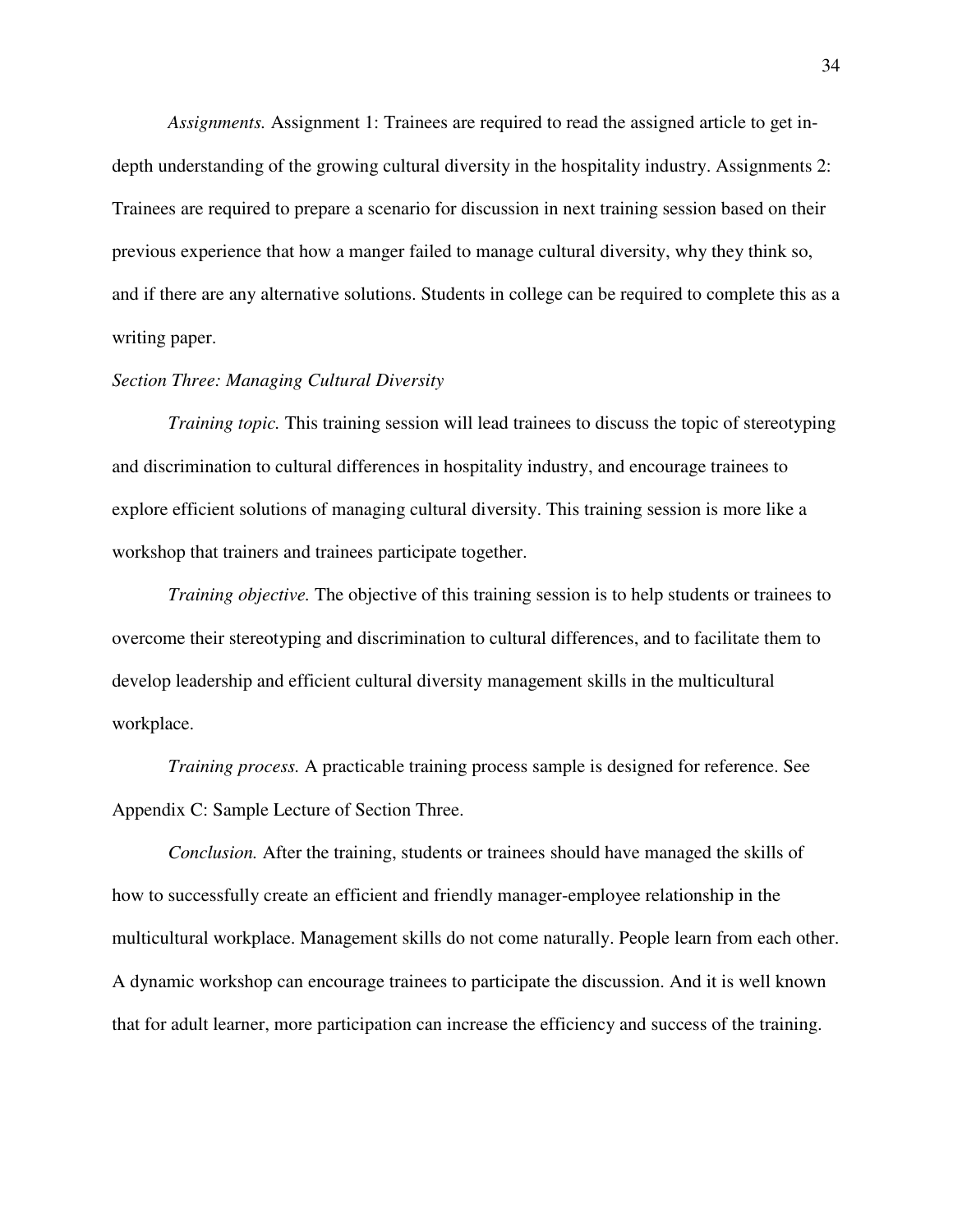*Reading materials.* Reading article: Cultural diversity: Making staff differences work. This article discusses the advantages of cultural diversity program to businesses, which can help trainees to understand the reason why managing cultural diversity is important in running a business (Leitner, 2008).

Assignments. Assignment 1: Trainees are required to read the assigned article to get indepth understanding of different approaches of managing cultural diversity and relate them to the hospitality industry. Assignment 2: To prepare for the class discussion in section IV, every trainee is required to choose a foreign country as an assumed expatriate location. The trainee needs to find out at least three cultural differences that they might encounter if they would go to that country as an expatriate.

#### *Section Four: Expatriates - Bering prepared*

*Training topic.* This training session is specifically designed to target the expatriate issue. To follow the internationalization trend in the hospitality industry, more cross-cultural training should be designed and implemented to prepare expatriates before they enter foreign workplaces. This training session will teach trainees knowledge about how various cultures differ from others and how expatriates can successfully complete cross-cultural adjustment.

*Training objective.* Lack of preparation can hinder expatriates to complete cross-cultural adjustment successfully (Branston et al, 2006). Managers working with international workers should be specially educated and prepared for the difficulties of building cultural working relationships. This section is designed to help current managers in oversea properties or future expatriate managers who are going to enter international workplaces to gain knowledge and skills of breaking cultural barriers.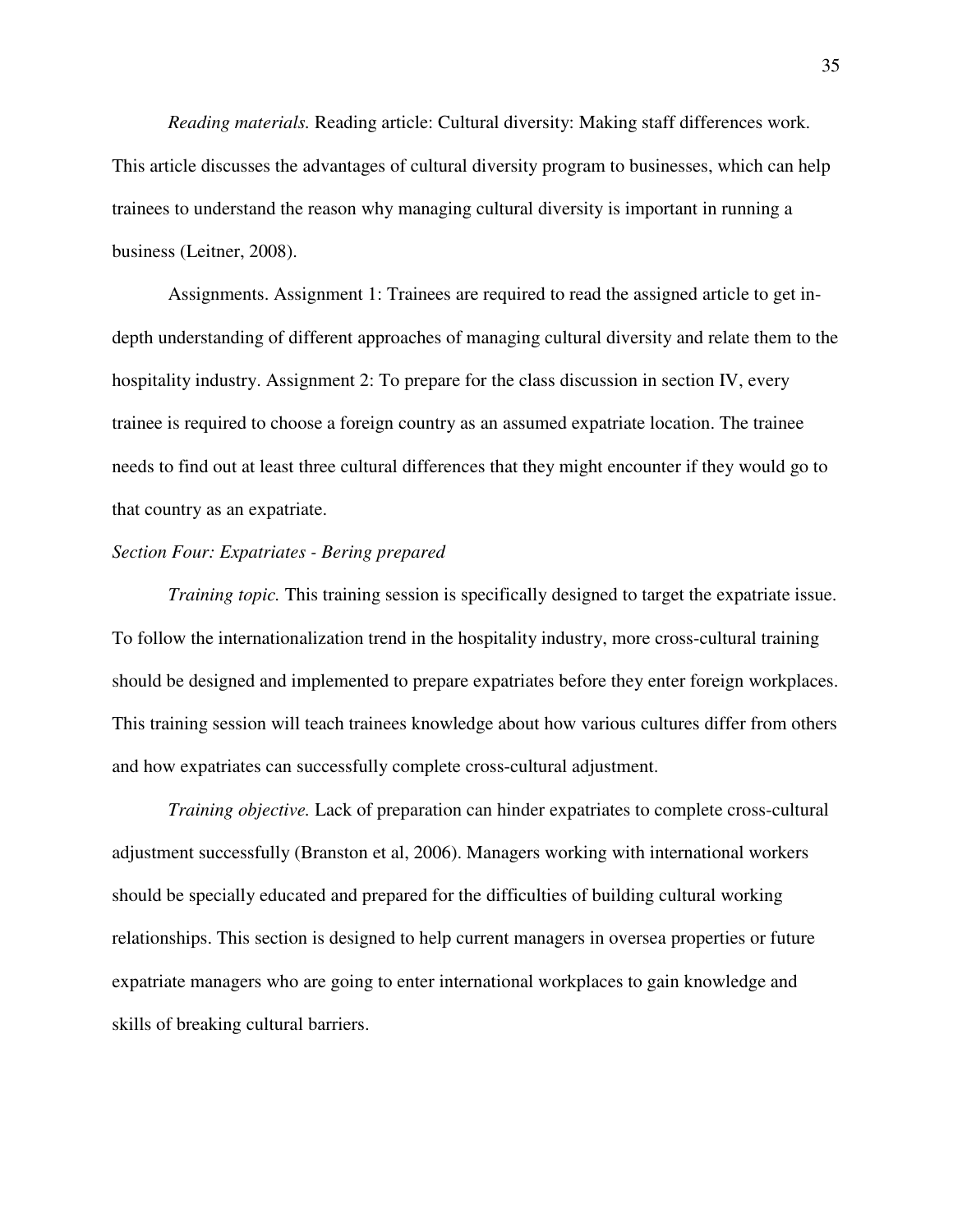*Training process.* A practicable training process sample is designed for reference. See Appendix D: Sample Lecture of Section Four.

*Conclusion.* After this training session, trainees should have built up confidents to develop new skills and competencies in managing cross-culture difficulties in foreign workplaces. These skills may include communication competency, proficiency in other languages and negotiation skills (Baum et al, 2007). By taking the training, students or trainees should become aware of opportunities for additional and more precise information about specific cultures (Lim & Noriega, 2007).

*Reading materials.* Reading article: *Cross*-*cultural* impact and learning needs for e*xpatriate* hotel employees in Taiwan lodging industry. This article provides information of why and how important that expatriates in hospitality industry need cross-cultural training to help them complete the adjustment. It also provides some examples of the cultural differences between Asian and Western countries, which helps the trainees to insight into the multicultural management field (Hu, Lynda & Yeh, 2002).

*Assignments.* Assignment 1: Trainees are required to read the assigned article to recognize the cultural challenges they might encounter in international workplaces. Assignment 2: Every trainee is required to complete a five-to-eight-page individual paper. In this paper, trainees are required to write about what they have learned from the training sessions and what they want to learn if they will have chance to participate similar training in the future. This assignment can help trainers to evaluate and reinforce the cultural diversity training program.

#### *Conclusion*

Cultural diversity training is an approach that helps trainees to understand cultures and provides them an overall perspective in cultural diversity. However, no one course can cover all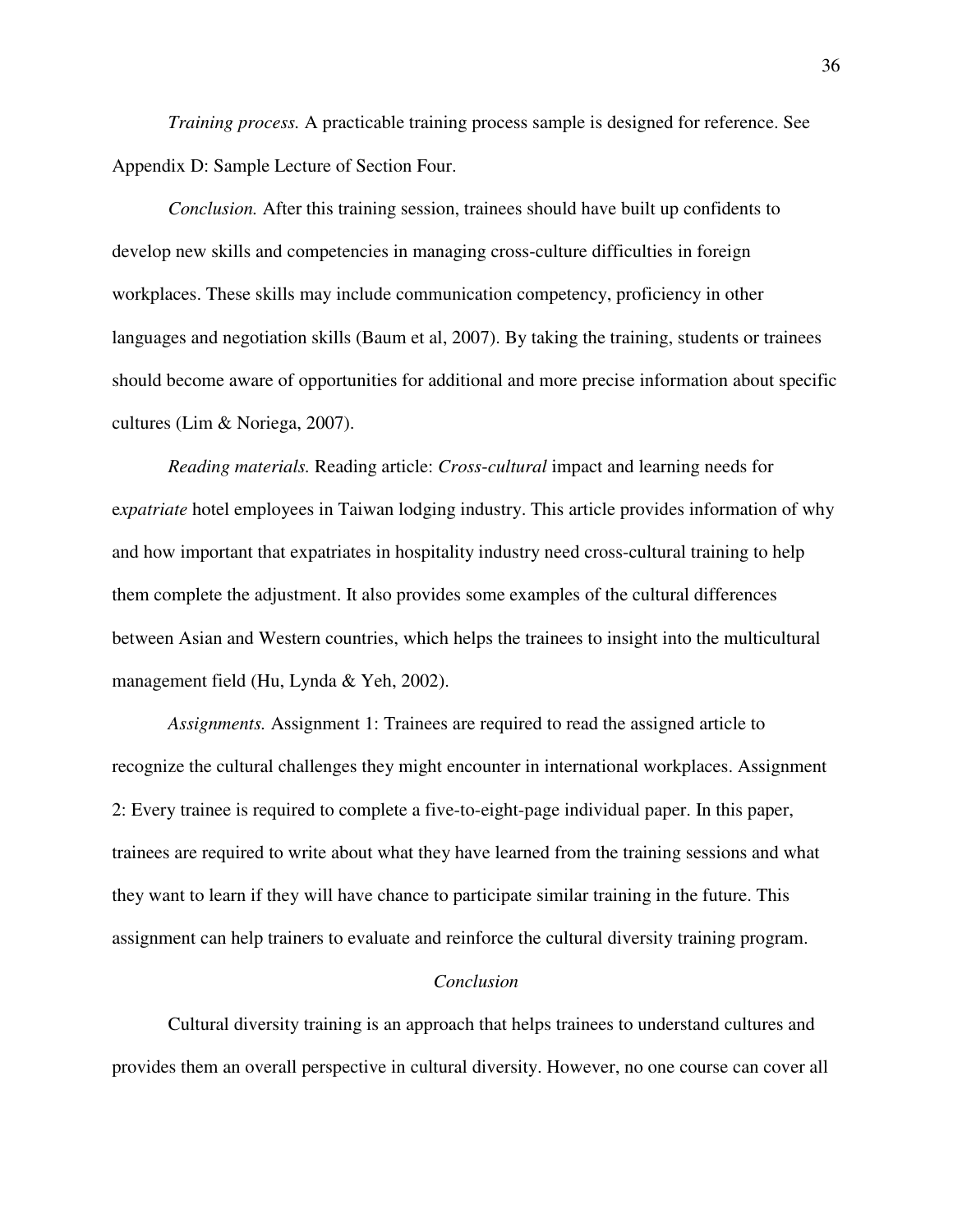the cultural differences. An individual can still experience great difficulty when he or she applies the skills and knowledge learned from the training in real situations (Baum et al, 2007). Training for competencies towards managing diversity is by no means the most efficient method to help the industry to manage cultural diversity. Creating an intercultural working environment is more important (Baum et al, 2007).

Since the training module is created by the author and has not received any testing in the real world, there might be biases and bugs in the designing. These limitations can be gradually reduced by regular reevaluation and revision. Recommended reading materials and videos might be dated over time, which needs to be replaced when trainers apply the module for real training program. Another constraint of the paper is that the copyright issue limits adequate access to more professional training visual materials such as videos or podcasts that can be applied to improve the training module.

Future research can focus on the assessment system of the evaluating the effectiveness of the cultural diversity training or exploring the challenges that trainers may face in implementing the cultural diversity training to prepare graduate students or hospitality mangers for a multicultural workforce.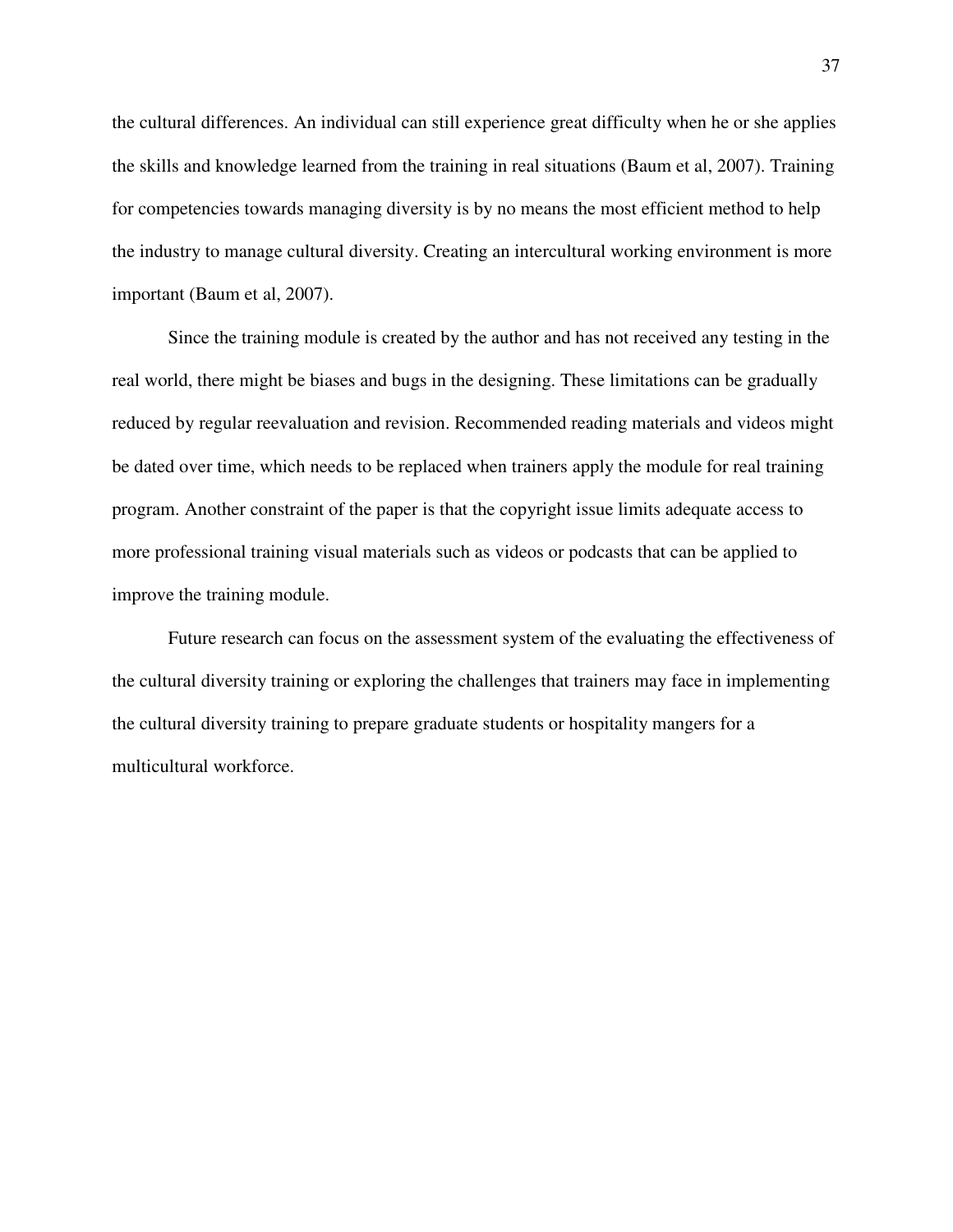#### Appendix A

#### *Sample Lecture of Section One: Diverse Workforce in the Hospitality Industry*

Trainer: Good morning everyone. My name is Li Wang. I came from China and received my undergraduate degree of Education there. I got my master's degree and PhD. in UNLV, major in human resource management. This training session is about cultural diversity management. With my international backgrounds and experience, I believe I can give you some help to insight into the field of cultural diversity. Before we start our training, I would like everyone to do a simple personal introduction. Tell us your name, where did you came from, and if you have any international experience.

Students/Trainees: (Giving personal introductions)

Trainer: Good. We see many of you have international backgrounds or experience. You must have some thoughts of cultural diversity. Before we get into the topic of culture differences, let's first look at the diversity itself. What do you think about diversity? Can you give me any HR example of diversity?

Students/Trainees: (Giving example about diversity)

Trainer: Great. As you said, diversity is defined as the differences between people, such as gender, race, appearance, etc. In fact, there are two categories of the dimensions of diversity, the primary dimensions and the secondary dimensions. (Show the PowerPoint slide to students/ trainees). We can find out that the core issues such as gender, race, and age you mentioned before are the primary dimensions of diversity, and the secondary dimensions include issues such as education, communication style, religious beliefs, ethnic customs and so on. The secondary dimensions can also be viewed as cultural differences that mostly do not come naturally but are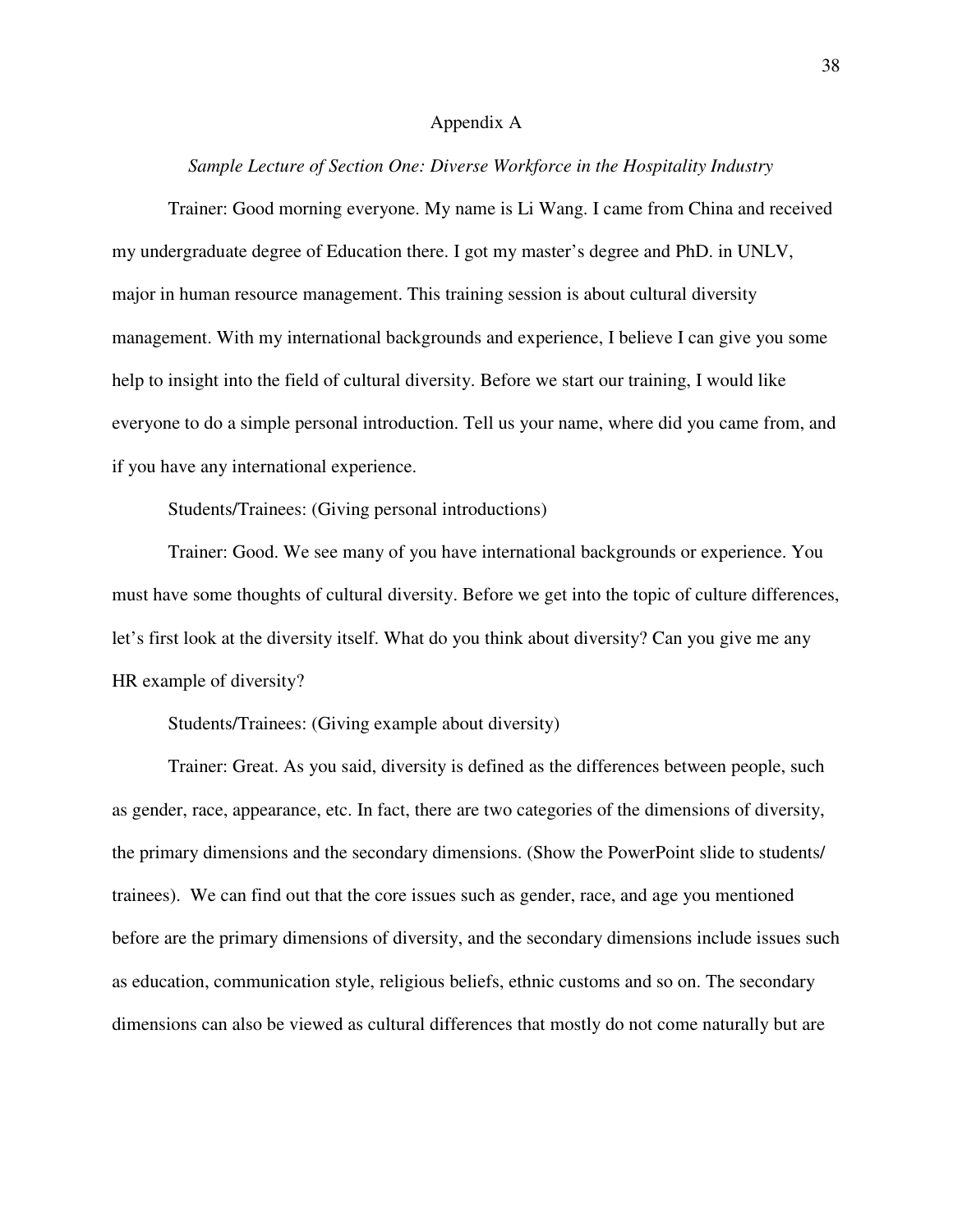formed due to individuals' various backgrounds or experience. Both the primary and secondary dimensions of diversity make people uniquely different (Lim and Noriega, 2007).

Trainer: The workforce is becoming more diverse in the U.S. Let's see how it changes. (Show the PowerPoint slide to students/ trainees) According to the Department of Labor's Bureau of Labor Statistics, Asian and other labor force increase most rapidly, and the Hispanic labor force is projected to be larger than the black labor force by 2010. In race and ethnic groups, the number of Asian and other employees (Pacific Islanders, American Indians, and Alaskan Natives are included) will increase 44.1% by 2010 in the U.S. workforce, while Hispanic employees will increase 36.3% and African American 20.7%. By 2010, women will make up 48% of the workforce and the growth rate of women in the labor force will still increase at a faster rate than that of men. The number of workers 55 or older will increase 50% by 2012 (Fullerton & Toossi, 2001). Employees with disabilities and immigrants from developing countries are also continuing entering the workforce.

Trainer: As we mentioned before, race, gender, age and physical/mental abilities are some of the core issues of the primary dimensions of diversity. Now let's look at these issues one by one. Let us first watch a video about gender diversity in the workforce. (Open the hyperlink of video in the PowerPoint slides)

Students/Trainees: (Watch the video)

Trainer: What do you think of the gender diversity in today's workforce after you watched the video? (Encourage students/trainees to participate the discussion)

Students/Trainees: (Participate the discussion)

Trainer: We must agree with that men and women are different. This is a report about gender research (Show the table in the PowerPoint slides). Men and women show different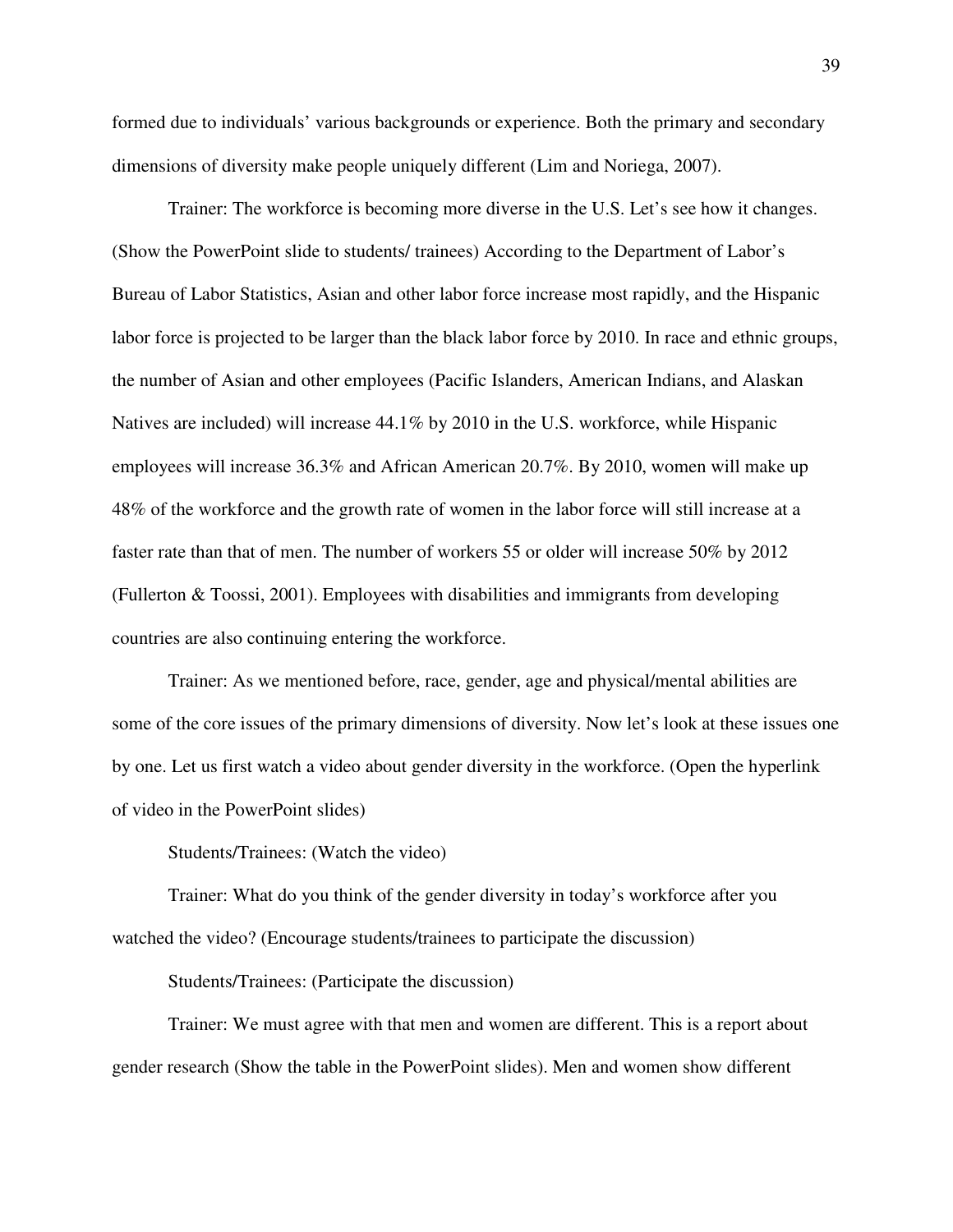characters in business. In spite of these differences, employers should value and take advantage of the differences by enhancing business performance with gender diversity. At the same time, employers must ensure equal work with equal pay no matter whether the worker is male or female. However, although women's share in the labor force is increasing, there is still an 18% pay gap between male and female. Women continue to be kept from getting upper level positions. There is still gender bias such as female managers do not or cannot measure up to male (Wheelwright, 2006). If the stereotypes continue to exist, the goal of gender diversity cannot be achieved.

Trainer: Let's watch the next video about race. (Open the hyperlink of video in the PowerPoint slides)

Students/Trainees: (Watch the video)

Trainer: What do you think of the race diversity in today's workforce after you watched the video? (Encourage students/trainees to participate the discussion)

Students/Trainees: (Participate the discussion)

Trainer: The study of race in the U.S. has mostly been limited to the examination of African-American and their relations with whites (Segura, 2006). Generally, the percentage of black and minority ethnic workers in the hospitality industry is high, but still much lower in senior level. Most of them work with low-level jobs such as housekeeping and kitchen work. Discriminations still happen. So, again, overcoming stereotyping is necessary.

Trainer: The next video is about age. In China, there is an adage "An old person is a fortune to a family." Are old persons also fortune to corporations? Let's watch the video. (Open the hyperlink of video in the PowerPoint slides)

Students/Trainees: (Watch the video)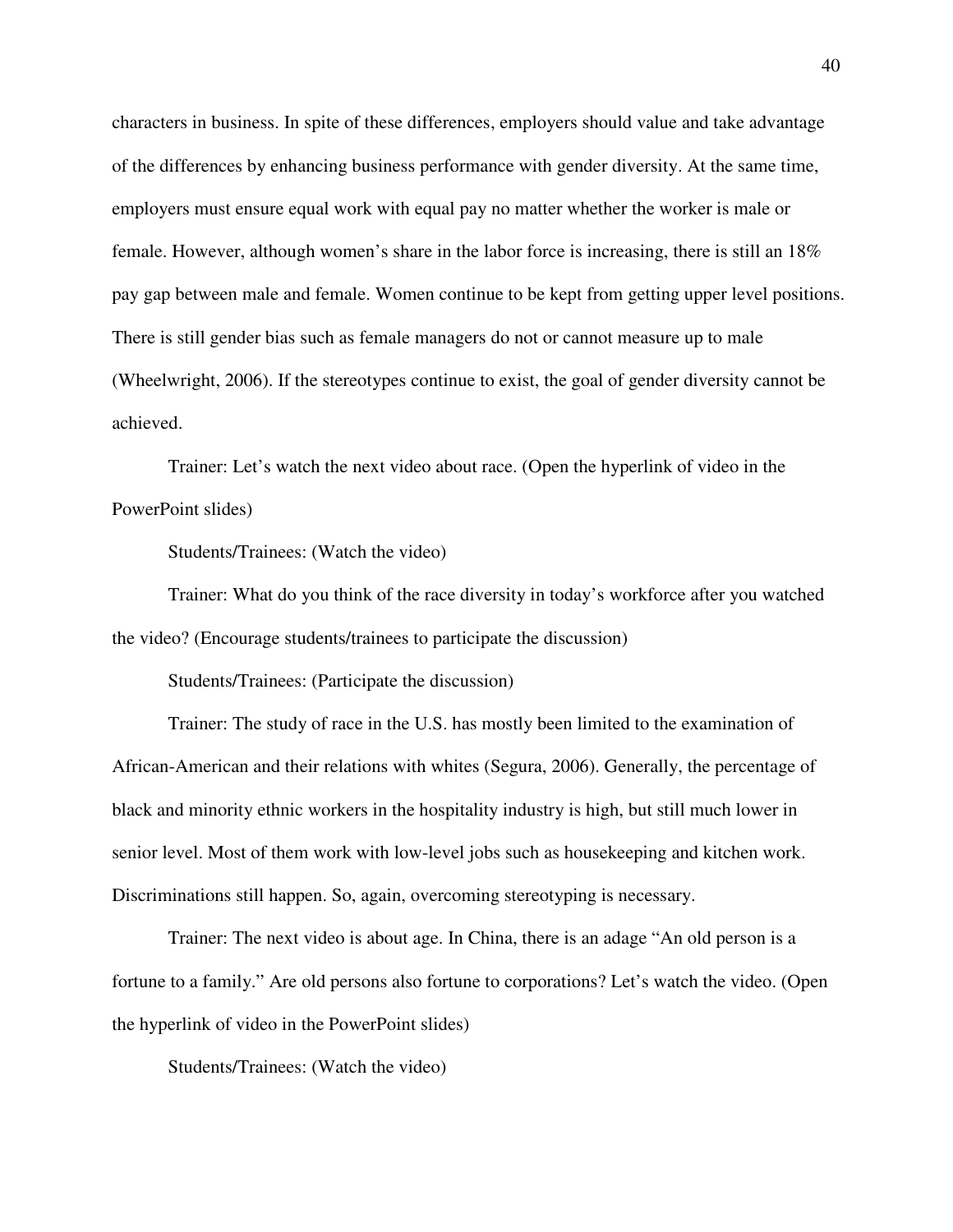Trainer: What do you think of the issue of employing old persons after you watched the video? (Encourage students/trainees to participate the discussion)

Students/Trainees: (Participate the discussion)

Trainer: Obviously, older employees are fortune to our business. Employers can apply these experienced employees into training positions to make use of their years of experience ("Equality and diversity in the hospitality workplace", 2008).

Trainer: The last video is about employees with disabilities. (Open the hyperlink of video in the PowerPoint slides)

Students/Trainees: (Watch the video)

Trainer: Any one wants to share his or her opinion with this issue? (Encourage students/trainees to participate the discussion)

Students/Trainees: (Participate the discussion)

Trainer: Today, there are more than 56 million people with disabilities in the U.S., almost one out of every five. In this pool, there must be talents with some disabilities want to and could work in some areas ("Equality and diversity in the hospitality workplace", 2008). Employers should give equal opportunities to these people to crease a diverse and valuable environment.

Trainer: As a conclusion, we should realize that (1) there are differences between people; (2) diverse workforce benefits the companies; and (3) we must overcome stereotyping and respect others' differences.

Trainer: Two assignments to you after today's training. First, please, read the assigned reading materials to get in-depth understanding of the diversity workforce in the hospitality industry. Second, our next training session is about the growing cultural diversity in the workplace. We will have some discussions about this topic. Please prepare a one or two minutes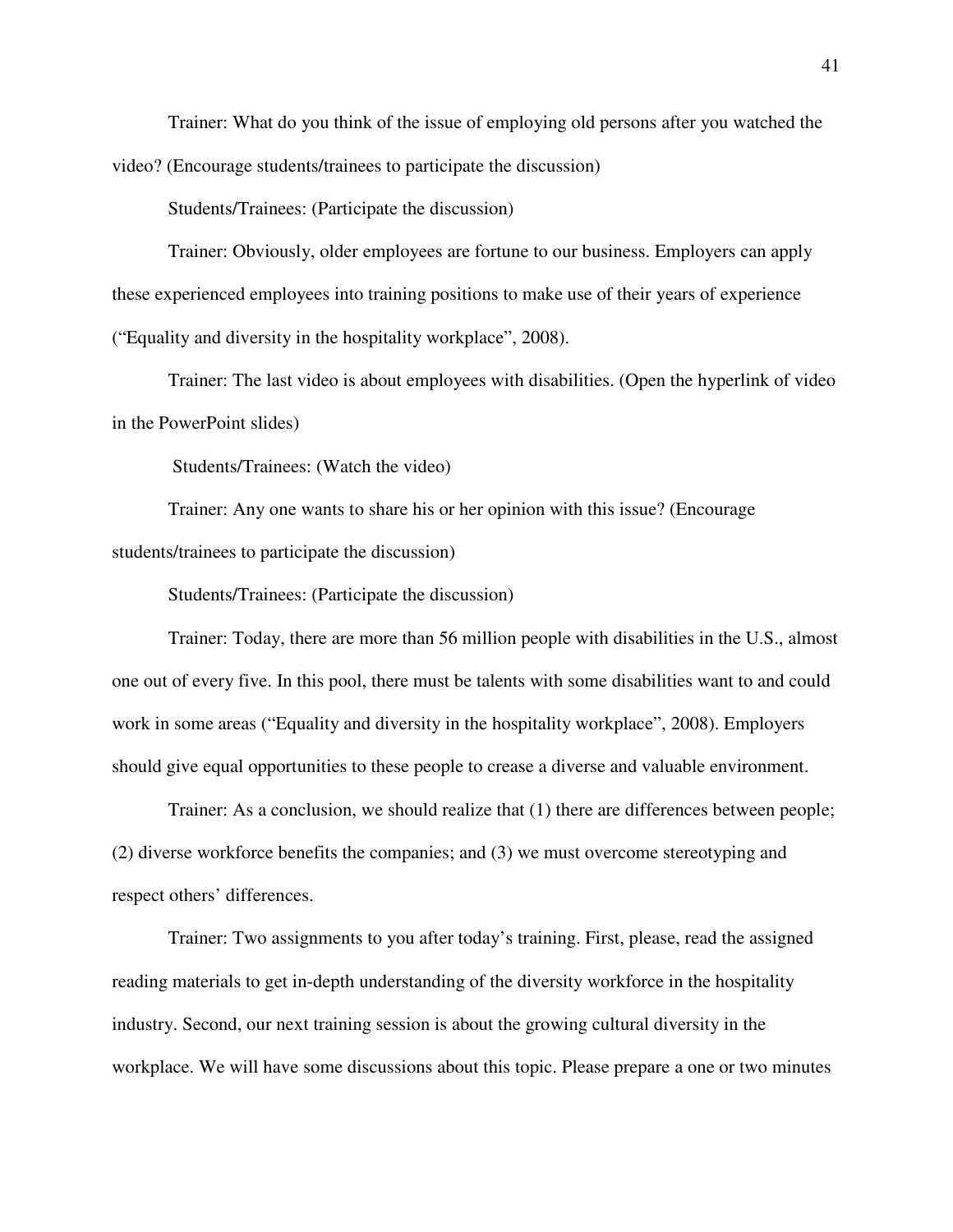example or story that you experienced in person or you have thought as cultural differences. You can use the Internet to find more interesting information about this topic and bring it to the next training class. Thanks everyone, and see you next class.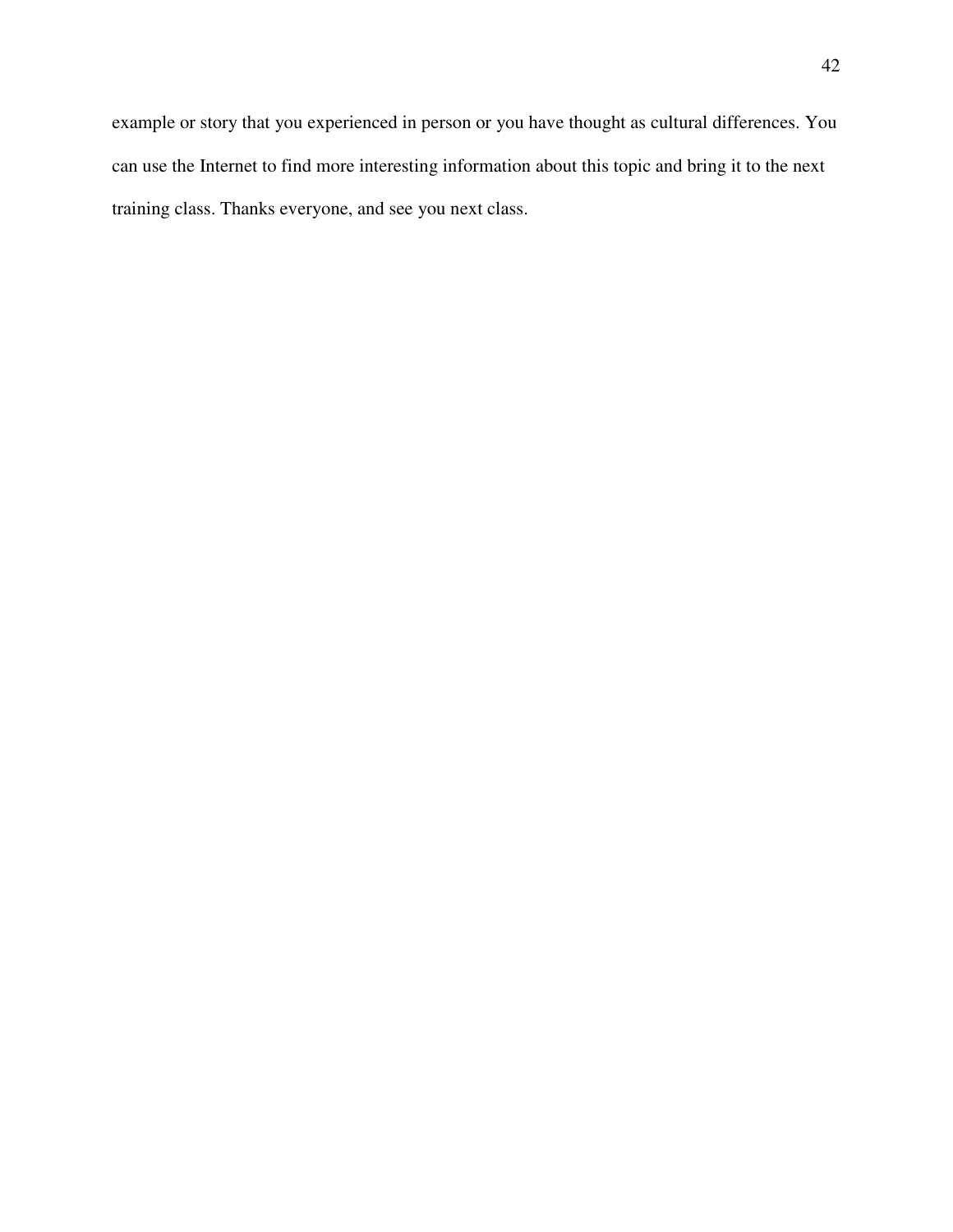#### Appendix B

#### *Sample Lecture of Section Two: Growing Cultural Diversity*

Trainer: Before we begin our class, let us watch a video first. (Open the hyperlink of video in the PowerPoint slides named as cultural diversity.)

Students/Trainees: (Watch the video)

Trainer: We know today's training topic is about cultural diversity. Then, what is culture? What is cultural diversity? Do you have any thoughts after you watched the video? At the end of last training session, I asked everyone to prepare a small example or story that you experienced in person or you have thought as cultural differences. Anyone want to share that with us? (Encourage students to join in the discussion.)

Students/Trainees: (Join in the discussion)

Trainer: Thanks for everyone's participation. You did very well. What's the definition of culture? According to the Webster, culture has the main meanings as (1): the integrated pattern of human knowledge, belief, and behavior that depends upon the capacity for learning and transmitting knowledge to succeeding generations (2) "the customary beliefs, social forms, and material traits of a racial, religious, or social group; and also the characteristic features of everyday existence (as diversions or a way of life) shared by people in a place or time; (3) the set of shared attitudes, values, goals, and practices that characterizes an institution or organization (4) the set of values, conventions, or social practices associated with a particular field, activity, or societal characteristic (Merriam-Webster, 2008). (Show the PowerPoint slides)

Trainer: Every cultural identity has its own characters, which can be seen as cultural differences. Fro example, Uganda has legislation against mini-skirts and Iranian revolutionaries have women back in the veils (Denton, 1997). Asian people keep closer relationship to big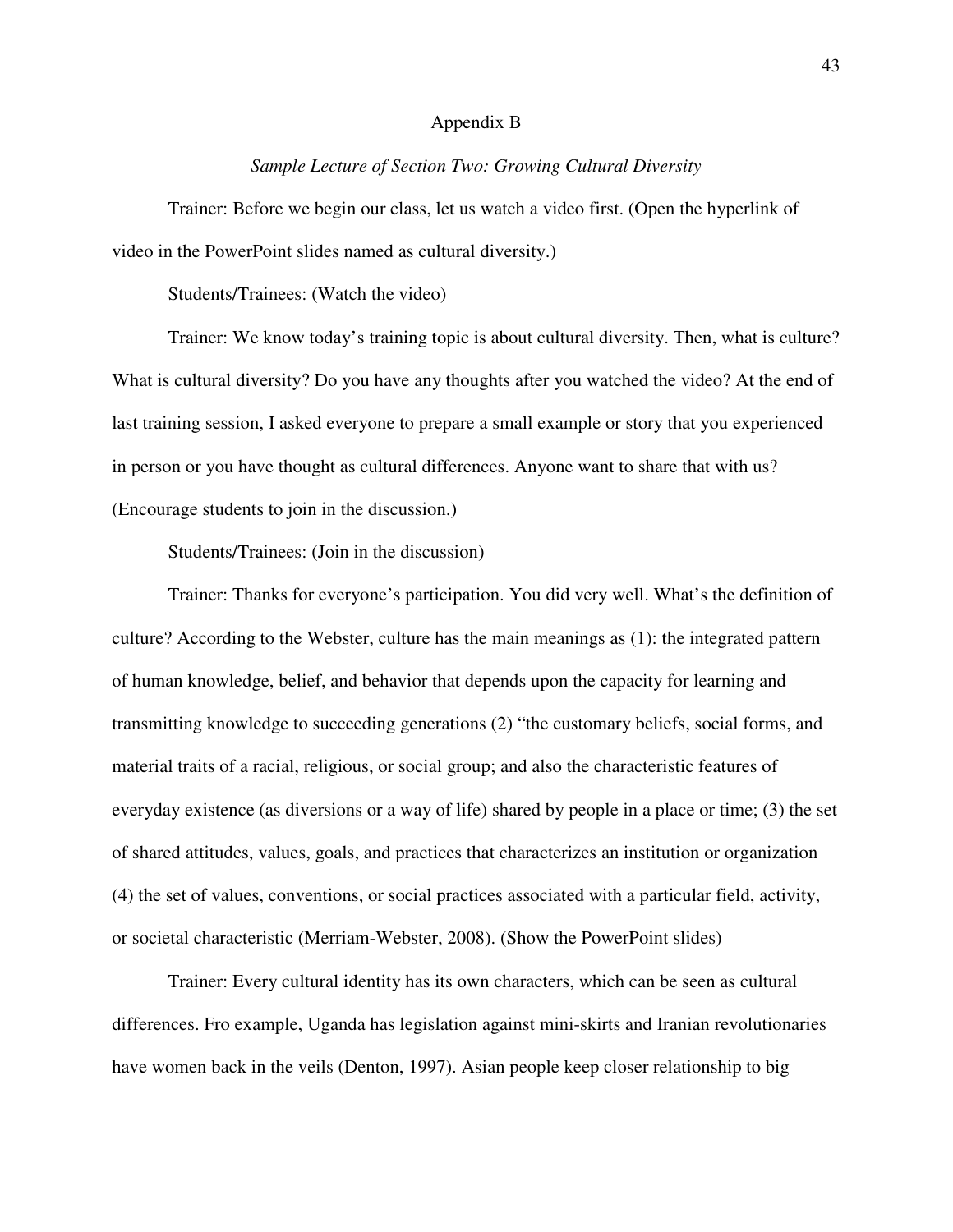family while western people are more independent. These differences make cultures extremely diverse. According to the United Nations Educational, Scientific and Cultural Organisation, the term cultural-diversity generally refers to the cultural differences between people. The existing differences include language, dress, traditions, morality and religion, societies organization, and the way they interact with the environment (UNESCO, 2001). (Show the PowerPoint slides)

Trainer: Once culture developed, it resists change. It is difficult for people to easily accept cultural differences of others'. Why this happens? The theory behinds the phenomenon is that we are visually oriented species and tend to notice differences. We seek to be with our own kind (Denton, 1997). (Show the PowerPoint slides) Then, how can we deal with the cultural diversity, especially in the workplaces? Let's watch a video first. (Open the hyperlink of video in the PowerPoint slides named as cultural diversity in the work place.)

Students/Trainees: (Watch the video)

Trainer: What do you think of the advantages of cultural diversity in the workplace? (Encourage the students/trainees to participate the discussion.)

Students/Trainees: (Join in the discussion)

Trainer: Very good. Just as you said, cultural diversity really benefits the corporations. The advantages include such as innovation, competitiveness and knowledge transfer; increased attraction to minority customers (Baum et al, 2007); better talent recruitment and retention; cutting labor cost; diversifying supply base by developing business partnership with minorityowned vendors to drive quality up and cut cost down (Ruggless, 2003); and enhancing corporate images in neighbor communities as well. (Show the PowerPoint slides)

Trainer: How about the challenges of cultural diversity? (Encourage the students/trainees to participate the discussion.)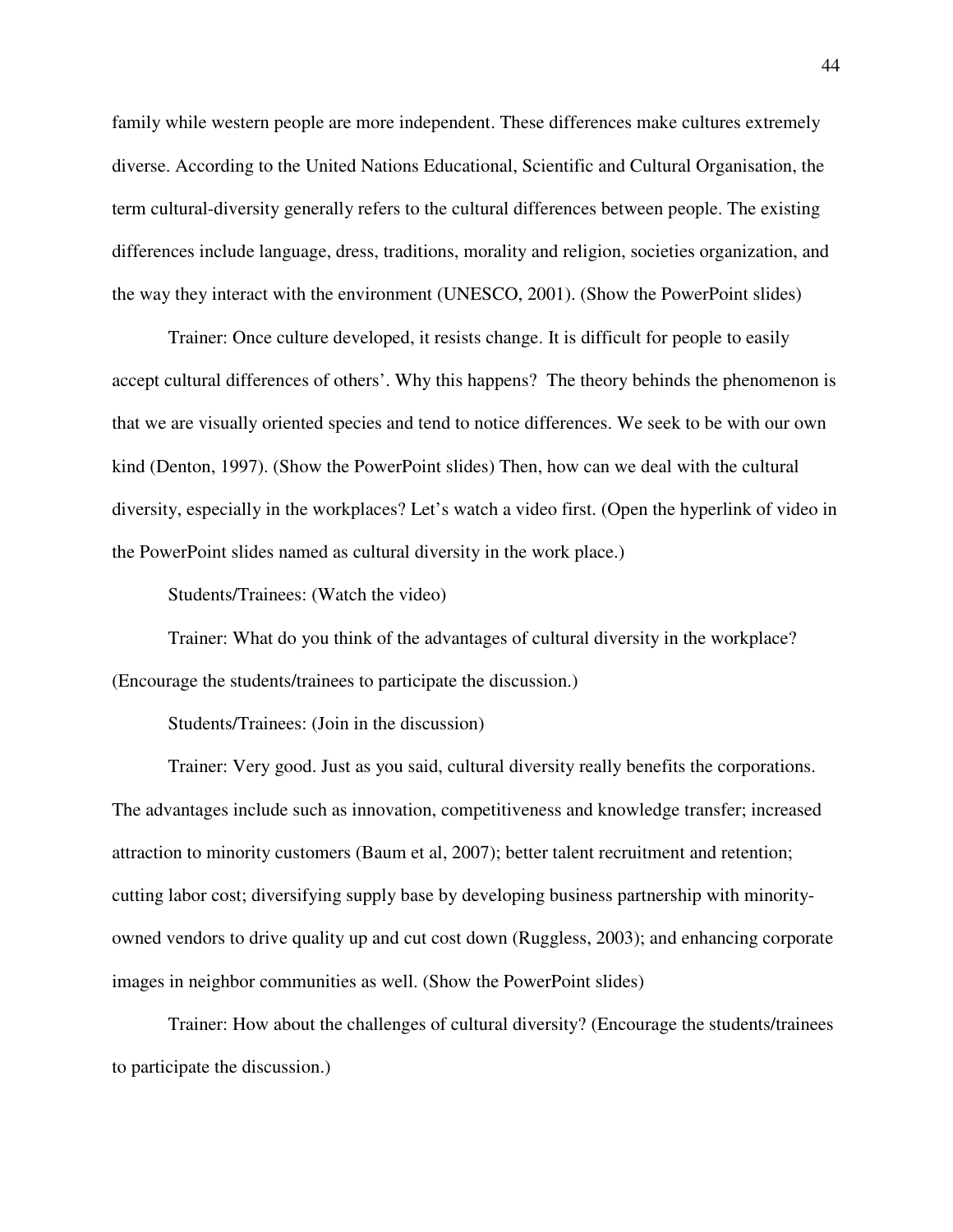Students/Trainees: (Join in the discussion)

Trainer: Yes, there are still challenges of cultural diversity that the hospitality industry needs to cope with, for example the language barriers, communication difficulties, stereotyping and discriminations, training difficulties, and cultural barriers for expatriates.

Trainer: Is these challenges manageable? Yes. We can manage the cultural diversity if we know more about the differences. In the following training secessions, we will discuss how to manage these challenges. To prepare for the next training session, I would like everyone to prepare a scenario for discussion in next class. The scenario should be based on your previous experience about how a manger failed to manage cultural diversity. It should be a true story. Please don't create one. If you don't have such kind of experience, you can go online to find one. Then turn it as a two or three page paper. Also include why you think it is bad management. Are there any alternative solutions? What would you do if you were that manager?

Trainer: In addition, please also read the article assigned to this training session. It will help you to insight into the cultural diversity in the hospitality industry. Thanks everyone and see you next class.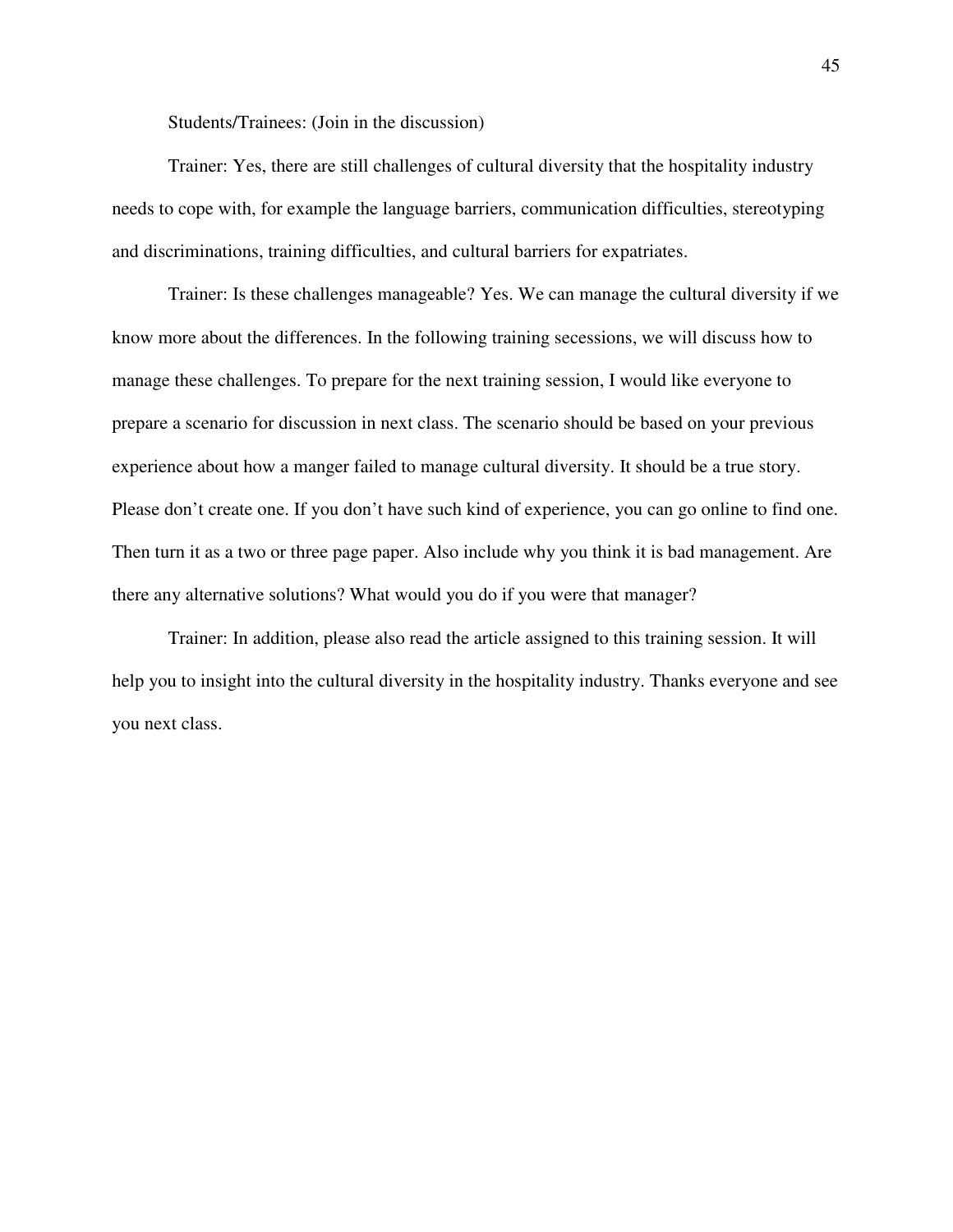#### Appendix C

#### *Sample Lecture of Section Three: Managing Cultural Diversity*

Trainer: Good morning everyone. In the last class, we talked about cultural diversity. We know the diversity in growing in the workplace of the hospitality industry. And we also know there are benefits and challenges for a cultural diverse workforce. The most important point we have get is although there are challenges, they are manageable. So today, we will talk about how to manage cultural diversity.

Trainer: Last class, I asked everyone to prepare a scenario based on your own experience about how a manger failed to manage cultural diversity. Now, can someone share his or her story with us? When someone talks about his or her story, I'd like others to think about the following questions for that case. Is it bad management? Why do you think it is bad? How can the manager improve the management? (Show the PowerPoint slides and encourage students/trainees to participate the discussion.)

Students/Trainees: (Participate the discussion.)

Trainer: Thanks for everyone's participation. That is good discussion. Now we can see, there are no exact rules or model for managing cultural diversity. But have you noticed that? One of the most often mentioned word in our discussion is "communication". If you don't understand others' cultures or if you have different opinions with others, go to ask and talk with them. Communication, communication and communication, this is the most important point in dealing with cultural diversity issues. There are some practical recommendations for managing cultural diversity. (Show the PowerPoint slides)

 Trainer: The first is adopting an employee relationship management system, which means that managers accept the cultural differences of all the employees and create good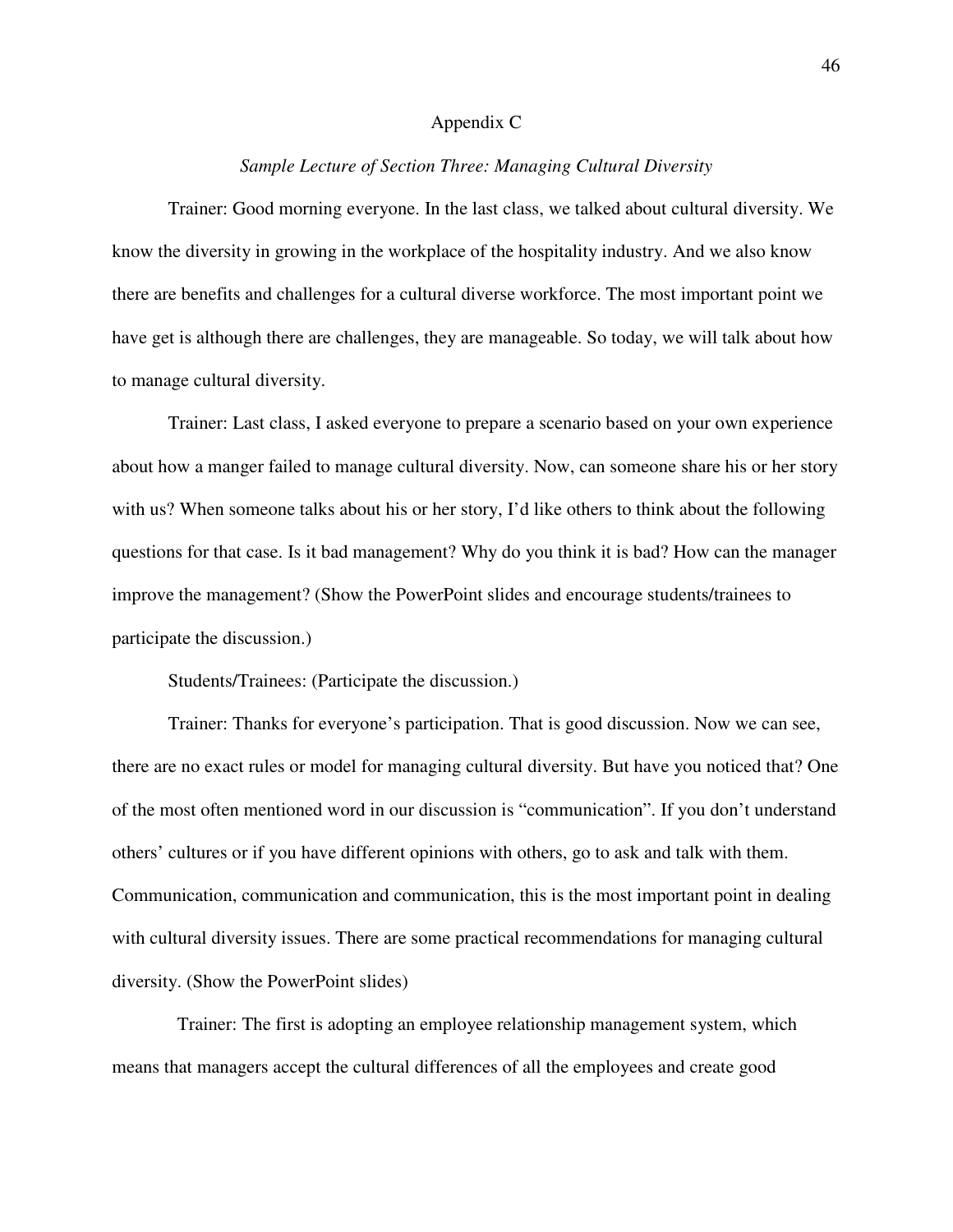relationship with them. Some programs can help to build up the relationship, such as teaching other languages to local employees, celebrating different religious or traditional holidays of minority employees in the workplace, or involving minority employees' families into some company activities (Baum et al, 2007). It has been proved that creating such a family atmosphere can successfully help keeping retention (Frabotta, 2001). Sometime, very simple action can make things different. Fro example, Holiday Inn Express has lot of Latinos working for housekeeping job who do not have enough English to effectively respond to requests. The company developed a flyer with English/Spanish translation for the basics, like towel, sheet, etc., along with a phonetic explanation about how they sound. And they found that their staff did a better job (Gleason, 2004). So, make an effort to build one-on-one relationship with employees, understanding where they came from and what they need. Once the employees become selfmotivated, their productivity would also be enhanced accordingly (Frabotta, 2001).

Trainer: The second is to overcome stereotyping and discrimination. Please do not always relate Middle Eastern employees to terrorists. Learn to respect the differences of others. It is also necessary to improve fairness and equal employment opportunities to employees with different cultural backgrounds. Performance evaluation or appraisal can be helpful to manage this kind of issues.

Trainer: The last one is training. That is what we are doing now. Use training to increase employees' awareness and sensitivities of the cultural diversity. But the main goal of the training is to build an environment in the companies that accepts and appreciates those differences.

Trainer: Next, we will create a workshop. Let first watch a video. It is about race, but please pay attention to the cultural hints. (Open the hyperlink of video in the PowerPoint slides named as Diversity Day in the Office.)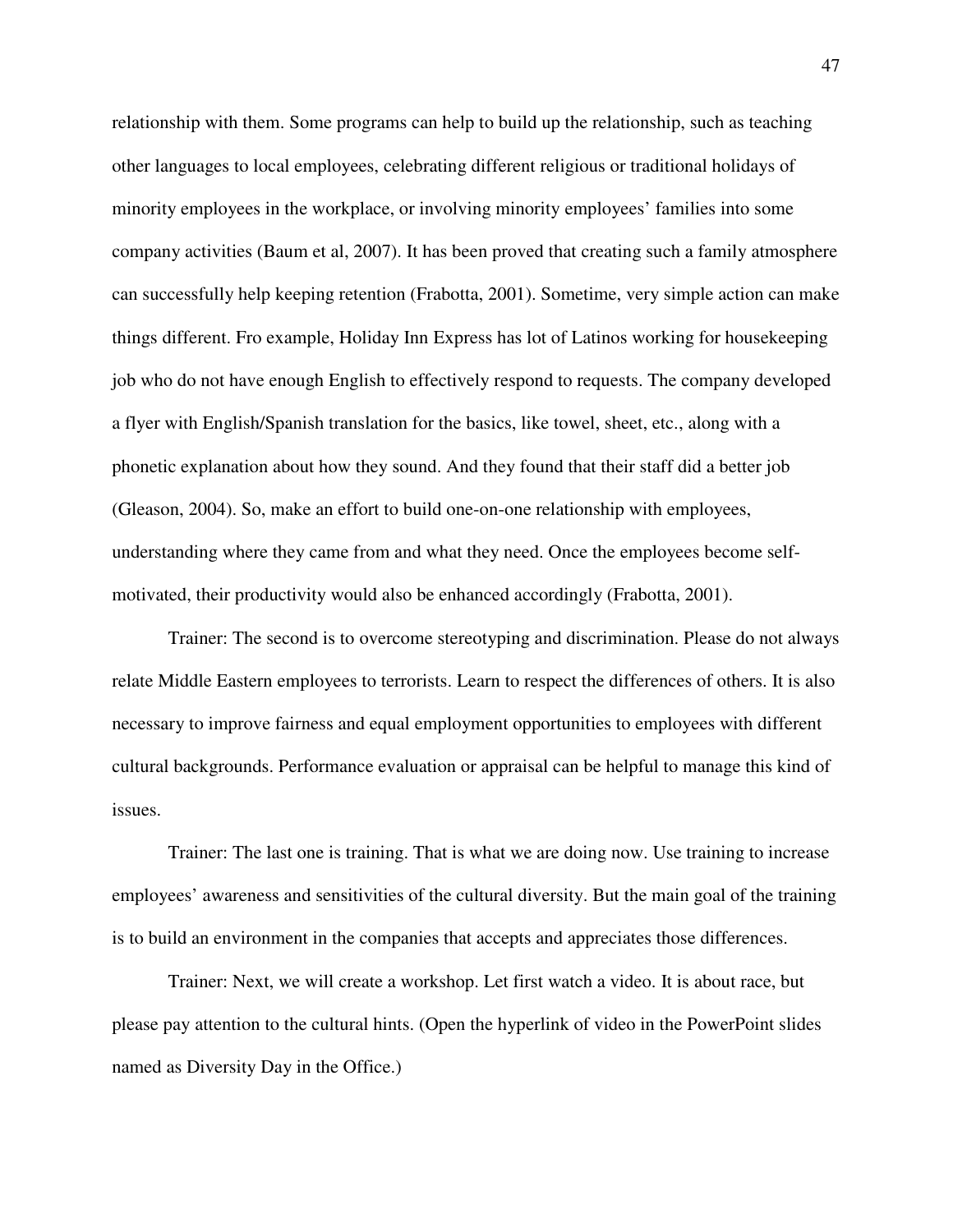Students/Trainees: (Watch the video.)

Trainer: Any comments to this video? Is there stereotyping or questionable communication in the video? (Encourage students to participate discussion.)

Students/Trainees: (Participate the discussion.)

Trainer: Good points. Now we'll do the same game. But there is a little difference. Take the name card with you and go communicating with others. You don't need to guess the culture you are assigned only if you want to make more fun. Try to collect at least five different comments to your culture. Remember the five should be different. Also count how many persons give you the same comments. For example, like the video, probable 8 persons think eating rice is a main culture of Asian countries. Then eating rice is the first comment on your list. And please also record the number 8. Once you collect the five different comments, please write them down on the board. (Hand out the name cards to students/trainees.)

Students/Trainees: (Participate the workshop.)

Trainer: (Write down the name of each culture on the boar to let students/trainees list their collections of comments accordingly.)

Students/Trainees: (List their collections of comments on the board.)

Trainer: Do you like the game? I found some of you really enjoying it. It's a good practice for you to find topics for an intercultural communication. Now let's see what you have got. What does the number after each comment mean? Could it also mean some kind of stereotyping? (Lead the students to discuss the information on the board.)

Students/Trainees: (Participate the discussion.)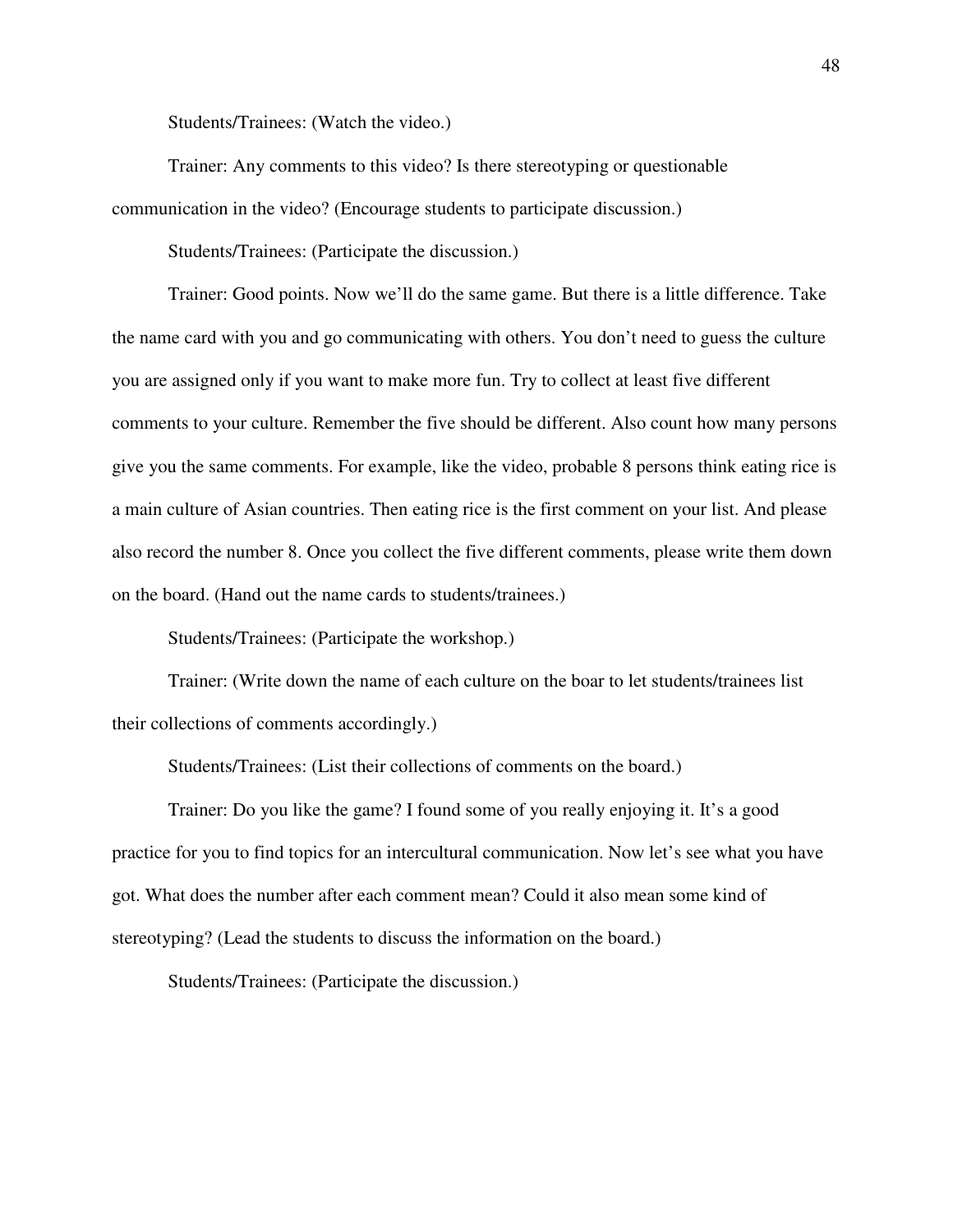Trainer: Good. After the workshop, I believe that everyone must have had some ideas of how to effectively manage cultural diversity. Please read the recommended article for this training section after the class. You can get more insights of this topic.

Trainer: We will talk about how to overcome cultural barriers for expatriates in our next class. Before that class, I'd like everyone to choose a foreign country as an assumed expatriate location. Please try to find out at least three cultural differences that you might encounter if you would be assigned to that country as an expatriate. Thanks everyone and see you next class.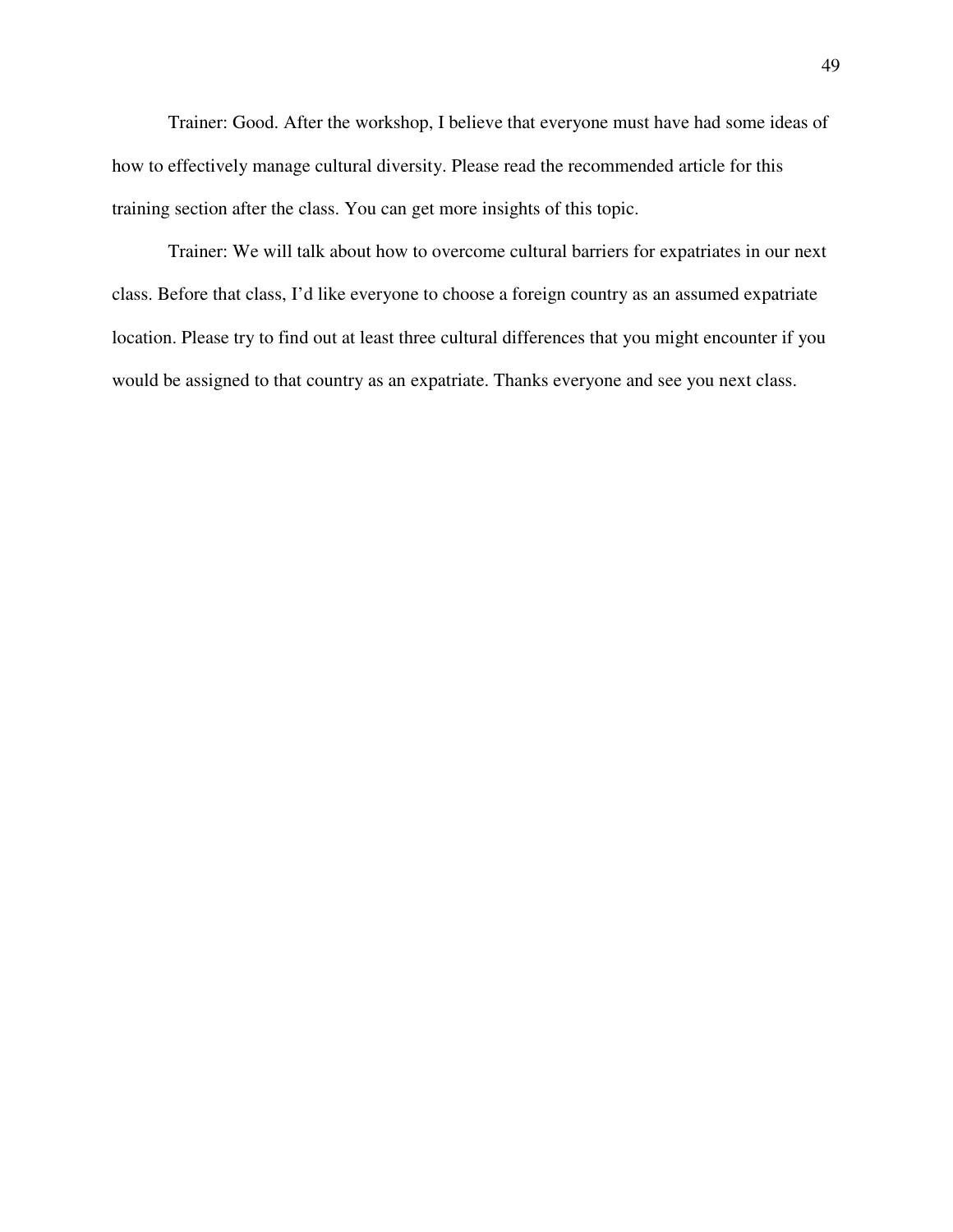#### Appendix D

#### *Sample Lecture of Section Four: Expatriates: Being Prepared*

Trainer: Welcome to the last training session of the cultural diversity training program. We talked about the management of cultural diverse workforce in domestic market in previous classes. Today, we will talk about cross-cultural adjustment for expatriates. Globalization of the hospitality industry has caused continuously increasing number of expatriates. But many expatriates who did well in the U.S. fail to complete their missions in other countries. Cultural shock is the main reason. Let's watch a video first. (Open the hyperlink of video in the PowerPoint slides named as Culture Shock.)

Students/Trainees: (Watch the video.)

Trainer: (Give a pause to the video at 5'28''; just after the section about foreign food is played.)

Trainer: It's funny, isn't it? But to experience such cultural shock without any preparation is definitely not that funny. Cultural shock is defined as "an unanticipated, negative response to a new experience (Branston et al, 2006, p. 356)" when people change location to a new culture. Different language, customs, and foods can all cause expatriates to feel uncomfortable. So, being prepared for the cultural differences becomes important and necessary for expatriates. Let's finish the video. (Resume the playing of the video.)

Students/Trainees: (Continue watching the video)

Trainer: Obviously, Pepsi is playing a card named culture. So, again, if you can manage culture, you will really benefit from it. Let's come back to our topic. At the beginning of the video, we saw a new visitor to New York. He was happy, excited, and curious. Everything seemed new and interesting to him. This kind of feeling is called cultural surprise, which is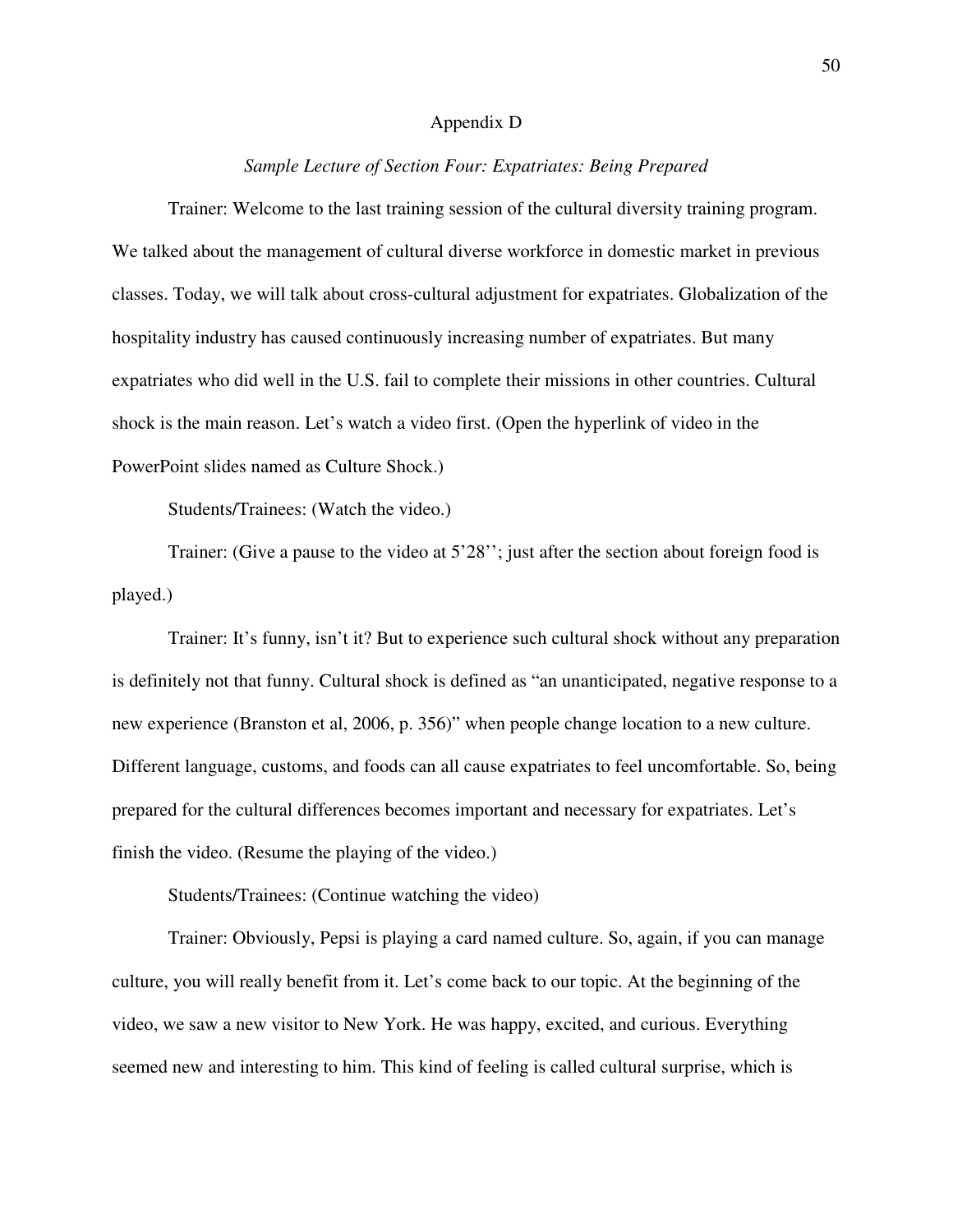defined as "a feeling of well-being and comfort experienced by those who come into contact with new cultures (Branston et al, 2006, p. 358)". Another term you need to know is crosscultural adjustment. When expatriates in international locations change their home base from one culture to another, the adaptation period associated with this changes is defined as cross-cultural adjustment (Branston et al, 2006). (Show the PowerPoint slides.)

 Trainer: Then, how to be a prepared expatriate? To effectively break the cultural barriers and successfully complete cross-cultural adjustment, expatriates should first understand the cultural differences. (Show the PowerPoint slides.)

Trainer: The first difference between cultures is how they deal with their relationship with other people. There are five ways that people relate to each other (Kippenberger, 2000). First, rules versus relationships. A universalist whose culture is rule-based tends to operate in the abstract. For example, within the Western world, legal contracts are readily drawn up and focus on rules rather than on relationship. A Germany will frown at behaviors against rules such as crossing the street when the light is red. On the contrary, a particulist with relationship-based culture background make judgments on the relative importance of other people. Asian and South American belong to this culture base.

Trainer: The second is Me versus Us. Individualist societies such as Canada and the U.S. more believe in individual freedom. While in a communitarian culture such as Mexico, Japan, China or France, people tend to orientate mainly towards common goals even though that obstructs their individual freedom and values. The third is the neutral culture versus the affective culture. People within a neutral culture will keep their feelings under control carefully, such as the Japanese, while people within an affective culture prefer showing their emotions. For example, people of Latin countries are within this culture.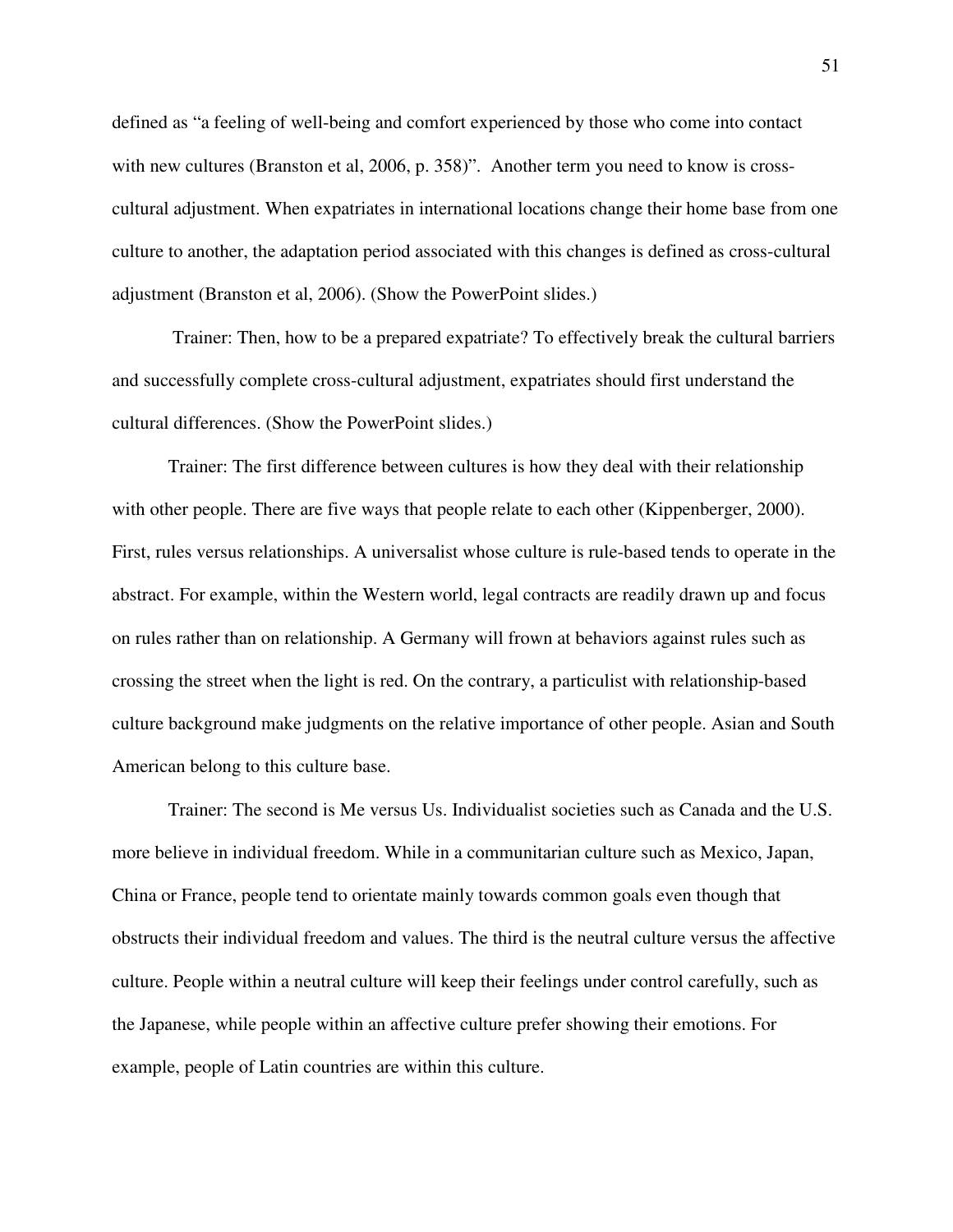Trainer: Anyone has any idea about specific culture and diffuse culture? (Encourage students to participate discussion.)

Students/Trainees: (Participate the discussion.)

Trainer: In a specific culture, people separate out the work from the play, but in a diffuse society, all aspects of life and every level of personality overlap with all others (Kippenberger, 2000, p. 30). China is a good example of a country with diffuse culture. Most of Chinese people like to deal with business around a dining table. But you do not want to waste your time wining and dining someone who has specific cultural backgrounds. The last way that different cultures deal with people relationship is the status being culture versus status doing culture. For a status doing culture, one's achieved status is based on his or her achievement. But for a status being culture, one's status is given by virtue of age, gender, family, or education. The status being culture countries include such as Arabia, Thailand and India, while the status doing culture countries include such the U.S., UK, Finland, Denmark and Norway (Kippenberger, 2000).

Trainer: These are the five ways people within different cultures relate themselves to others. Another cultural difference is time management. (Show PowerPoint slides.) Different cultures have different understanding towards part, present and future. For example, the British have strong link with the past; Belgian view all of the three as equally important; and the American pay more attention to future. In addition, when managing time, a sequential culture deals with one thing at a time, adhering strictly to plan or schedule. A synchronic culture will take care of several things at the same time, and pay attention to relationship rather than schedules.

Trainer: The last big difference is inner-directed culture versus outer-directed culture. The former tries to impose its will on natural environment. They believe the adage 'win some,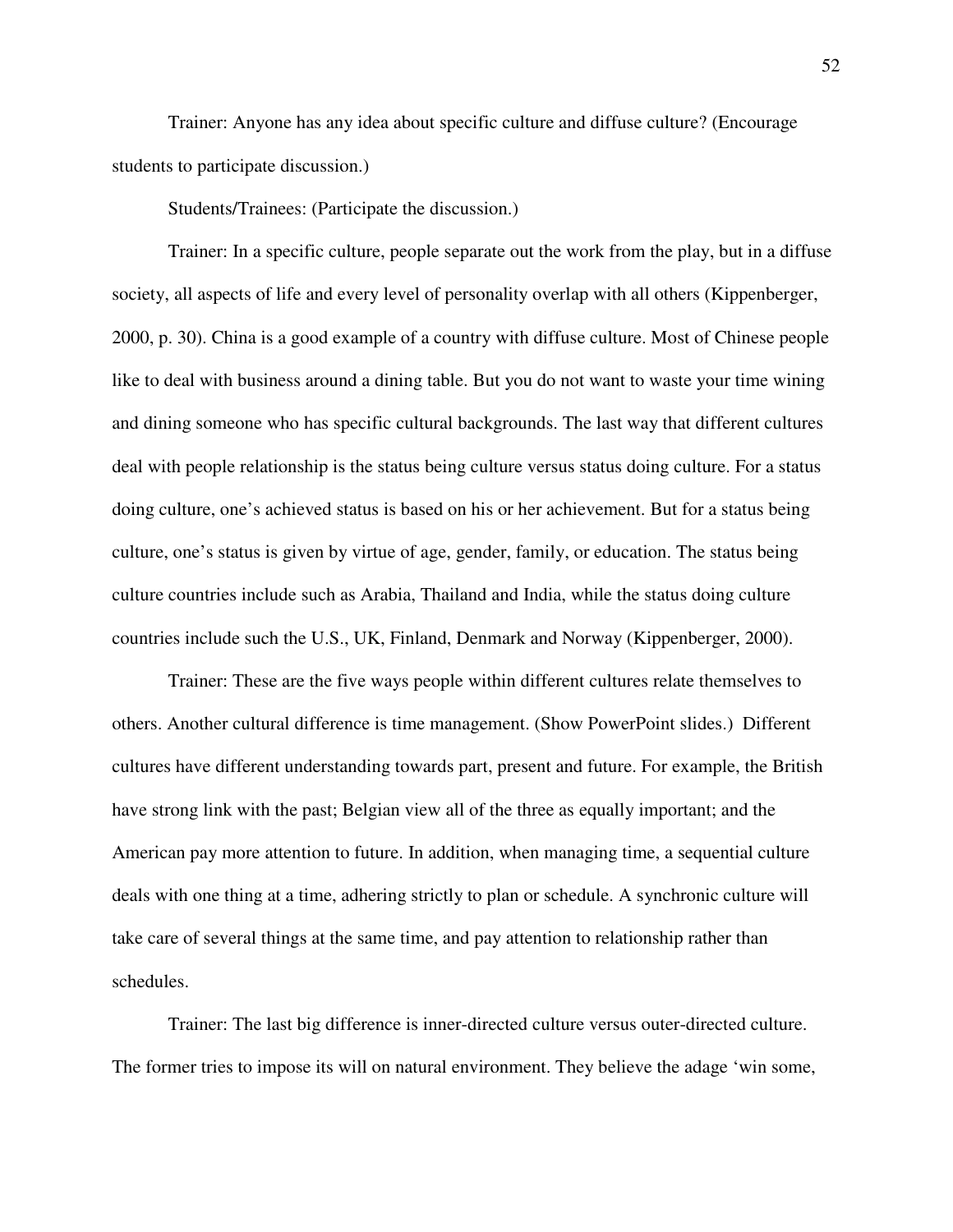lose some'. The later believe that man is part of nature and must go along with it. They therefore say 'win together, lose apart'. This cultural difference can explain why employees of North America need to be trained to take care of customers but it comes naturally in Japan and Singapore (Kippenberger, 2000).

Trainer: Now, let's do more discussion. In last class, I asked everyone to choose a country as your destination. Now, I'd like you to discuss your case in groups. Every four or five persons can form a group. Share your ideas with others and give your suggests to others. (Direct the students/trainees to form groups.)

Students/Trainees: (Participate group discussion.)

Trainer: Good discussion. I've heard many good points when I walk around. Today's training is almost done. As a conclusion, expatriates need to understand these differences to prepare themselves to potential cultural barriers they might encounter in foreign countries. (Show PowerPoint slides) The main point is to reconcile the differences by increasing awareness and respect to the cultural diversity. Think about situations in your own life. Put yourself in others' shoes. This can help you to understand others (Kippenberger, 2000). In addition, no any training course can cover all the cultural differences. Expatriates have to learn cultures while experiencing the differences. Put simply, being prepared, then you can successfully conquer the cultural barriers.

Trainer: After the class, please read the assigned article to recognize the cultural challenges expatriates might encounter in international workplaces. And please write a five-toeight-page individual paper. In this paper, please include what your have learned from the cultural diversity training program and what you want to learn if you will have any chance to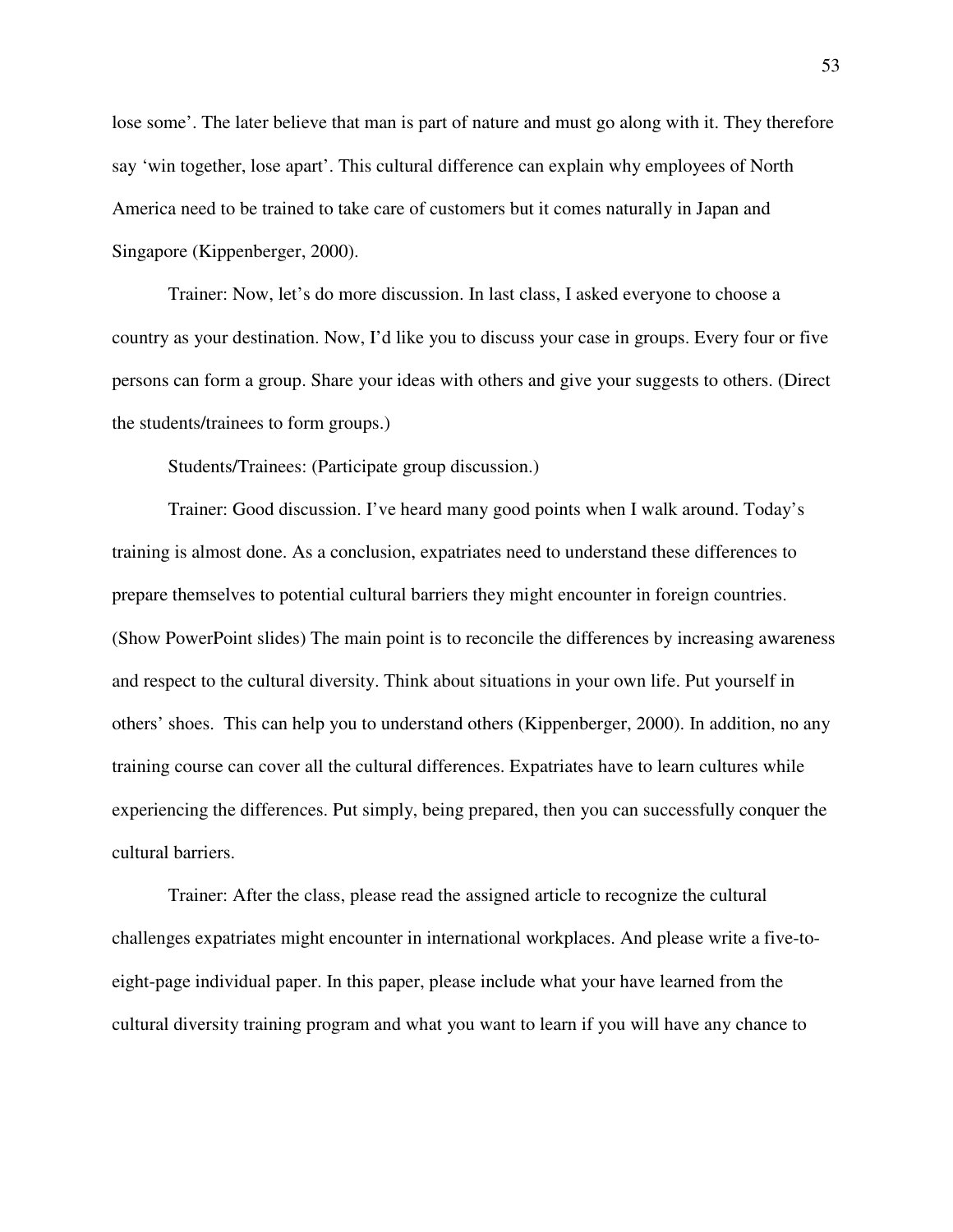participate similar training in the future. The four-section training is completed. Thank you for your participation.

## Reference

Ahmed, S. (2006). Doing diversity work in higher education in Australia. *Educational Philosophy & Theory, 38(6),* 745-768

- Baum, T., Devine, F. & Hearns, N. (2007). The implications of contemporary cultural diversity for the hospitality curriculum. *Education +Training, 49(5),* 350-363
- Belfry, M & Schmidt, L. (1989). Managing the diverse workforce. *Employment Relations Today, 15(4),* 335-339
- Berta, D. (2006, May 29). Experts: Fairer hiring will improve diversity. *Nation's Restaurant News, 40 (22),* 4, 49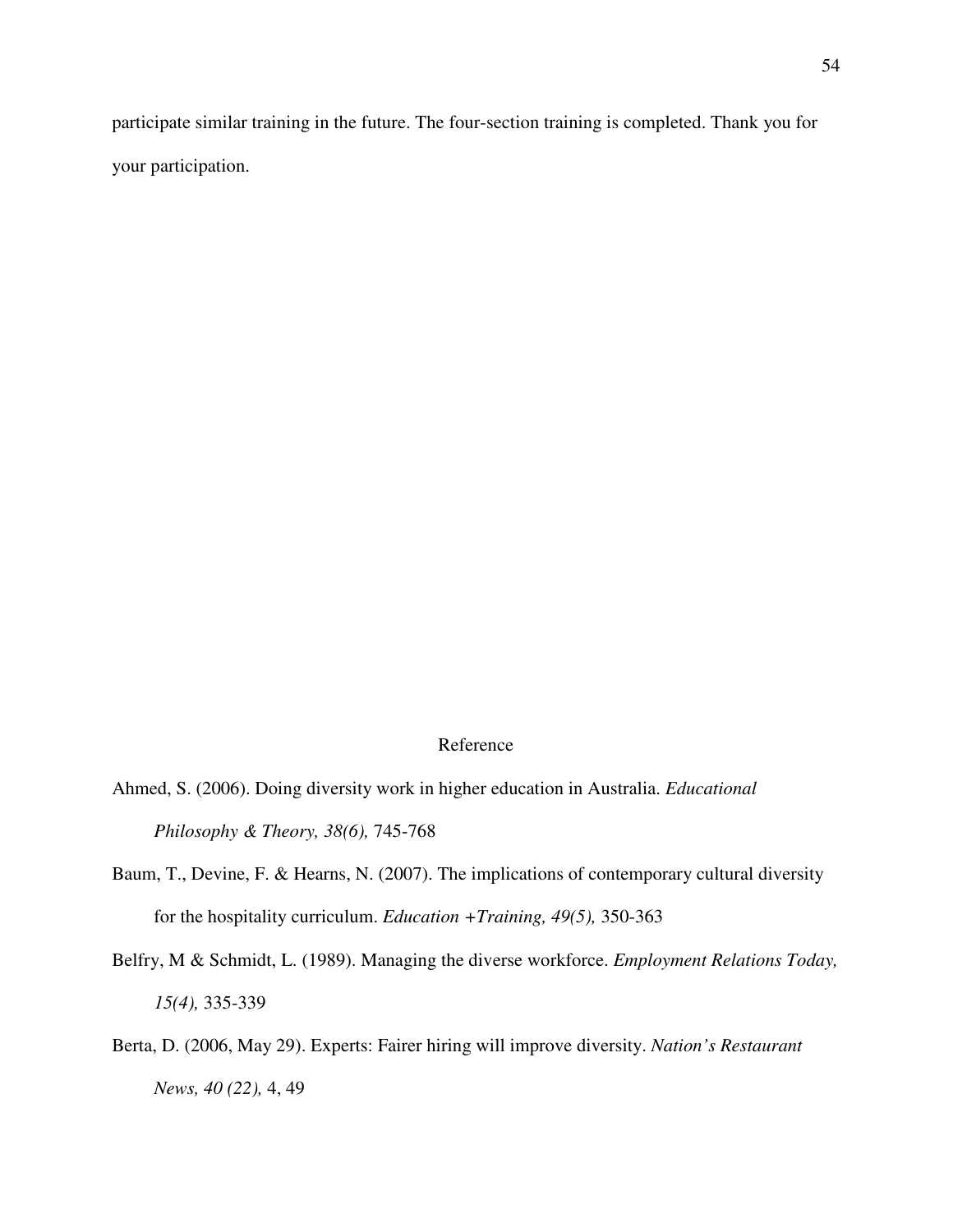- Berta, D. (2007, June 25). Parkert: People with disabilities an overlooked resource. *Nation's Restaurant News, 41 (26),* 24
- Branston, C., Ineson, E. & Lyons, A. (2006). Cross cultural change, adjustment and culture shock: UK to USA. *Tourism, 54(4),* 355-365
- Bureau of Labor Statistics (2001, December 5). Labor force to continue to diversify. Retrieved August 1, 2008 from http://www.bls.gov/opub/ted/2001/dec/wk1/art03.htm
- Canen, A. (1999). Logistics and cultural diversity: Hand in hand for organizational success. *Cross Cultural Management: An International Journal, 6(1),* 3-10
- Caudron, S. (1991, September). Training ensures success overseas. *Personnel Journal,* 27-30
- Christensen, J. (1993). The diversity dynamic: Implications for organizations in 2005. *The Council on Hotel, Restaurant and Institutional Education, 17(1),* 69-86
- Christensen-Hughes, J. (1992). Cultural diversity: The lesson of Toronto's hotels. *Cornell Hotel and Restaurant Administration Quarterly, 33(2),* 78-87
- Clarke, W. (2007). Workforce in the 21 century. *Corrections Today, 69(1),* 8
- Coburn, C. (2007, August). Don't waste this pool of experience. *Casino Journal, 20(8),* 20
- Cox, H. & Blake, S. (1991). Managing cultural diversity: Implications for organizational competitiveness. *Academy of Management Executive, 5(3),* 45-46
- Day, R. (2007). Developing the multicultural organization: Managing diversity or understanding differences? *Industrial and Commercial Training, 39(2),* 214-217
- Denton, K (1997). Down with diversity (at least some of it): A case for cultural identity. *Empowerment in Organizations, 5(4),* 170-175
- Doherty, L., Klenert, A & Manfredi, S. (2007, March). Expanding into Asia: The human resource challenge. *Tourism & Hospitality Research, 7(2),* 109-121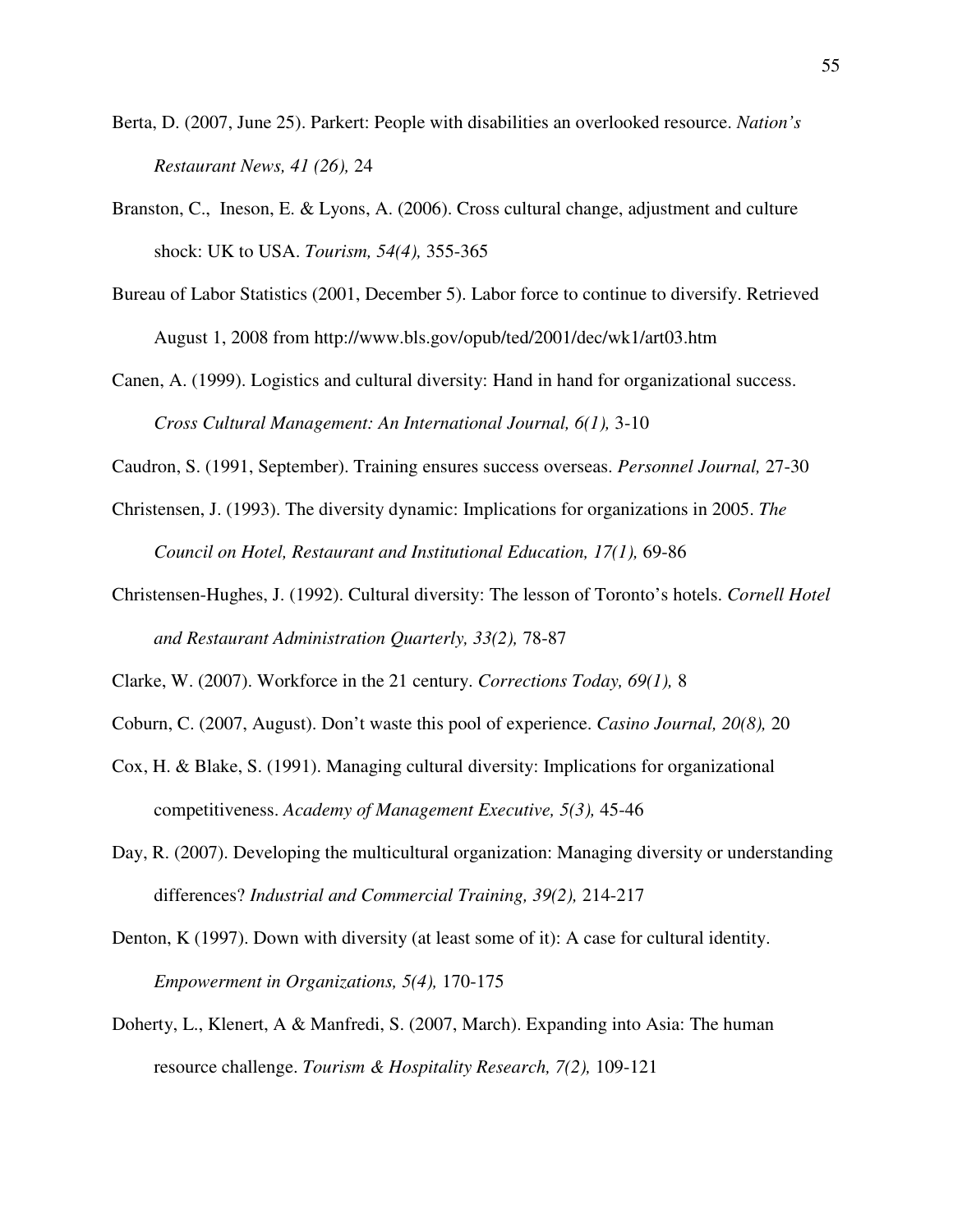- Elmuti, D. (2001). Preliminary analysis of the relationship between cultural diversity and technology in corporate America. *Equal Opportunities International, 20(8),* 1-16
- Fernandez, A., Kleiner, B. & Sturz, D. (2005). Effective management of cultural diversity in a classroom setting. *Equal Opportunities International, 24 (5/6),* 57-64
- Fernandez, G. (2006, March 20). Proactive approach needed to attract minority workers. *Nation's Restaurant News, 40(12),* 18, 48

*Equality and diversity in the hospitality workplace*. (2008, August). *18,* 2-6

- Frabotta, D. (2001, January 15). Overcoming cultural and social challenges requires accepting different points of view. *Hotel & Motel Management, 216(1),* 46
- Fullerton, H. & Toossi M (2001, November). Labor force projections to 2010: Steady growth and changing composition. *Monthly Labor Review,* 21-38. Retrieved August 1, 2008 from http://www.bls.gov/opub/mlr/2001/11/art2full.pdf
- Gleason, G. (2004, October). The importance of cross-cultural training and understanding. *Executive Housekeeping Today, 25(10),* 16-19
- Hadson, W. (2008, May). Alliance: World-wide, world-class. *Frozen Food Age, 56(10),* 34
- Hilton Elevator (2008). The general manager program. Retrieved July 16, 2008 from http://www.hilton-elevator.com/gm1.htm

Holaday, S. (2007, October 15). Diversity's many faces. *Food Service Director, 20*, 22-26

Holtmann, A. (2005, June). Growing mosaic. *Casino Journal, 18(6),* 8-10

Hu, W., Lynda, M. & Yeh, J. (2002). Cross-cultural impact and learning needs for expatriate hotel employees in Taiwan lodging industry. *Journal of Human Resources in Hospitality & Tourism, 1(3),* 31-45

Johansson, F. (2007). Finding innovation at the intersection. *Leader to Leader, 2007(45),* 22-25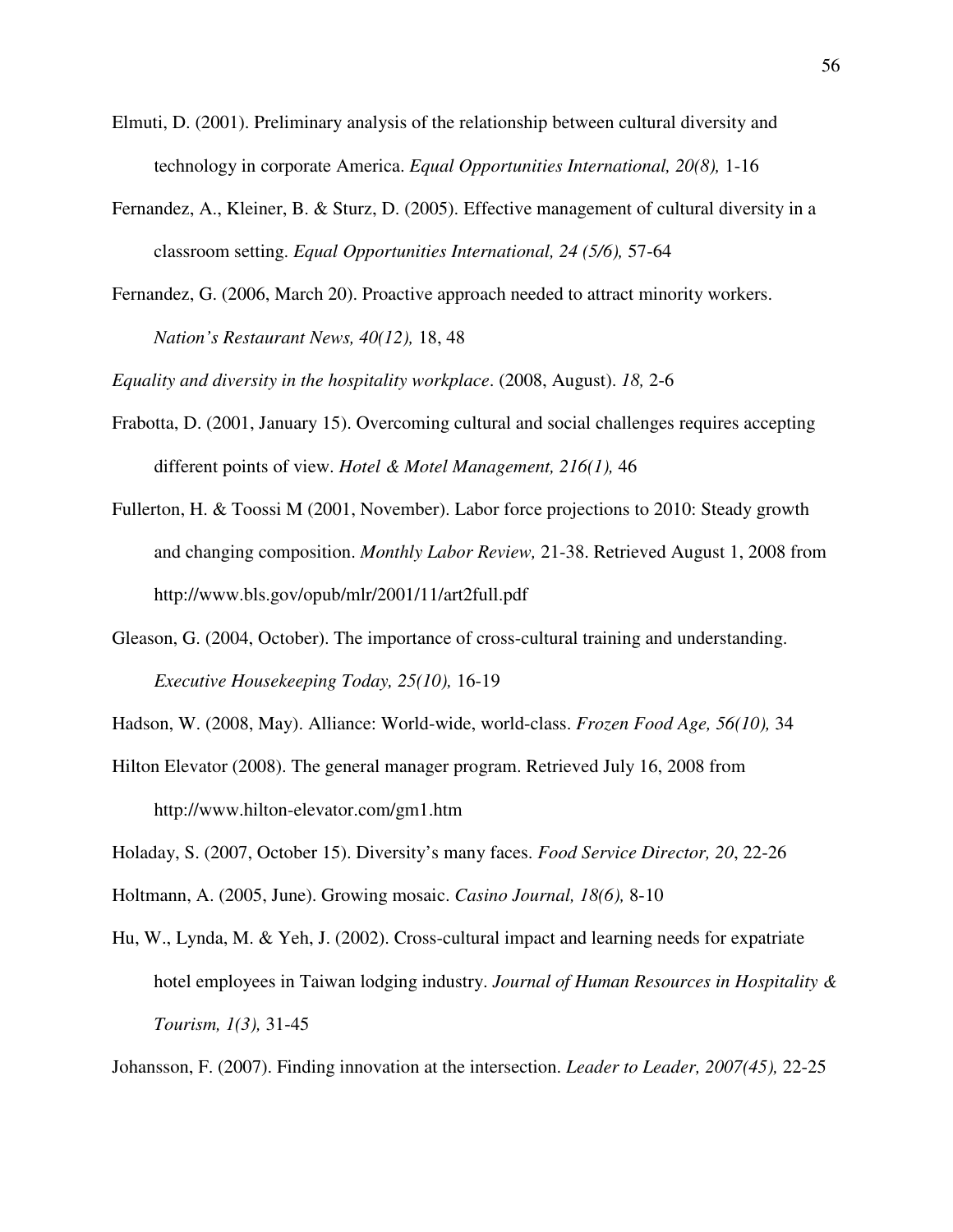- Kippenberger, T. (2000). Global economy possibly, but cultural diversity certainly. *The Antidote, 5(2),* 28-32
- Kizart-Hampton, C. (2007, May 21). Just do it: The time to improve gender, race diversity is now. *Nation's Restaurant News, 41(21),* 44, 162
- Leitner, K. (2008, May) Cultural diversity: Making staff differences work. *NZ Business, 22(4),* 16-17
- Lim, E. & Noriega, N. (2007). The need for leadership support in cross-cultural diversity management in hospitality curriculums. *Consortium Journal of Hospitality & Tourism, 12(1),* 65-74
- Merriam-Webster (2008). Culture-definition from the Merriam-Webster Online Direction. Retrieved August 3, 2008 from http://www.merriam-webster.com/dictionary/culture
- Powell, S. (2006). Geert Hofstede: Challenges of cultural diversity. *Human Resource Management International Digest, 14(3),* 12-15
- Ruggless, R. (2003, October 27). Operators outline programs, initiatives to guarantee diversity among workforce. *Nation's Restaurant News*, 37, 43
- Segura, G. & Rdorigues, H. (2006). Comparative ethnic politics in the United States: Beyond black and white. *Annual Review of Political Science, 9(1),* 375-395
- Seymen, O. (2006). The cultural diversity phenomenon in organizations and different approaches for effective cultural diversity management: A literary review. *Cross Cultural Management: An International Journal, 13(4),* 296-315
- Stanley, B. (2008, June 25). Hilton plans major expansion in Asia. *The Wall Street Journal, 6(25),* 3